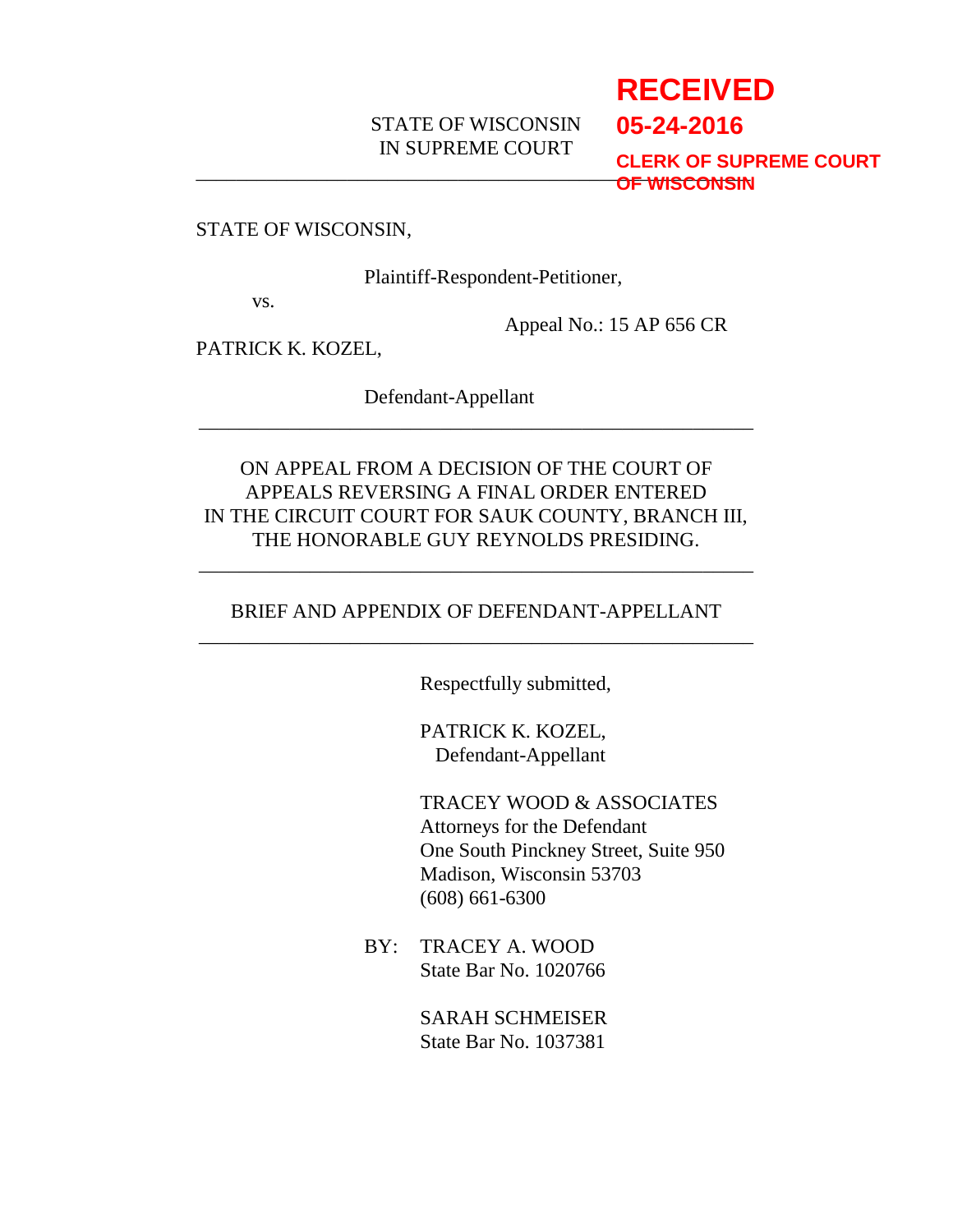## TABLE OF CONTENTS

PAGE

| <b>Table of Authorities</b>                                                                                                                                                                                      | 4  |
|------------------------------------------------------------------------------------------------------------------------------------------------------------------------------------------------------------------|----|
| <b>Statement of Issues</b>                                                                                                                                                                                       | 7  |
|                                                                                                                                                                                                                  |    |
| <b>Statement on Oral Argument and Publication</b>                                                                                                                                                                | 8  |
| <b>Statement of the Case</b>                                                                                                                                                                                     | 9  |
| Argument                                                                                                                                                                                                         | 16 |
| RESPONDENT FAILED TO PROVE SUFFICIENT<br>I.<br>FACTS TO SUPPORT THE LEGAL CONCLUSION<br>THAT THE EMT WAS A "PERSON ACTING UNDER<br>THE DIRECTION OF A PHYSICIAN" UNDER<br>WISCONSIN STATUTES SEC. 343.305(5)(B). | 17 |
| A. Standard of review.                                                                                                                                                                                           | 17 |
| B. The Court of Appeals decision finding the State failed to<br>establish the EMT performed the blood draw under the<br>direction of the physician was correct.                                                  | 17 |
| C. Suppression is the appropriate remedy.                                                                                                                                                                        | 33 |
| 1. The State waived the argument that suppression<br>cannot be the remedy in this case.                                                                                                                          | 33 |
| 2. To the extent the State claims suppression can never<br>be a remedy in a case such as this, the State is<br>incorrect.                                                                                        | 36 |
| THE POLICE TOOK MR. KOZEL'S BLOOD IN A<br>П.<br>CONSTITUTIONALLY UNREASONABLE MANNER.                                                                                                                            | 43 |
| A. Standard of review.                                                                                                                                                                                           | 44 |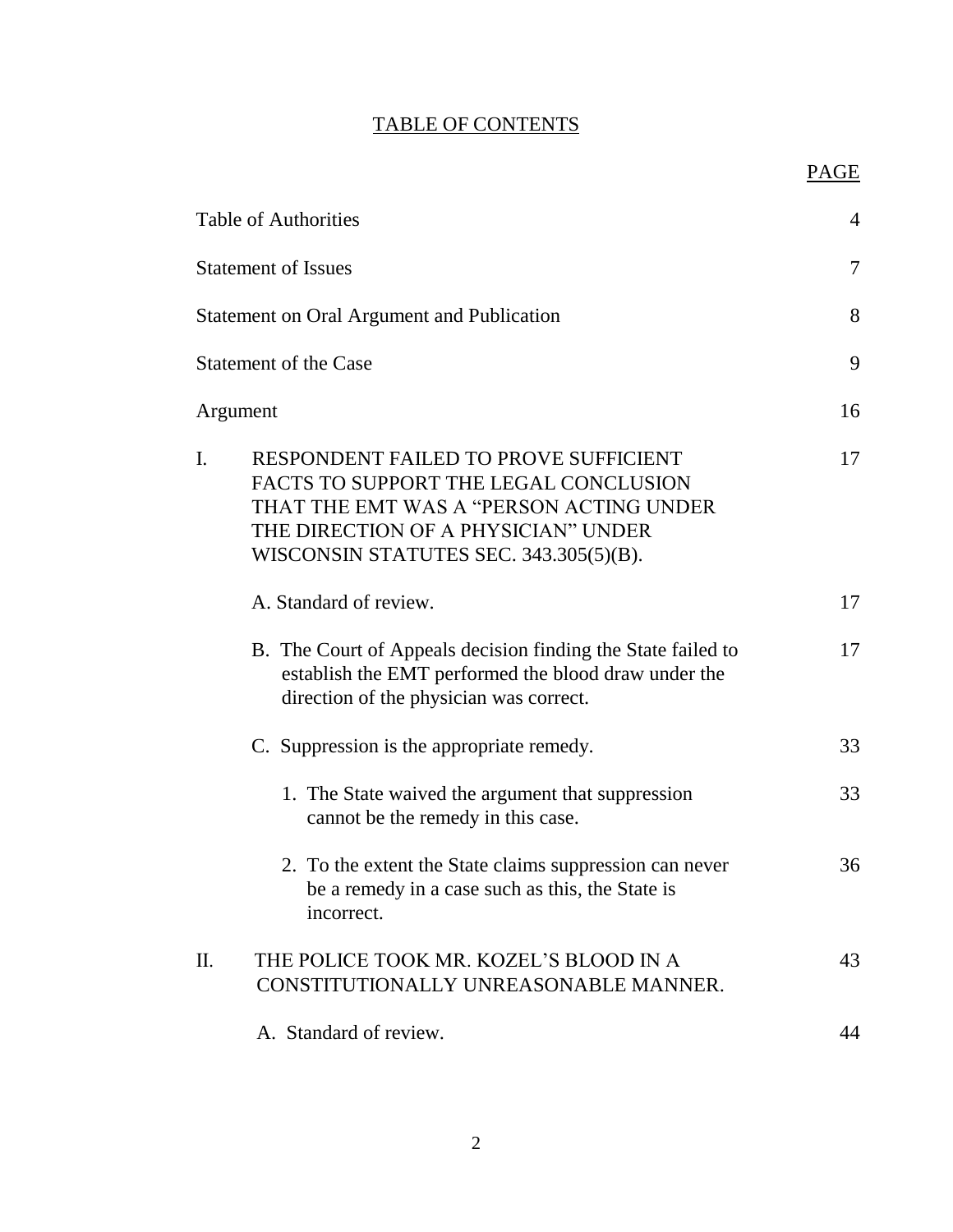| B. Non-medical jail blood draws raise serious questions of<br>constitutional reasonableness that the State cannot<br>overcome under the facts of this case. | 44     |
|-------------------------------------------------------------------------------------------------------------------------------------------------------------|--------|
| Conclusion                                                                                                                                                  | 57     |
| Certifications                                                                                                                                              | 59,60  |
| Appendix                                                                                                                                                    | 61     |
| <b>Table of Contents</b>                                                                                                                                    | 61     |
| Court of Appeals' Decision                                                                                                                                  | $A-1$  |
| Circuit Court's Decision                                                                                                                                    | $A-8$  |
| <b>Unpublished Cases:</b><br><b>State v. Kozel</b> , 366 Wis. 2d 331, 873 N.W.2d 100<br>(Ct. App. 2015)                                                     | $A-17$ |
| <b>State v. Osborne</b> , 349 Wis. 2d 527, 835 N.W.2d 292<br>(Ct. App. 2013)                                                                                | $A-20$ |
| County of Sauk v. McDonald, 2015 WI App 52,<br>866 N.W.2d 405 (Ct. App. 2015)                                                                               | $A-24$ |
| County of Fond du Lac v. Bethke, 354 Wis. 2d 326,<br>847 N.W.2d 427 (Ct. App. 2014)                                                                         | $A-30$ |
| <b>County of Winnebago v. Christenson</b> , 345 Wis. 2d 63,<br>823 N.W.2d 841 (Ct. App. 2012)                                                               | $A-33$ |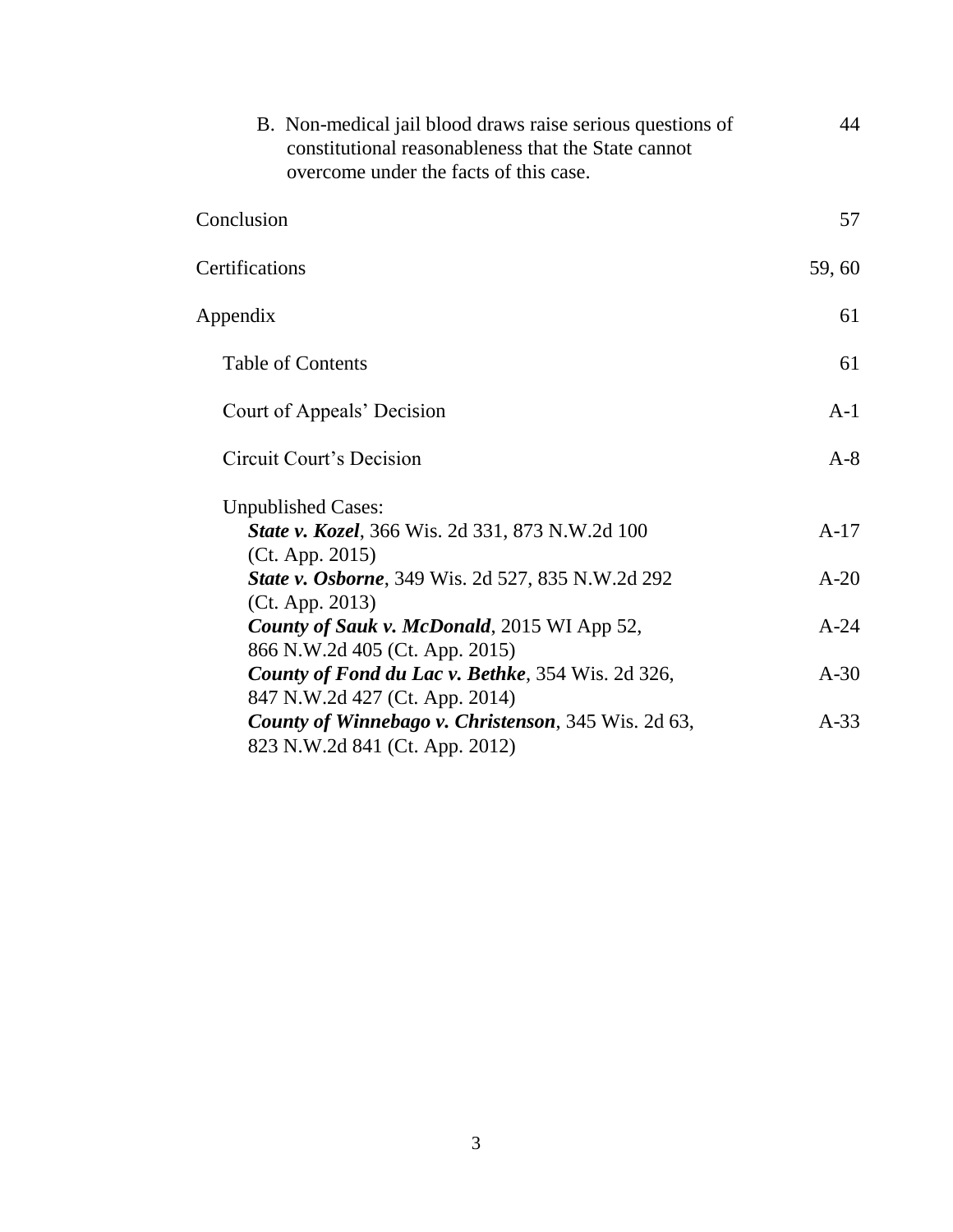## TABLE OF AUTHORITIES

| Cases                                                     |
|-----------------------------------------------------------|
| Bourjaily v. United States,                               |
|                                                           |
| Boyd v. United States,                                    |
|                                                           |
| California v. Trombetta,                                  |
| 467 U.S. 479, 104 S.Ct. 2528, 81 L.Ed.2d 413 (1984)  38   |
| City of Lodi v. Hine,                                     |
|                                                           |
| City of Waupaca v. Javorski,                              |
| 198 Wis. 2d 563, 543 N.W.2d 507 (Ct. App. 1995)  36       |
| County of Dane v. Winsand,                                |
| 2004 WI App 86, 271 Wis. 2d 786, 679 N.W.2d 885 37        |
| County of Fond du Lac v. Bethke,                          |
|                                                           |
| County of Sauk v. McDonald,                               |
|                                                           |
| Illinois v. Batchelder,                                   |
| 463 U.S. 1112, 103 S.Ct. 3513, 77 L.Ed.2d 1267 (1983)  43 |
| In re Guardianship of Willa L.                            |
| 338 Wis. 2d 114, 808 N.W.2d 155 (Ct. App. 2011)  35, 36   |
| Kollasch v. Adamany,                                      |
|                                                           |
| Mackey v. Montrym,                                        |
|                                                           |
| Mapp v. Ohio,                                             |
|                                                           |
| People v. Gregg,                                          |
|                                                           |
| Scheckloth v. Bustamonte,                                 |
|                                                           |
| Schmerber v. California.                                  |
|                                                           |
| Schonscheck v. Paccar, Inc.,                              |
| 2003 WI App 79, 261 Wis.2d 769, 661 N.W.2d 476 35, 36     |
| State v. Bohling,                                         |
|                                                           |
| State v. Daggett,                                         |
| 250 Wis. 2d 112, 640 N.W.2d 546 (Ct. App. 2002)  passim   |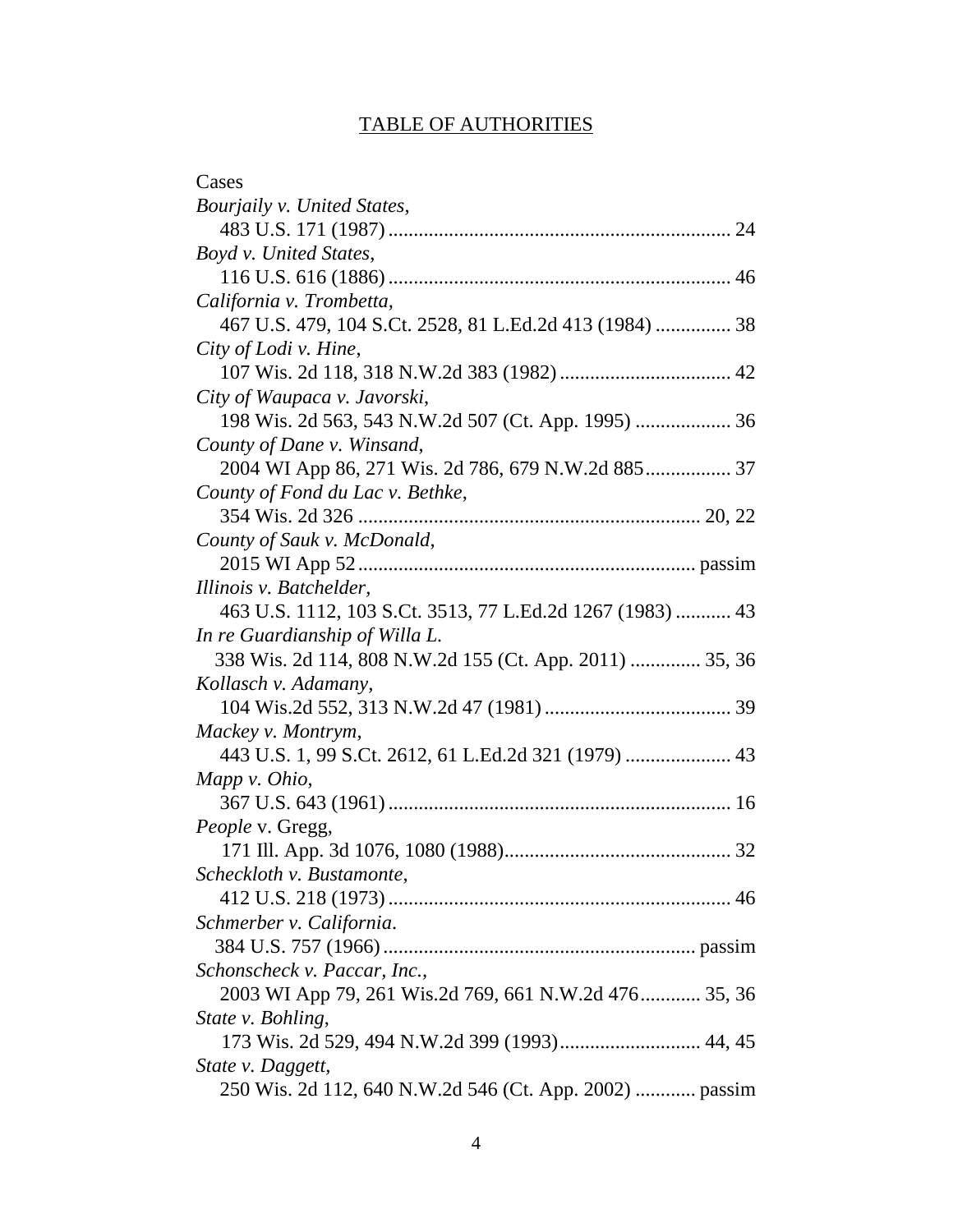| <i>State v. Dinkins,</i>                                |
|---------------------------------------------------------|
|                                                         |
| State v. Disch,                                         |
|                                                         |
| State v. Drexler,                                       |
| 199 Wis. 2d 128, 544 N.W.2d 903 (Ct. App. 1995)  43     |
| State v. Frambs,                                        |
|                                                         |
| State v. Grawien,                                       |
|                                                         |
| State v. Kozel,                                         |
|                                                         |
| State v. McCrossen,                                     |
|                                                         |
| State v. Mosley,                                        |
|                                                         |
| State v. Nordness,                                      |
|                                                         |
| State v. Osborne,                                       |
|                                                         |
| State v. Penzkofer,                                     |
| 184 Wis. 2d 262, 516 N.W.2d 774 (Ct. App. 1994)  passim |
| State v. Renard,                                        |
| 123 Wis. 2d 458, 367 N.W.2d 237 (Ct. App. 1985)  36, 38 |
| State v. Rogers,                                        |
| 196 Wis.2d 817, 539 N.W.2d 897 (Ct.App.1995)  36        |
| State v. Schmidt,                                       |
| 277 Wis. 2d 561, 691 N.W.2d 379 (Ct. App. 2004)  17     |
| State v. Thorstad,                                      |
| 238 Wis. 2d 666, 618 N.W.2d 240 (Ct. App. 2000)  44     |
| State v. Wills,                                         |
|                                                         |
| State v. Zielke,                                        |
|                                                         |
| Village of Oregon v. Bryant,                            |
|                                                         |
| State v. Walstad,                                       |
|                                                         |
| Waters ex rel. Skow v. Pertzborn,                       |
|                                                         |
| Wong Sun v. United States,                              |
|                                                         |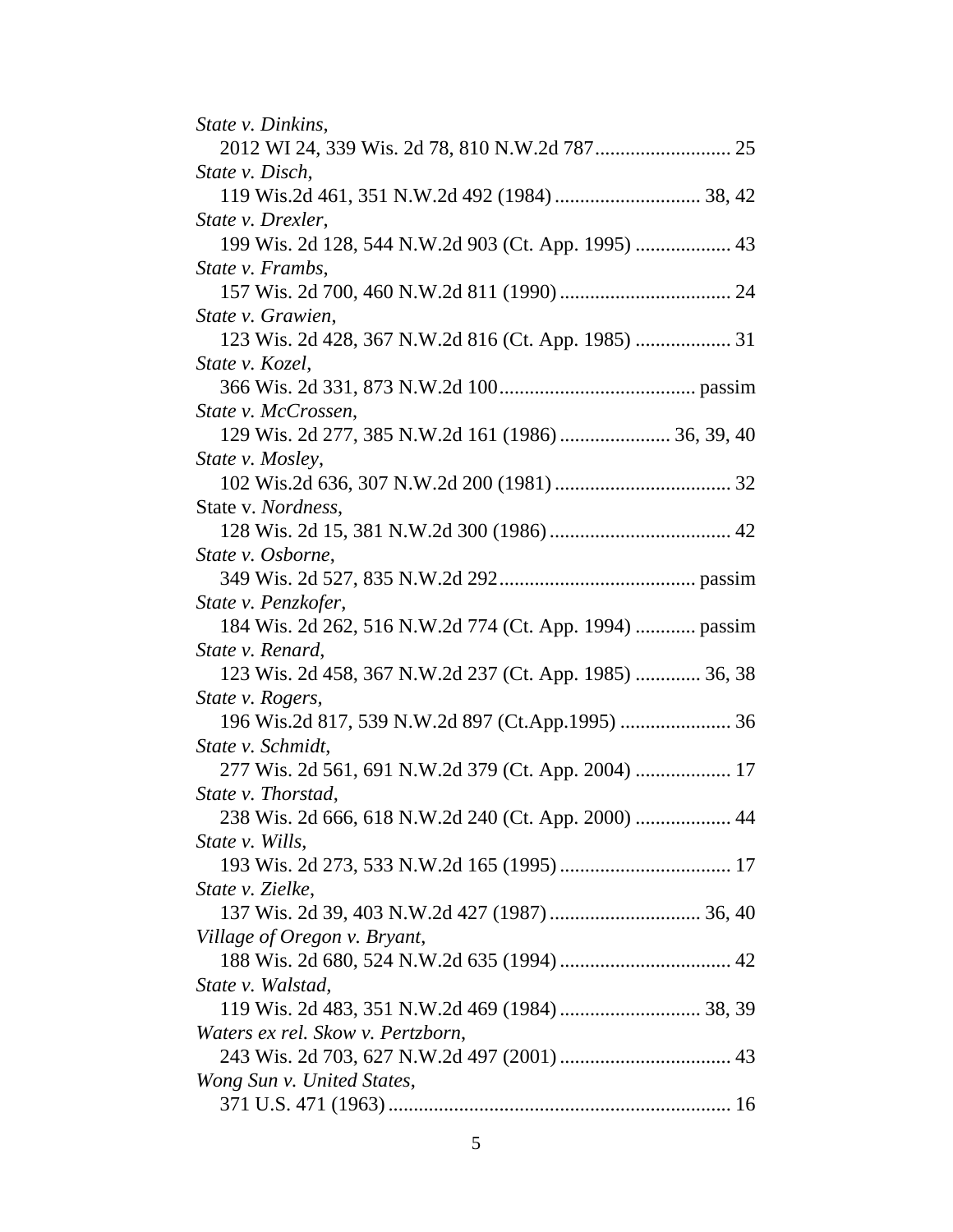| Ziegler Co. v. Rexnord, Inc., |  |
|-------------------------------|--|
|                               |  |
| <b>Statutes</b>               |  |
|                               |  |
|                               |  |
|                               |  |
|                               |  |
|                               |  |
|                               |  |
|                               |  |
|                               |  |
|                               |  |
|                               |  |
|                               |  |
|                               |  |
|                               |  |
|                               |  |
|                               |  |
|                               |  |
| Regulations                   |  |
|                               |  |
|                               |  |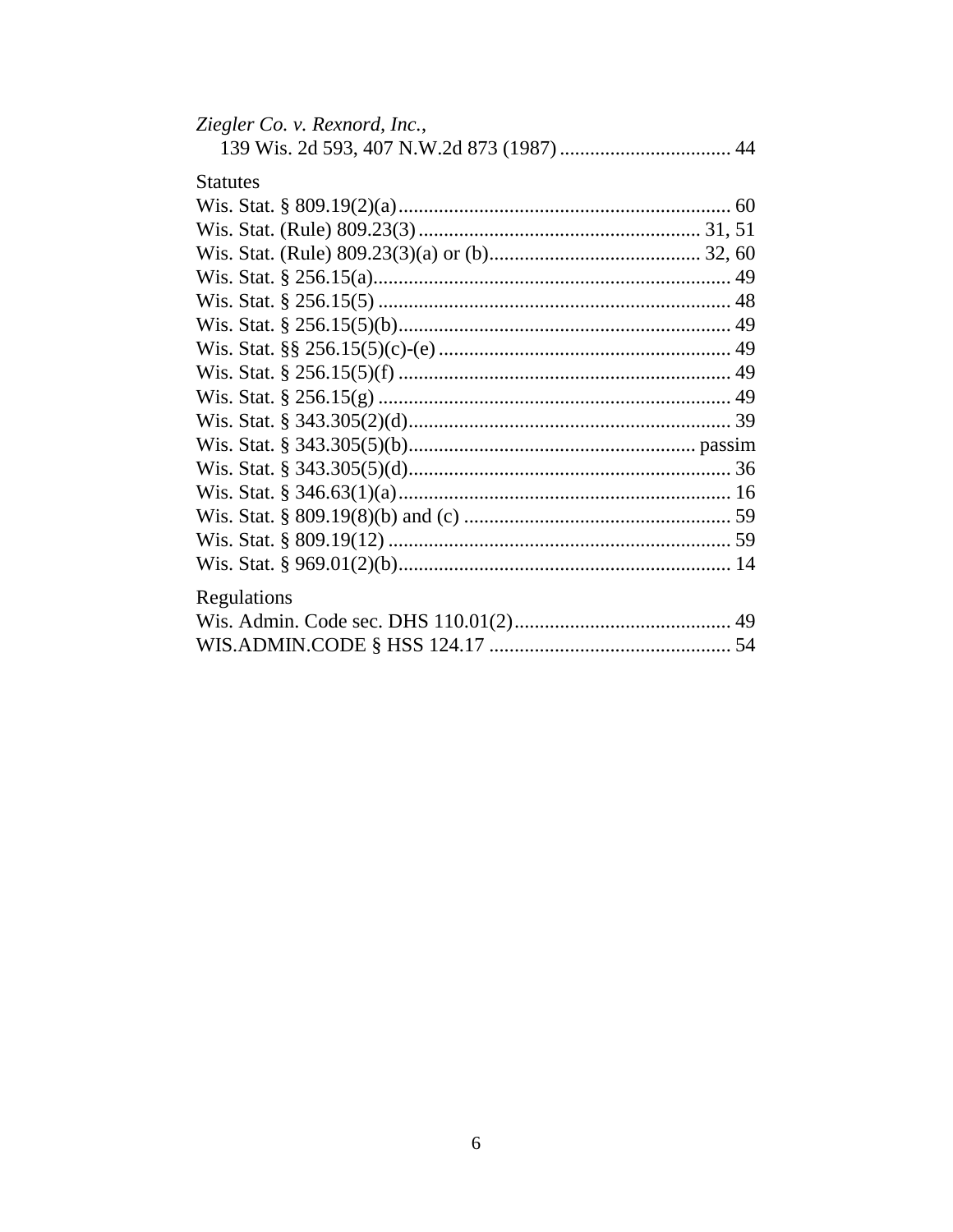### STATEMENT OF ISSUES

I. RESPONDENT FAILED TO PROVE SUFFICIENT FACTS TO SUPPORT THE LEGAL CONCLUSION THAT THE EMT WAS A "PERSON ACTING UNDER THE DIRECTION OF A PHYSICIAN" UNDER WISCONSIN STATUTES SEC. 343.305(5)(B).

A. Standard of review.

- B. The Court of Appeals decision finding the State failed to establish the EMT performed the blood draw under the direction of the physician was correct.
- C. Suppression is the appropriate remedy.
	- 1. The State waived the argument that suppression cannot be the remedy in this case.
	- 2. To the extent the State claims suppression can never be a remedy in a case such as this, the State is incorrect.

### II. THE POLICE TOOK MR. KOZEL'S BLOOD IN A CONSTITUTIONALLY UNREASONABLE MANNER.

- A. Standard of review.
- B. Non-medical jail blood draws raise serious questions of constitutional reasonableness that the State cannot overcome under the facts of this case.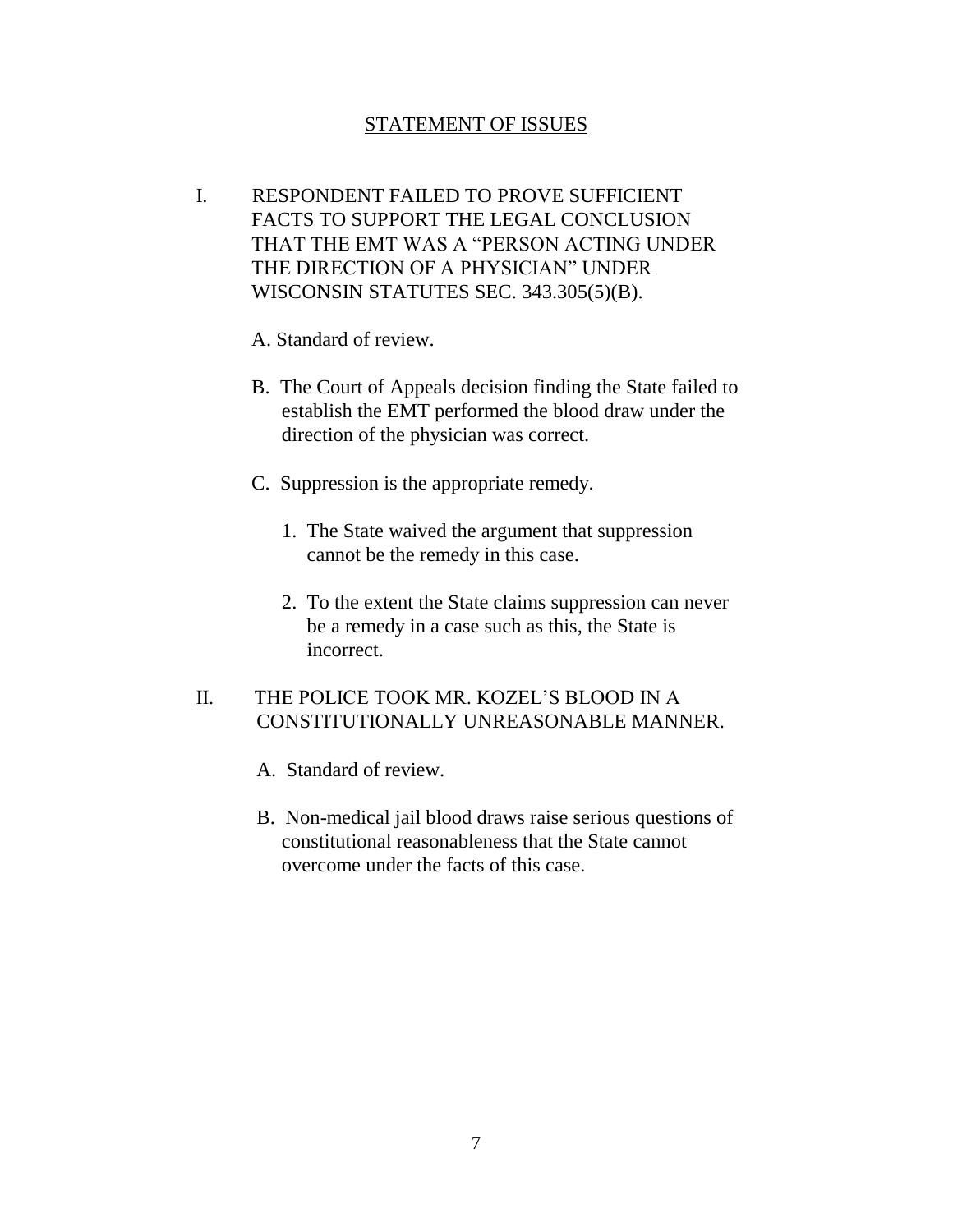## STATEMENT ON ORAL ARGUMENT AND PUBLICATION

By granting review, this Court has indicated that both oral argument and publication are appropriate in this matter.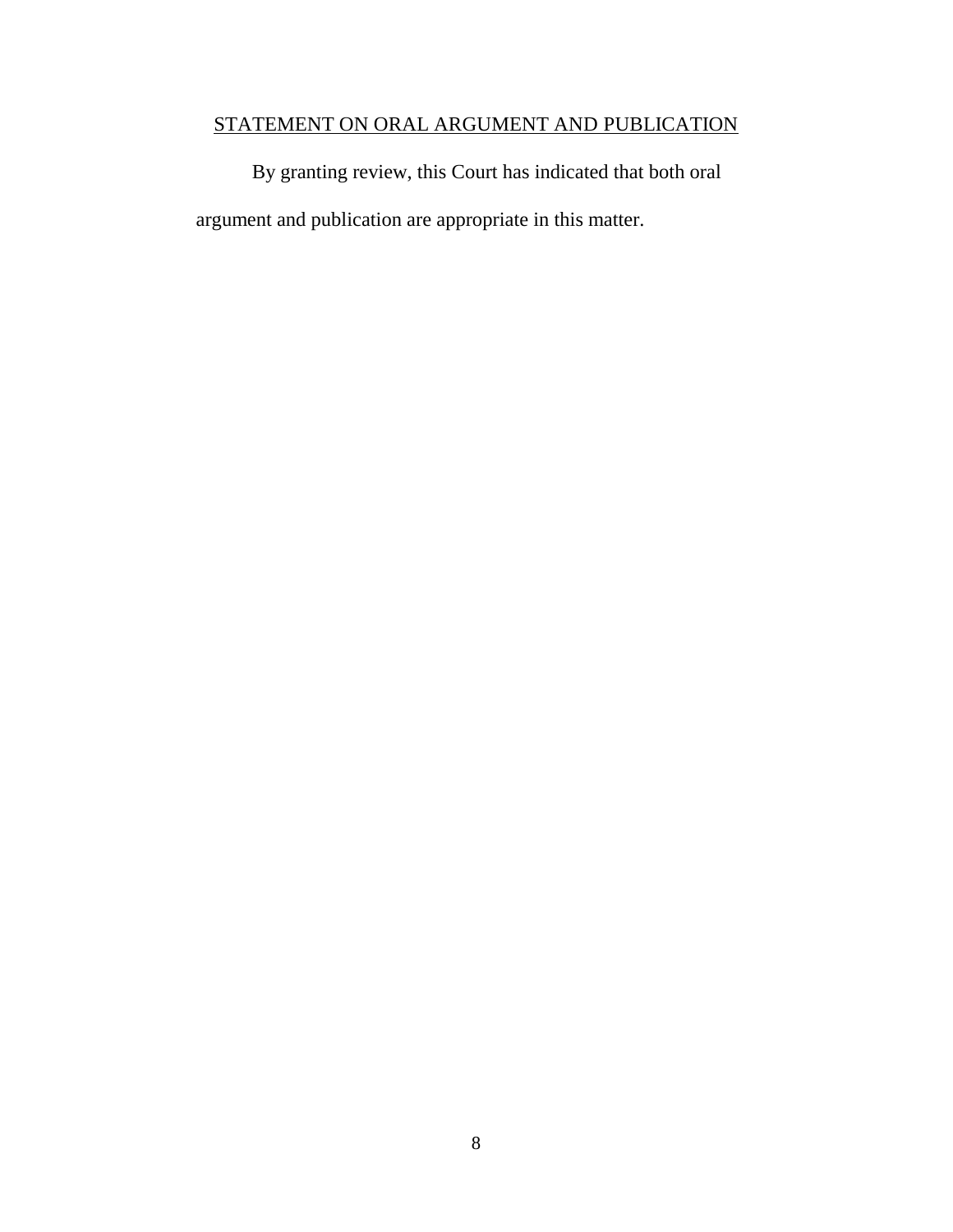#### **STATEMENT OF THE CASE AND FACTS**

In addition to those facts noted in Petitioner's Brief, Mr. Kozel notes the following facts from the record in this matter.

### **Motion Hearing**

On September 26, 2014, Mr. Kozel appeared for a motion hearing in the Sauk County Circuit Court, the Honorable Guy D. Reynolds presiding. (26:1). The parties addressed two issues at the hearing which had been raised via motion. (26:29–30). The first issue was whether the State proved that Matthew Goethel, an EMTintermediate technician ("EMT") for the Baraboo District Ambulance Service ("BDAS"), acted "under the direction of a physician" for purposes of Wis. Stat. § 343.305(5)(b) when he stuck a needle into Mr. Kozel's arm and took his blood. (*Id.*) The second issue was whether the State proved that the EMT stuck a needle into Mr. Kozel's arm in a constitutionally reasonable manner. (*Id.*)

The EMT was the only witness. (26:2). He testified that he began working for BDAS in September of 2005. (26:3). He described his certifications. (26:4–5). He began performing blood draws in June of 2009, before Dr. Mendoza wrote his letter ostensibly authorizing that action. (26:7). He testified that he knew Dr. Mendoza. (*Id.*) Dr. Mendoza is the BDAS medical director. (*Id.*)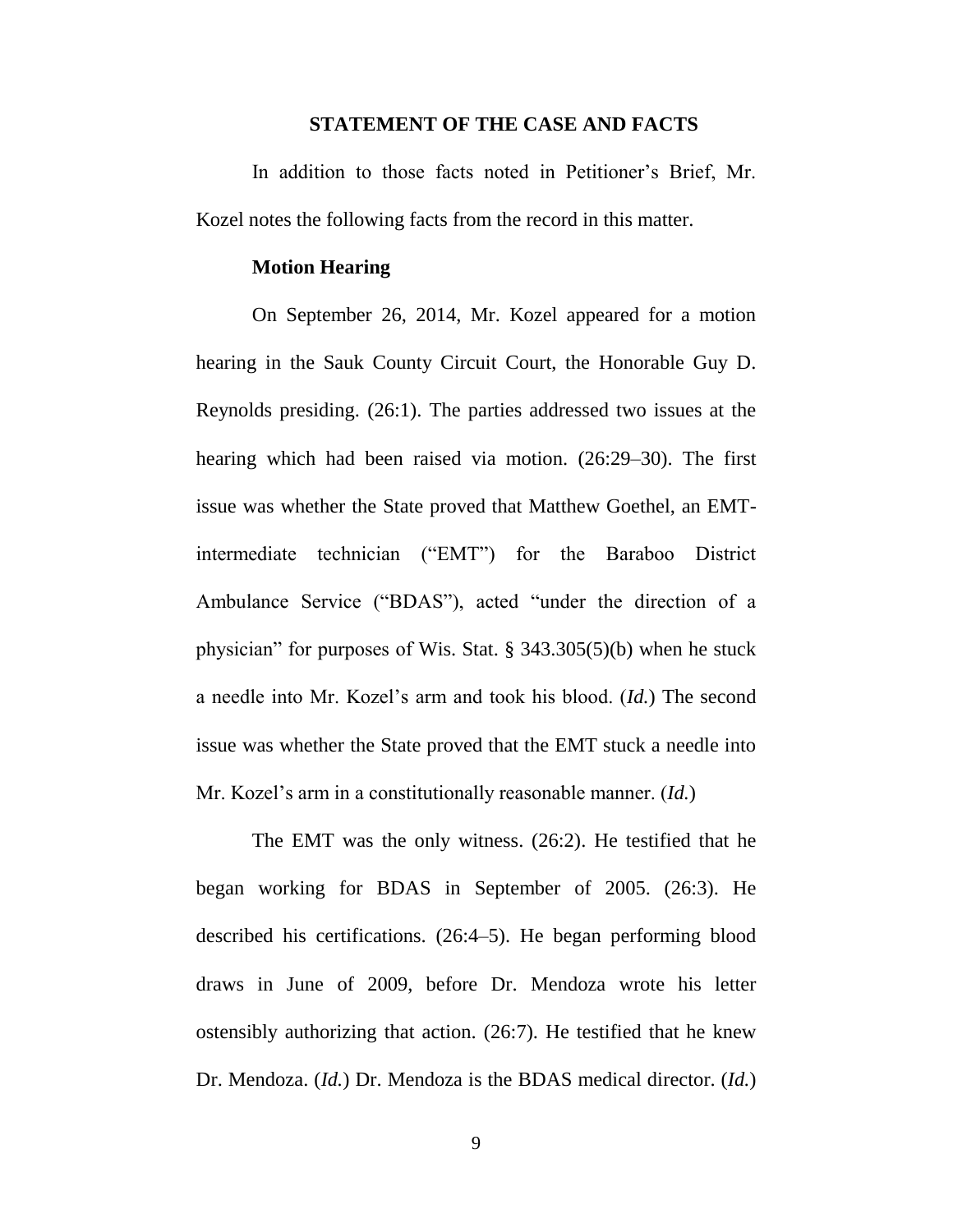The EMT identified a letter that Dr. Mendoza wrote on August 21,

2009. (26:8). The lower court received the letter over Mr. Kozel's

objection. (26:24). The letter reads, in pertinent part:

To Whom It May Concern: . . . I have authorized a standing order for the EMT-Paramedics . . . authority [*sic*] to draw legal blood draws at the request of the law enforcement officers. The . . . EMT-Paramedics and EMT-Intermediate Technicians are acting under the direction of my physician license. They have all completed extensive training regarding the procedures and legalities of obtaining blood draws. If you have questions regarding this manner [*sic*], please do not hesitate to contact me.<sup>1</sup> (25:2).

Even on direct examination, the EMT admitted that he had never spoken with Dr. Mendoza about the letter. (26:8). The EMT acknowledged that if Dr. Mendoza were not available during a blood draw, he would simply consult a different physician at a nearby hospital. (26:9). However, Respondent offered no evidence that any physician – Dr. Mendoza nor anyone else – ever purported to authorize jail blood draws. The EMT admitted that his qualifications for establishing an IV line are not a blank check to perform any procedure on a person's vein. (26:10). He believed there were

 $\overline{a}$ 

<sup>1</sup> Nowhere in this letter, or in any other part of the record before this Court, does Dr. Mendoza authorize the practice of taking suspects' blood in the Sauk County Jail.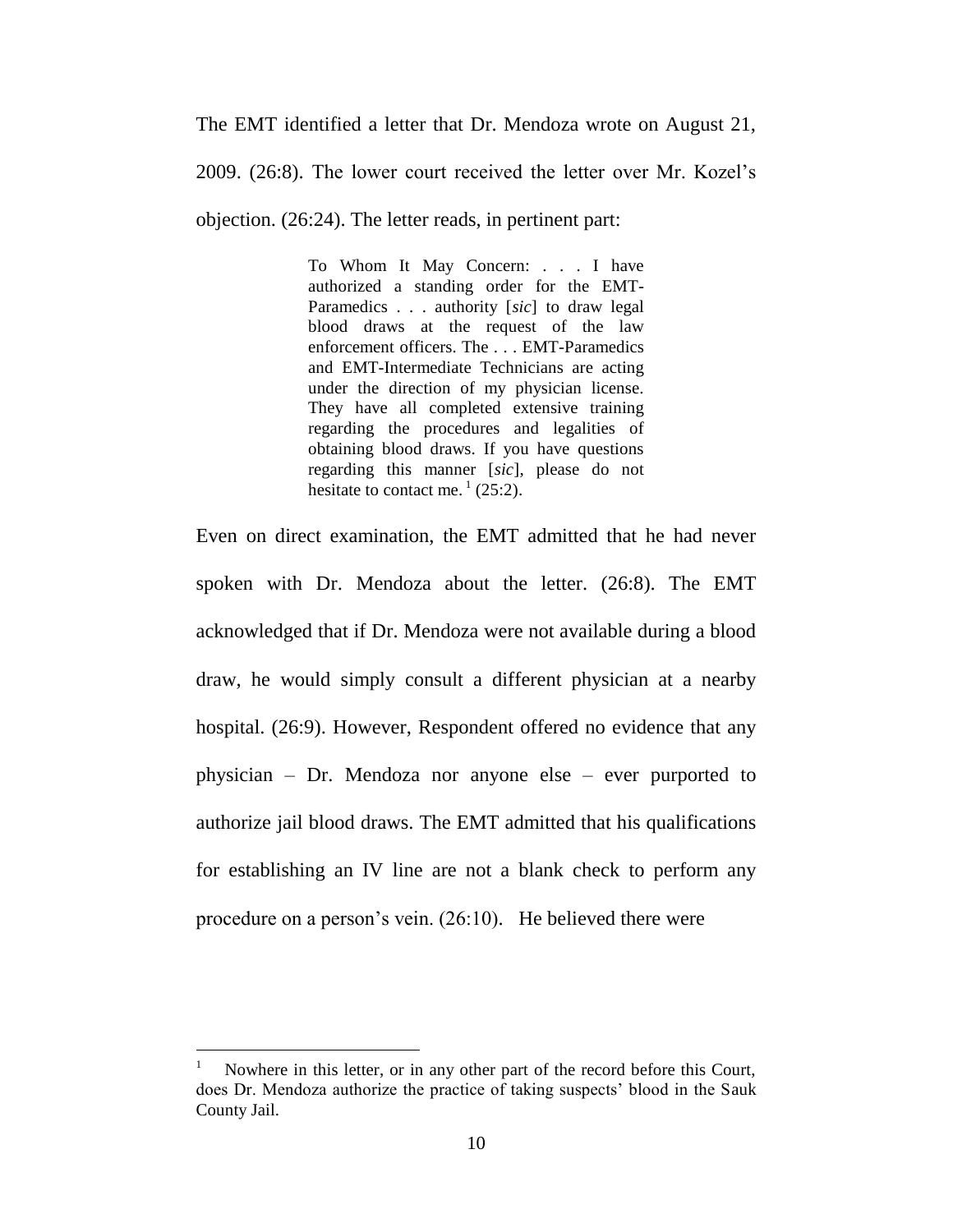protocols and instructions from Dr. Mendoza but would have to check to make sure. (26:26).

The EMT described the room in which blood draws occur at the Sauk County Jail. (26:11). He testified that he performed the blood draw in a small room he calls "the prebooking area." (*Id.*) He testified that the room also contains a breath test machine. (*Id.*) The EMT never said that he could see microorganisms with his naked eye. However, he testified that the room "appears clean." (26:12). There is a sign or chart on the wall indicating when jail staff does janitorial duties. (26:13). The EMT testified that the room was not sterile. (26:13).

The EMT was trained to do blood draws by individuals at Madison Area Technical College and by a former paramedic on his staff. Dr. Mendoza did not train him to do blood draws. (26:16). He admitted even a registered nurse is considered more advanced in training than an EMT. (26:19). He admitted he did not know how long the term of Dr. Mendoza's contract is, and that the letter was dated 2009. (26:22). The letter does not specifically allow EMTs to draw blood at the jail. (26:25). The EMT was never tested by Dr. Mendoza or asked to do any procedures for him. (26:25). Dr. Mendoza simply reviewed the EMT's certification. (26:25). He has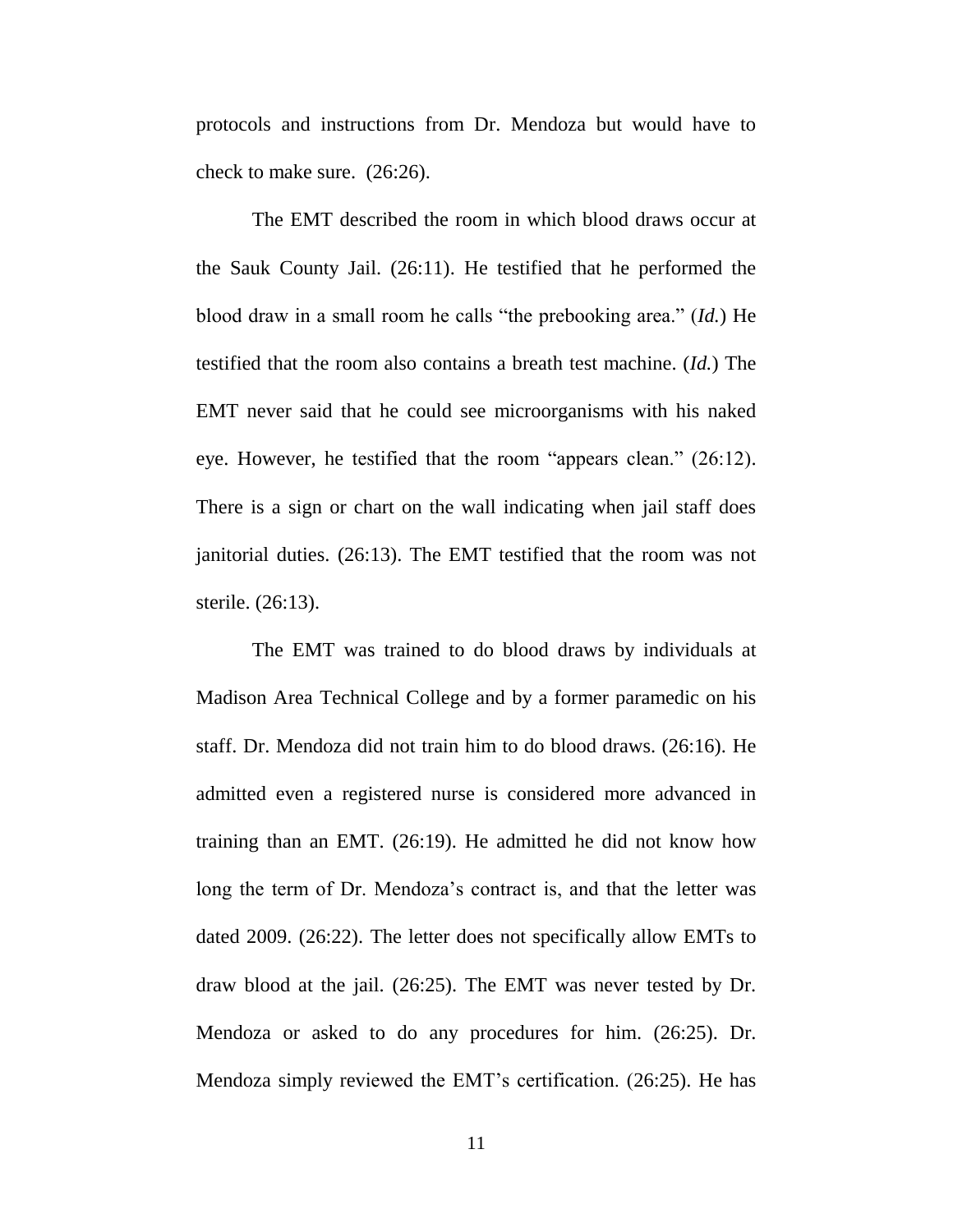not watched him do one blood draw at the jail. (26:25). Dr. Mendoza never personally told the EMT he was permitted to draw blood at a jail facility, nor did Dr. Mendoza ever inspect the blood draw location at the jail. (26:25). The EMT did not speak with Kozel about any health issues, did not ask whether he was taking any medicines or even attempt to verify his medical status at all prior to drawing blood. (26:27). Even though the EMT said Mendoza would be available by cell phone, the point of contact would actually be the emergency room doctor. (26:17). The EMT admitted if there is a medical problem with an individual, there are specific emergency interventions that can be done in the emergency room, but not in the jail. (26:28).

The EMT admitted to playing a role in a serious mishap during a previous jail blood draw. (26:19). The EMT failed in his first attempt to draw blood from the subject. (*Id.*). Still, the EMT persisted and attempted a second blood draw. (*Id.*). The individual lost consciousness, and "one or two" jail deputies had to help the individual to the floor. (*Id.*).

On cross-examination, the EMT testified that Dr. Mendoza never personally vetted him. (26:25). Dr. Mendoza never observed the EMT perform a blood draw in the jail. (*Id.*). Dr. Mendoza never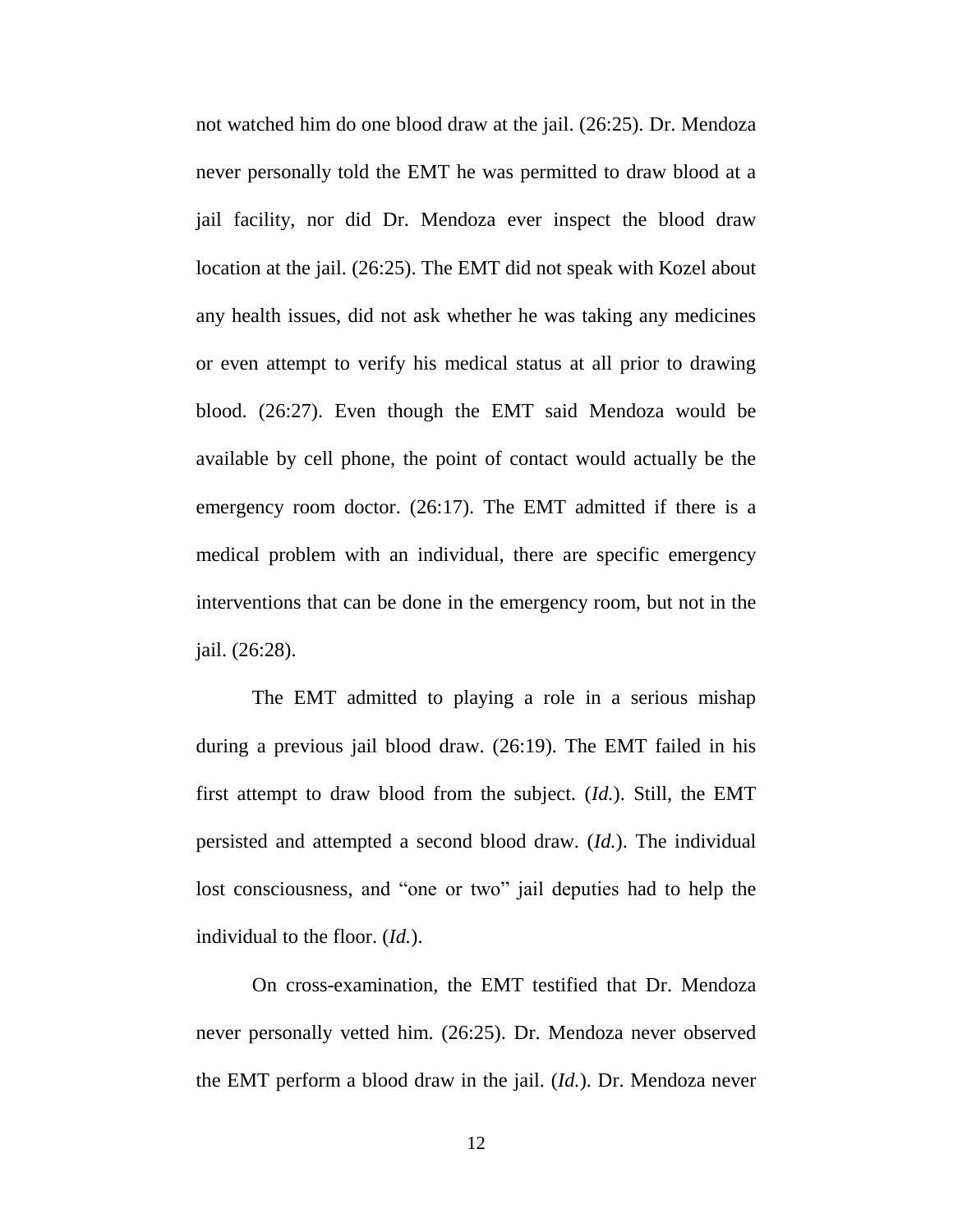gave his permission for jail blood draws to occur. (26:26). The EMT testified that Dr. Mendoza is aware that jail blood draws occur, but has never authorized the practice. (*Id.*).

The EMT acknowledged that some people have medical issues that would affect the safety of a blood draw. (26:27). However, he never asked Mr. Kozel about any possible health issues. (*Id.*). He never asked Mr. Kozel about whether he was on any medication. (*Id.*). The EMT acknowledged that he failed to "verify his medical status at all." (*Id.*).

Dr. Mendoza created written protocol for BDAS blood draws, but it is missing from this record because Respondent failed to introduce it. Respondent also failed to subpoena Dr. Mendoza. (26). The lower court received the letter over the defense's foundational and hearsay objections. (26:23). Therefore, this Court is left only with vague hearsay to determine whether Dr. Mendoza authorized this particular EMT to do any blood draws anywhere – let alone in a jail. Dr. Mendoza's letter does not mention, much less approve, taking blood draws at the Sauk County Jail. (*Id.*).

After oral argument, the lower court denied Mr. Kozel's motion. (26:42). The court found that there was no doctor in the room or immediate area. (26:35). The EMT never contacted a doctor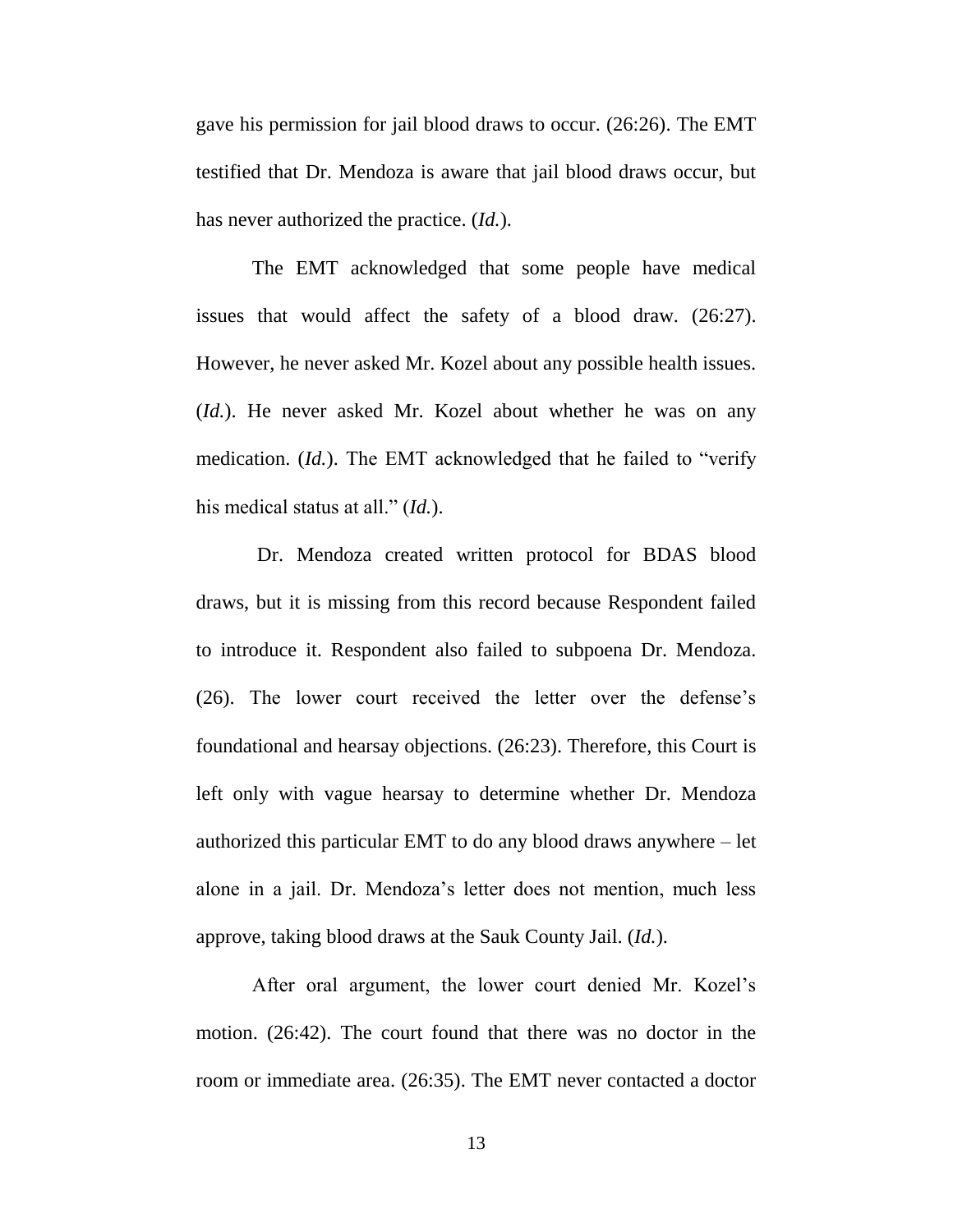during the course of the procedure here at issue. (*Id.*). Granted, the EMT could have attempted to reach Dr. Mendoza by cell phone. (*Id.*). Dr. Mendoza wrote a letter dated August 21, 2009 authorizing EMT-intermediates to perform blood draws. (*Id.*). The court found written protocols existed, but Respondent failed to put them into the record. (26:38). Further, it is unknown whether protocols were updated since the letter was written four years ago. The court found the EMT was a medical professional. (26:39). The court found the EMT took Mr. Kozel's blood "in accordance with the preexisting authorization of Dr. Mendoza," despite its inability to consider his written protocol. (26:39–40).

### **Plea Hearing**

Mr. Kozel appeared for plea and sentencing on January 9, 2015. (43:1). He entered a plea to OWI as a second offense, reserving his right to appeal the denial of his motion. (43:3). Pursuant to the plea agreement, the Court stayed all penalties pending appeal, pursuant to Wis. Stat.  $\S$  969.01(2)(b). (43:9). Mr. Kozel filed his Notice of Intent to Pursue Post-Conviction Relief and Notice of Appeal to the Court of Appeals. (37:45). The Court of Appeals decision was released on November 12, 2015. *State v. Kozel*, 366 Wis. 2d 331, 873 N.W.2d 100 (Ct. App. 2015)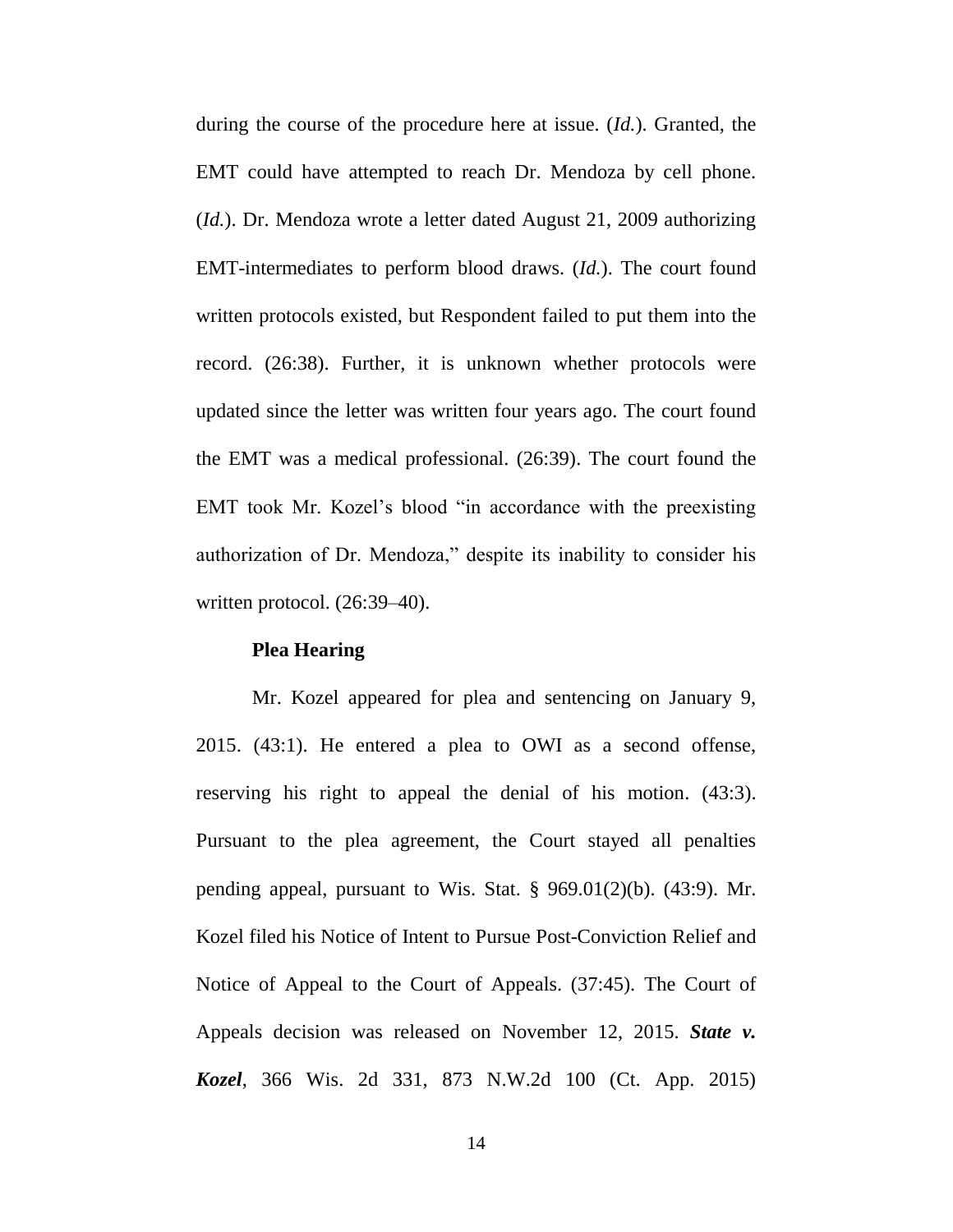(unpublished). That decision reversed the trial court finding that the EMT was acting under the direction of a physician and did not reach the issue as to whether the blood was drawn in a constitutionally reasonable manner.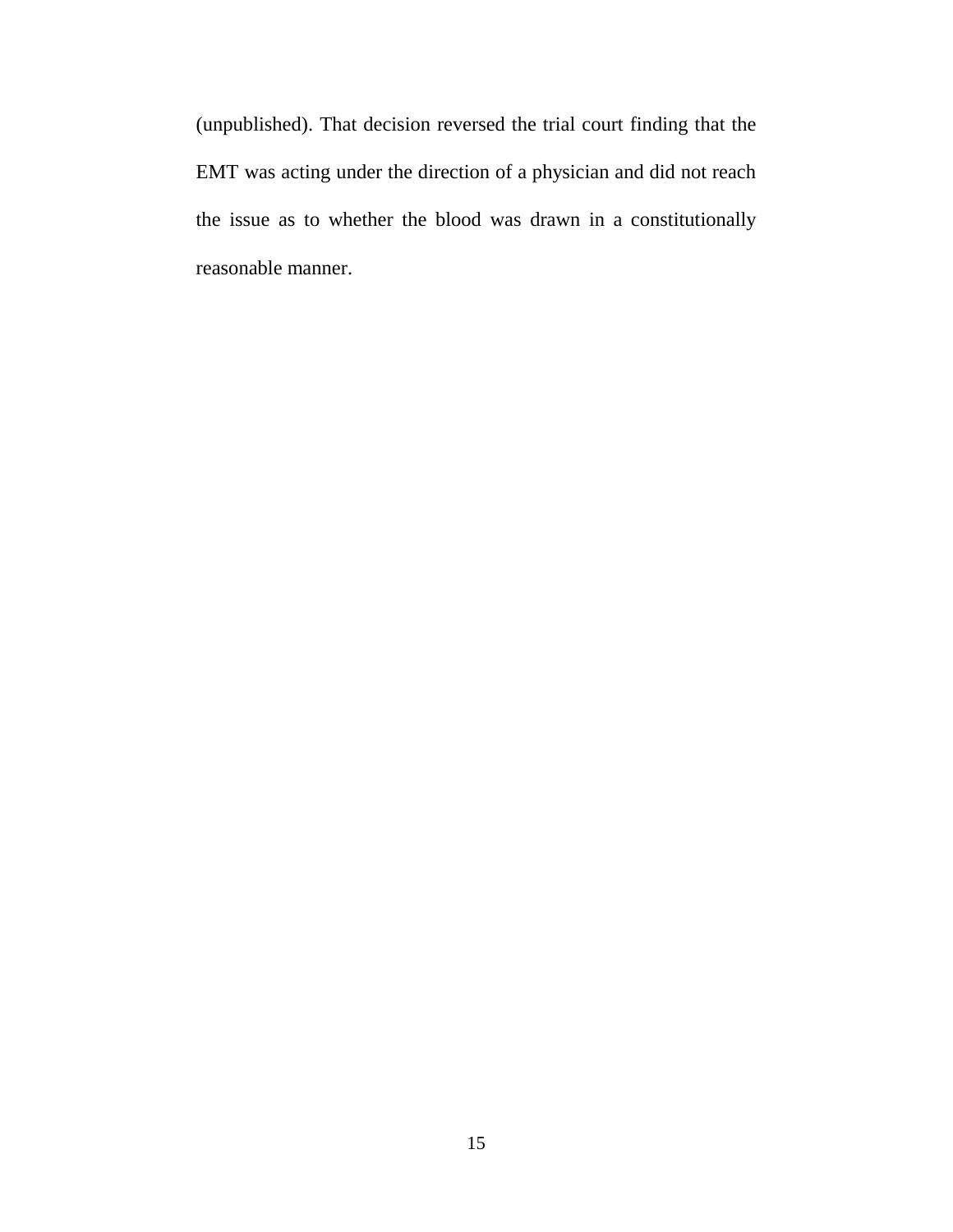#### **ARGUMENT**

This Court should affirm the Court of Appeals' decision that the State failed to prove that the EMT was "a person acting under the direction of a physician" within the meaning of Wis. Stat. §343.305(5)(b). Additionally, this Court should reverse the trial court decision and find the jail blood draw unreasonable under the Fourth Amendment or article I, section 11 of the United States and Wisconsin Constitutions, respectively, as the Court of Appeals did not reach this issue.

Pursuant to the terms of his plea deal, Mr. Kozel stands convicted only of operating a motor vehicle while intoxicated, contrary to Wis. Stat.  $\S$  346.63(1)(a). (43:8). The chemical test evidence is the fruit of the "poisonous tree" with respect to both issues and should have been suppressed in the court below. *Wong Sun v. United States*, 371 U.S. 471, 484 (1963); *see also Mapp v. Ohio*, 367 U.S. 643, 655 (1961). Mr. Kozel therefore respectfully requests that this Court reverse his conviction and remand to the circuit court for further proceedings.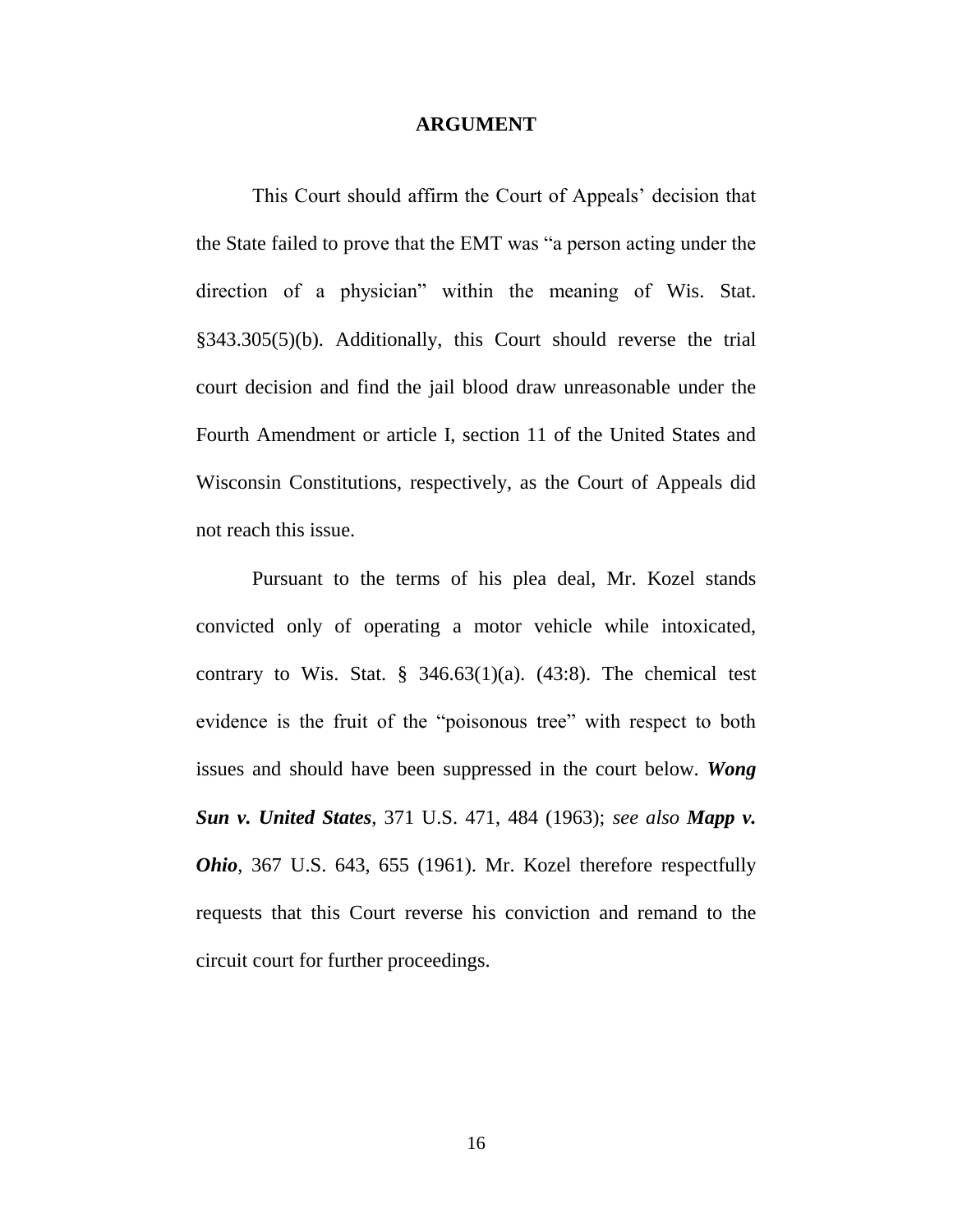### **I. RESPONDENT FAILED TO PROVE SUFFICIENT FACTS TO SUPPORT THE LEGAL CONCLUSION THAT THE EMT WAS A "PERSON ACTING UNDER THE DIRECTION OF A PHYSICIAN" UNDER WISCONSIN STATUTES SEC. 343.305(5)(B).**

#### **A. Standard of review.**

Whether the EMT acted "under the direction of a physician" requires this Court to "construe and apply [Wisconsin Statutes sec. 343.305(5)(b)] to the facts of *this* case." *State v. Schmidt*, 277 Wis. 2d 561, 569–70, 691 N.W.2d 379 (Ct. App. 2004) (emphasis added). This Court will set aside clearly erroneous factual findings made by the lower court. *Schmidt*, 277 Wis. 2d at 570. Statutory interpretation itself, however, presents a question of law that appellate courts review *de novo*. *State v. Johnson*, 318 Wis. 2d 21, 31, 767 N.W.2d 207 (2009). This Court owes no deference to the legal conclusions of the lower court. *State v. Wills*, 193 Wis. 2d 273, 277, 533 N.W.2d 165 (1995).

**B. The Court of Appeals' decision finding the State failed to establish the EMT performed the blood draw under the direction of a physician was correct.** 

The trial court found that the EMT took Mr. Kozel's blood "in accordance with the preexisting authorization of Dr. Mendoza," despite the fact that the State never sought to introduce Mendoza's written protocol. (26:39–40). The parties and the Court of Appeals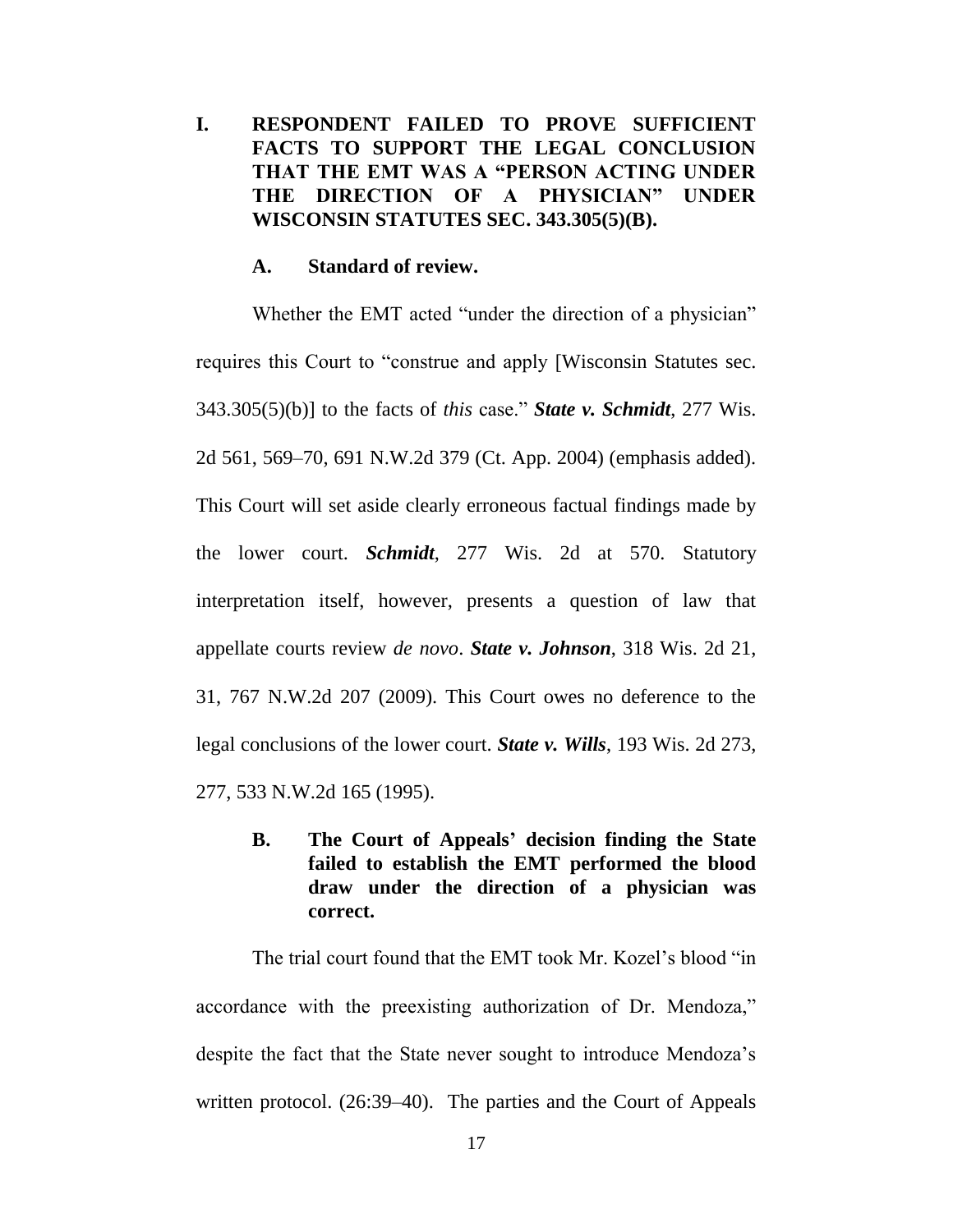assumed this finding was subject to a *de novo* review, and the State's brief does not argue otherwise.<sup>2</sup>

A decision by this Court as to this issue really only affects this specific case, as the statute in question has since been amended to include "other medical professionals". Thus, as of April of 2014 it is no longer necessary that a physician give direction to another medical professional drawing blood, given the statutory amendment. This is a discrete issue of whether there were sufficient facts establishing that a physician properly supervised or directed this EMT in this case.

There are no previous United States Supreme Court or Wisconsin Supreme Court decisions on this issue. There are a couple Court of Appeals decisions, but the issues and facts differed in those cases from the ones in the case at bar. Moreover, this Court of Appeals' decision is unpublished and has no precedential value.

 $\overline{a}$ 

 $2$  The trial court found that the EMT is a medical professional, rather than a paraprofessional. These people provide indispensable services, but are not licensed to practice in the medical profession. The Greek prefix "para" indicates "beside" or "near." *American Heritage College Dictionary* 1007 (4th ed. 2002). Therefore, EMT's and paramedics work *alongside* a medical professional, but are not medical professionals themselves. *Id.* at 1009 ("paramedic. *n*. A person who is trained to give emergency medical treatment or *assist medical professionals*.") (emphasis added). Therefore, the lower court's finding that the EMT is a medical professional is clearly erroneous, and even if relevant to the issues in this appeal, this Court should set it aside.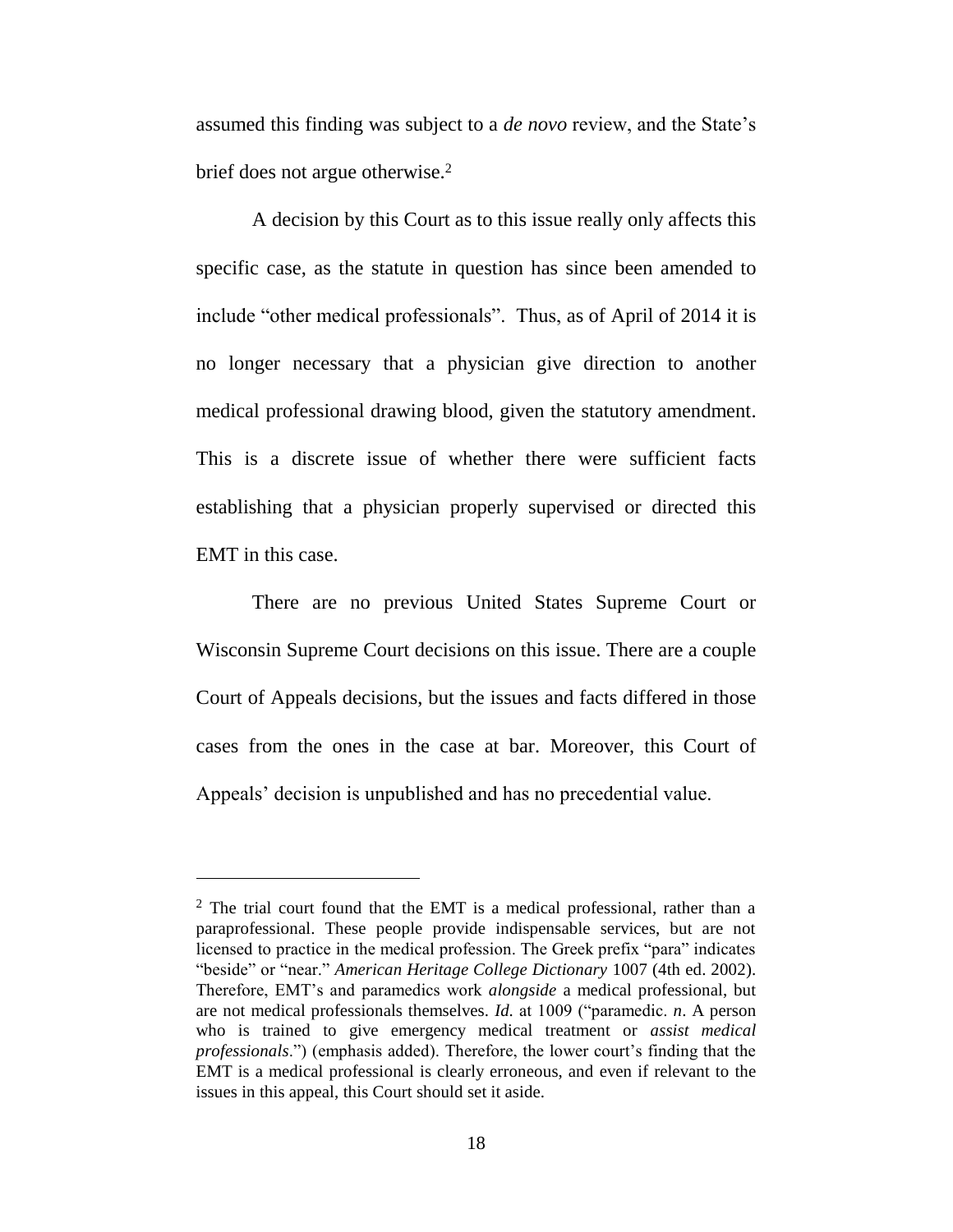It can be cited for persuasive authority, but the only takeaway from the decision is that the EMT's testimony in this specific case did not show he was properly directed under the statute. Thus, the Court of Appeals' decision does not conflict with any other case.

At the time of the blood draw at issue in the case, Wis. Stat. § 343.305(5)(b) stated in pertinent part:

> Blood may be withdrawn from the person arrested…only by a (1) physician, (2) registered nurse, (3) medical technologist, (4) physician assistant or (5) person acting under the direction of a physician. (numeration and emphasis added).

The statute in question was amended in April 2014, after the date of the blood draw at issue in this case, by 2013 Wis. Act. 224. Effective April 9, 2014, Wis. Stat. § 343.305(5)(b) permits an additional category of person to perform blood draws: "or other medical professional who is authorized to draw blood." See: 2013 Wis. Act. 224 § 3. Thus, because this specific class of people can now draw blood without being supervised and directed by a physician, this specific issue is not likely to recur. The Court of Appeals simply reviewed the facts proven at the evidentiary hearing to determine whether the State proved the EMT who drew defendantappellant's blood was "acting under the direction of a physician" pursuant to Wis. Stat. sec. 343.305(5)(b). Because there was no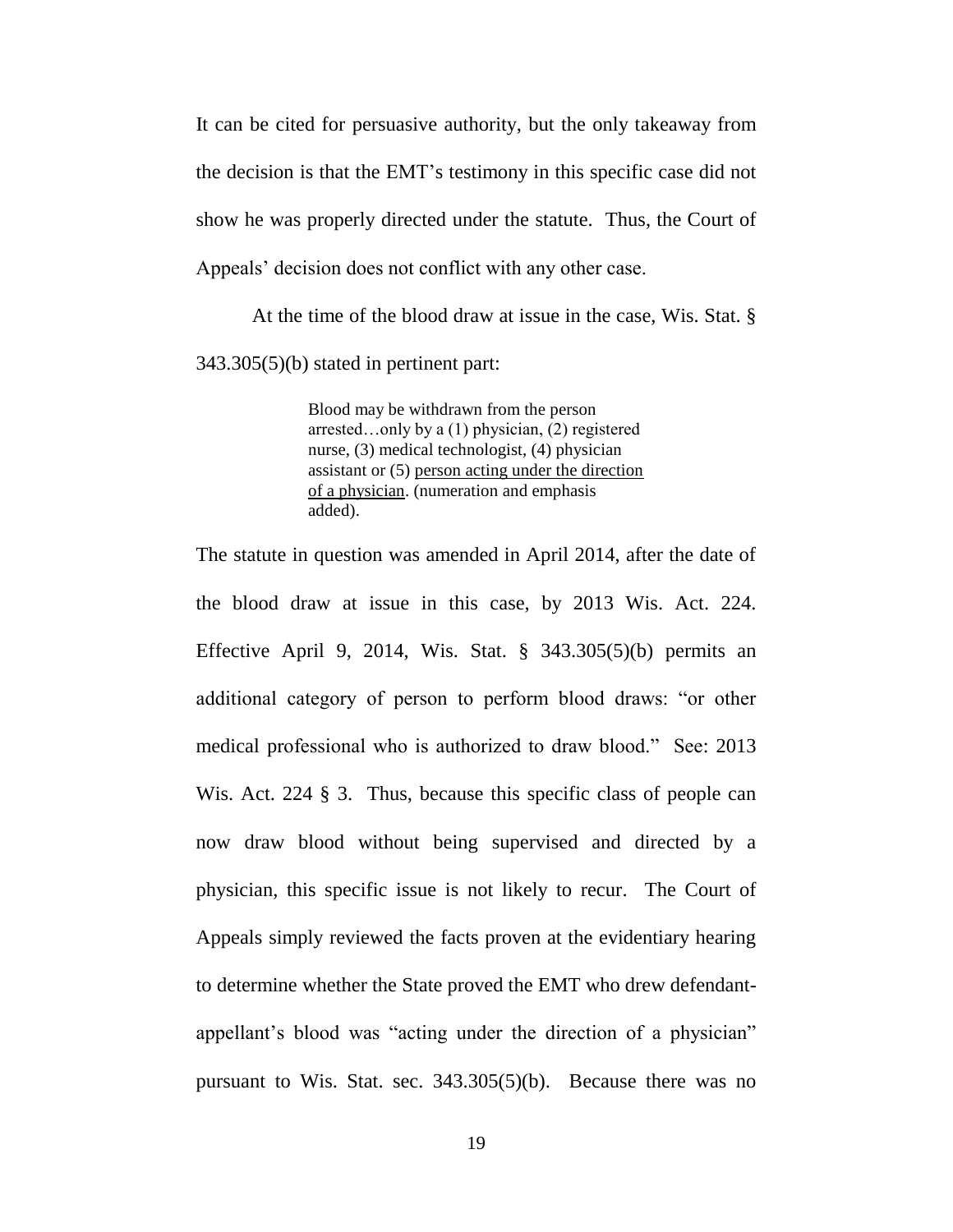testimony that a physician ever even watched this EMT draw blood or reviewed his work, the Court of Appeals determined that the State did not meet its burden under the statute. This was the correct decision under the facts of this specific case and under the law at the time.

The cases mentioned by the State in its brief, *State v. Osborne*, 349 Wis. 2d 527, 835 N.W.2d 292 (Ct. App. 2013) (unpublished); *County of Sauk v. McDonald*, 2015 WI App 52, 866 N.W.2d 405 (unpublished); *County of Fond du Lac v. Bethke*, 354 Wis. 2d 326, 847 N.W.2d 427 (Ct. App. 2014) (unpublished), were all decided on a fact intensive analysis specific to those individual cases. Each were unpublished Court of Appeals cases and may not be cited for any precedential value. Facts in all, as well as the legal challenges, were quite different. In *McDonald*, the Court of Appeals found that the factual stipulation entered into by the defense and State established that the paramedic was supervised by a physician. The argument in that case focused on whether this level EMT should ever be allowed to draw blood in a jail and whether a jail environment is an appropriate place for a blood draw. The case was not about whether the State met its burden of proof that the paramedic in question was completing blood draws under the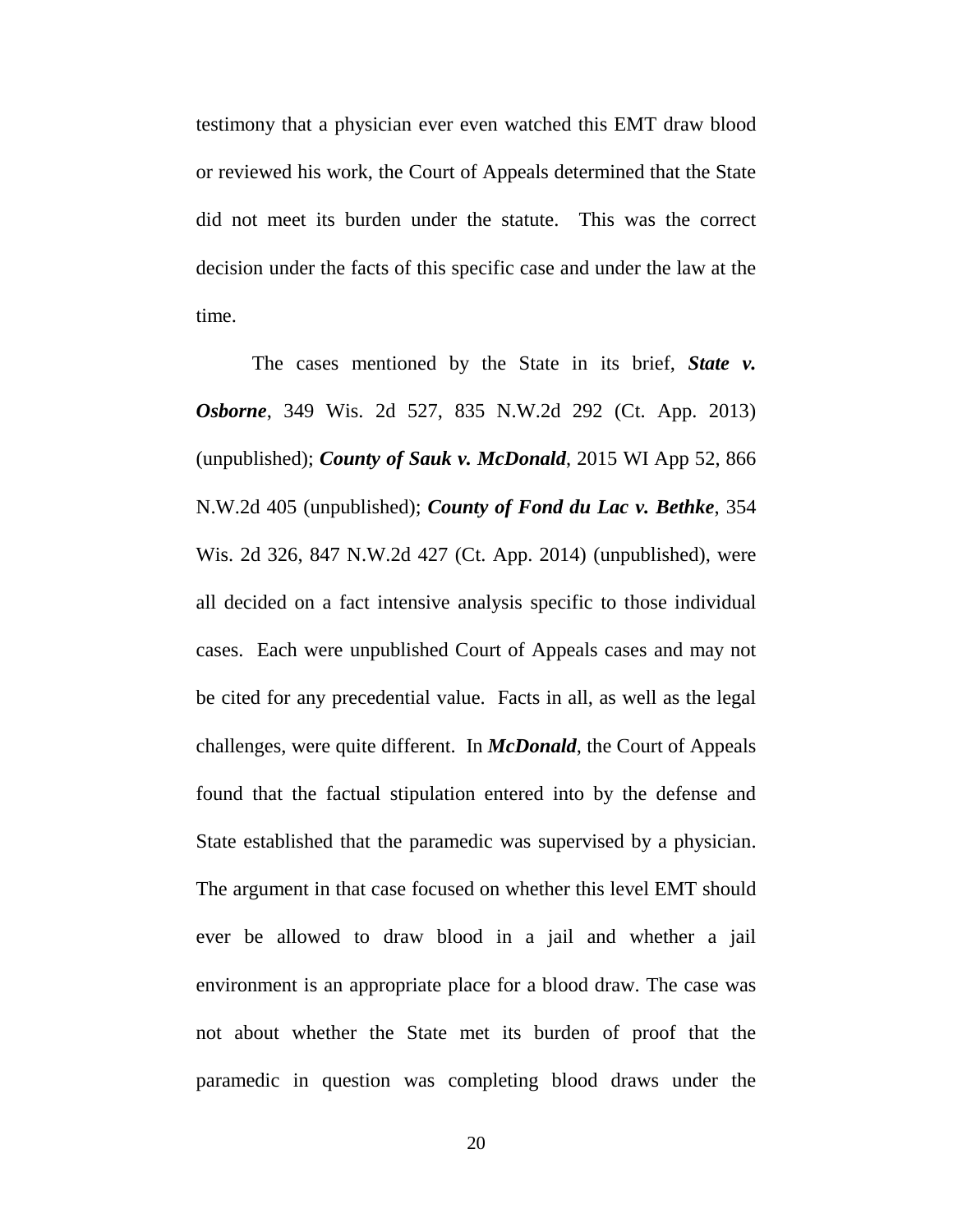direction of the doctor because the Court found that the stipulation removed that argument, and any argument to the contrary was waived. The issue was whether this type of direction stipulated to in the lower court supported the trial court's finding that the blood draw in a jail setting was reasonable. In the instant case, there was no stipulation that a doctor would say he supervised and directed the blood draw, and the State failed to subpoena a doctor to so testify.

In *Osborne*, the State presented evidence that the physician supervised that particular EMT; that the physician "signed off" on the EMT's performance of his duties, and there was contact at least monthly between the physician and the EMT, with the ability for contact with the physician whenever needed. *Osborne*, *supra* at ¶ 19. In the case at bar, there is nothing in the record to show the physician ever saw the EMT complete a blood draw. The State also failed to establish any protocols for blood draws, unlike in the other cases. The State conceded the physician in this case had not trained the EMT, had not observed the EMT doing any procedures, and had not seen the EMT perform a blood draw in the jail. (State's Petition for Review, p. 9) (26:25). Mr. Kozel's case was reversed due to a failure of proof on the part of the State. The other cases mentioned had proof in the record that there was direction by the physician of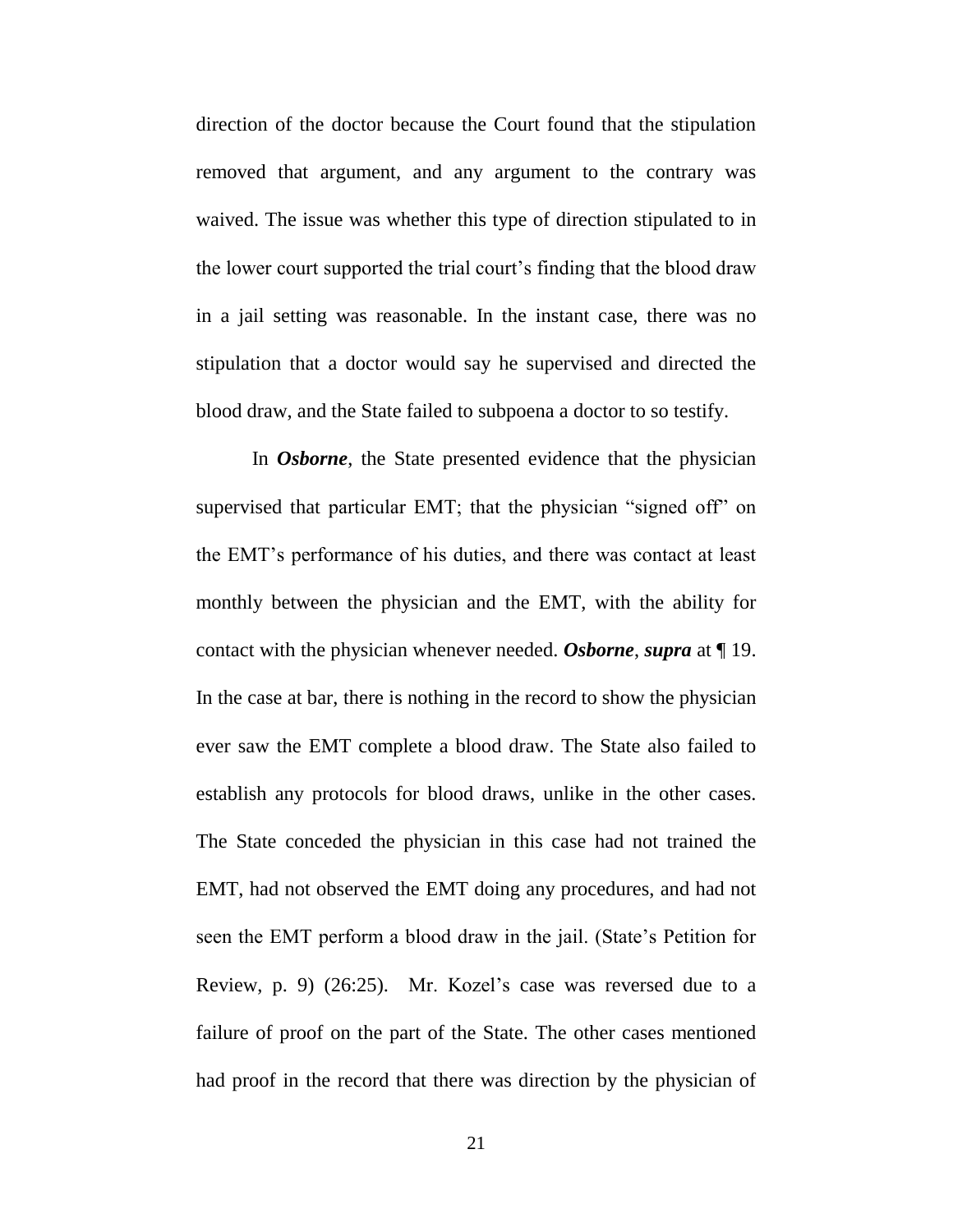the paramedics in those situations. The cases are not contradictory to each other—the analysis is the same. The issue was whether the State met its burden of proof that a physician supervised and directed the EMT in each case. In the current case, there was no supervision or direction. Thus, the Court of Appeals reversed.

The *Bethke* decision has nothing to do with the issues raised in the current case. It involved a challenge to whether the police officer can testify as to whether the person who drew blood was permitted by statute at trial. It was essentially a hearsay objection which the trial court overruled. The Court of Appeals found that the trial court did not abuse its discretion in overruling the defense objection. The case is, thus, irrelevant to the issues here.

The narrow issue here is whether Respondent proved in the lower court that the specific EMT who drew Mr. Kozel's blood in this case is a "person acting under the direction of a physician" under Wisconsin Statutes sec. 343.305(5)(b). Appellant does not ask this Court to conclude that all Sauk County Jail blood draws necessarily fall outside of sec.  $343.305(5)(b)$ 's purview. However, the facts of this case fail to pass statutory muster.

The finding by the trial court that the EMT was acting under the direction of Dr. Mendoza was a legal conclusion subject to a *de* 

22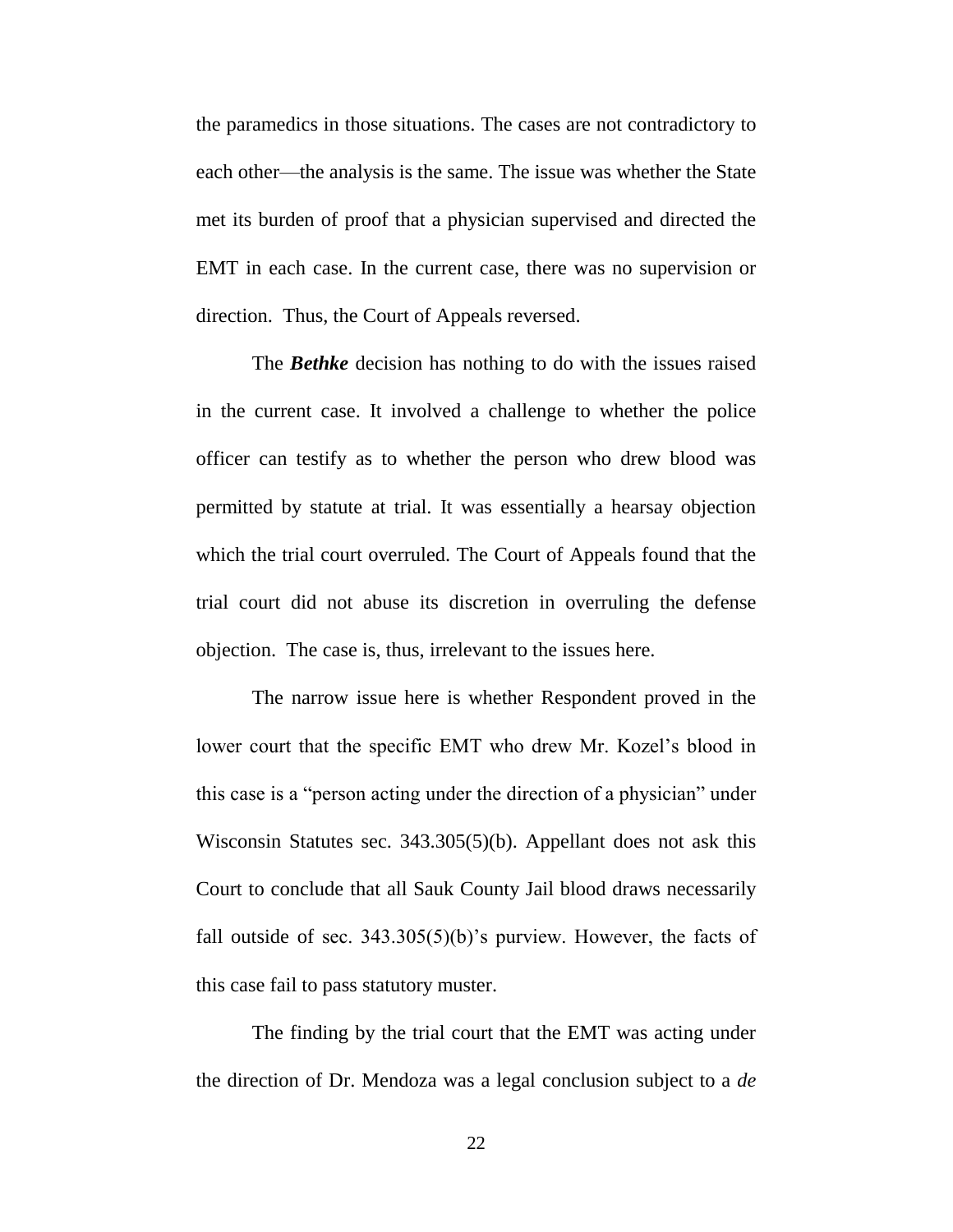*novo* review by this Court. The only real evidence in support of that conclusion was the letter from Dr. Mendoza written four years prior stating that these employees could draw blood. This EMT is not named personally in the letter. Further, ruling that a vague letter provided enough proof to justify a bodily search such as this is, as a matter of fact, an erroneous ruling. To the extent the trial court relied upon the EMT's following of any protocol, no reason exists in the record for a court to assume (1) the nature of the written protocol or (2) that the EMT conformed his conduct to that protocol.

The issue of whether the EMT acted under Dr. Mendoza's direction for purposes of sec. 343.305(5)(b) depends upon the specifics of Dr. Mendoza's direction, if there actually was any. One letter constitutes the only evidence in the record proving the nature of Dr. Mendoza's directions. (25:2). This letter neither mentions nor approves the practice of taking blood draws at the Sauk County Jail. (*Id*.)

Dr. Mendoza created written protocol for BDAS blood draws, but it is missing from this record because Respondent failed to introduce it. Respondent also failed to subpoena Dr. Mendoza. (26). The lower court received the letter over the defense's foundational and hearsay objections. (26:23). Therefore, this Court is left only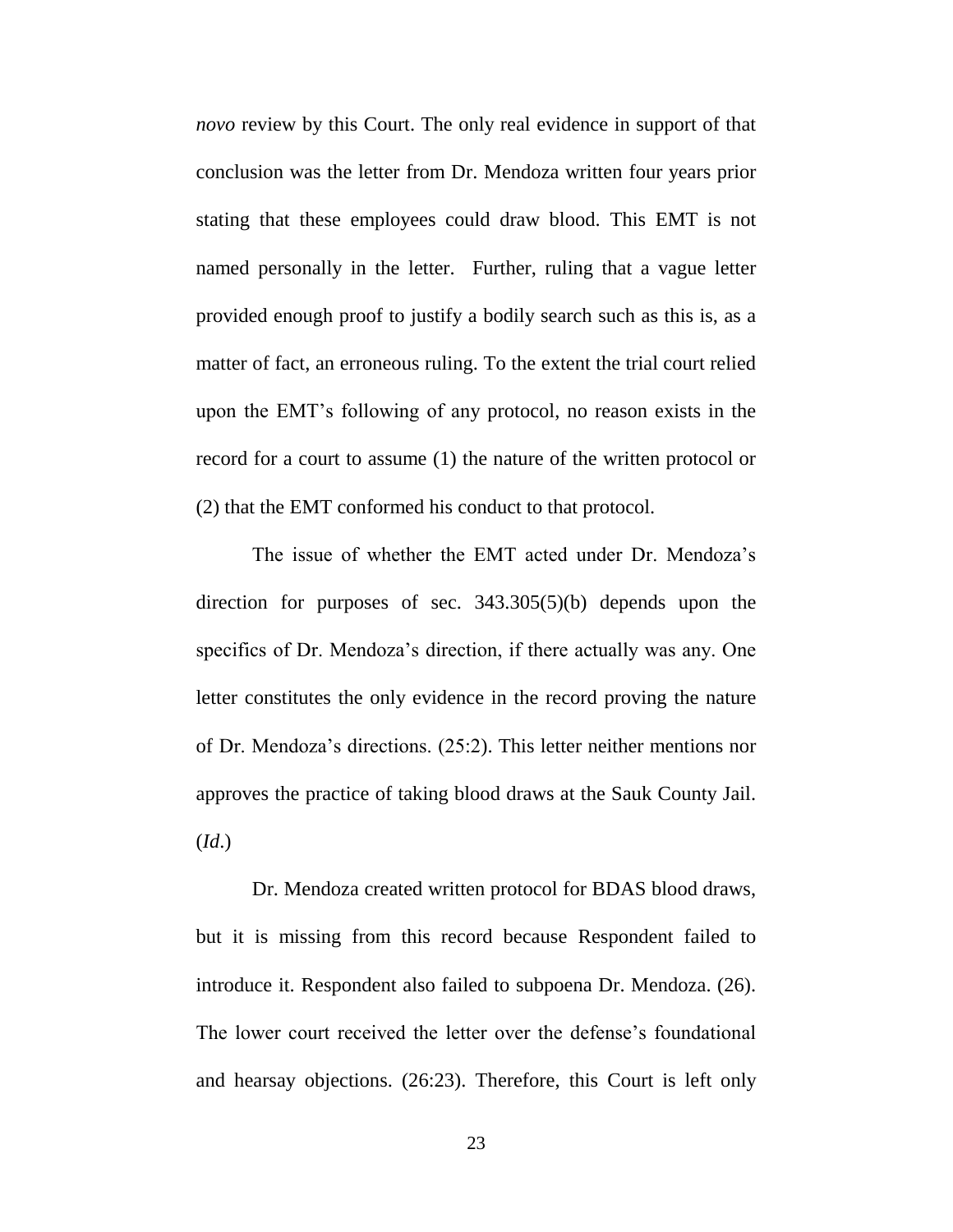with vague hearsay to determine whether Dr. Mendoza authorized this particular EMT to do any blood draws anywhere – let alone in a jail. No reason exists for this Court to assume that Dr. Mendoza ever contemplated or approved the practice of jail blood draws. The EMT took Mr. Kozel's blood in the Sauk County Jail. Therefore, the record is insufficient for this Court to conclude the EMT acted under Dr. Mendoza's direction for purposes of sec. 343.305(5)(b). *State v. Frambs*, 157 Wis. 2d 700, 705–06, 460 N.W.2d 811 (1990) (citing with approval *Bourjaily v. United States*, 483 U.S. 171, 175 (1987) ("We are therefore guided by our prior decisions regarding admissibility determinations that hinge on preliminary factual questions. We have traditionally required that these matters be established by a preponderance of proof."). Respondent failed to establish the requisite preliminary factual nexus between the physician and the paramedic; therefore, there was no evidence for this Court to conclude that the paramedic was "acting under the direction of a physician" for purposes of Wisconsin Statutes sec. 343.305(5)(b). Without a statement in the record that Dr. Mendoza authorized jail blood draws, this Court cannot assume he did or would have done so.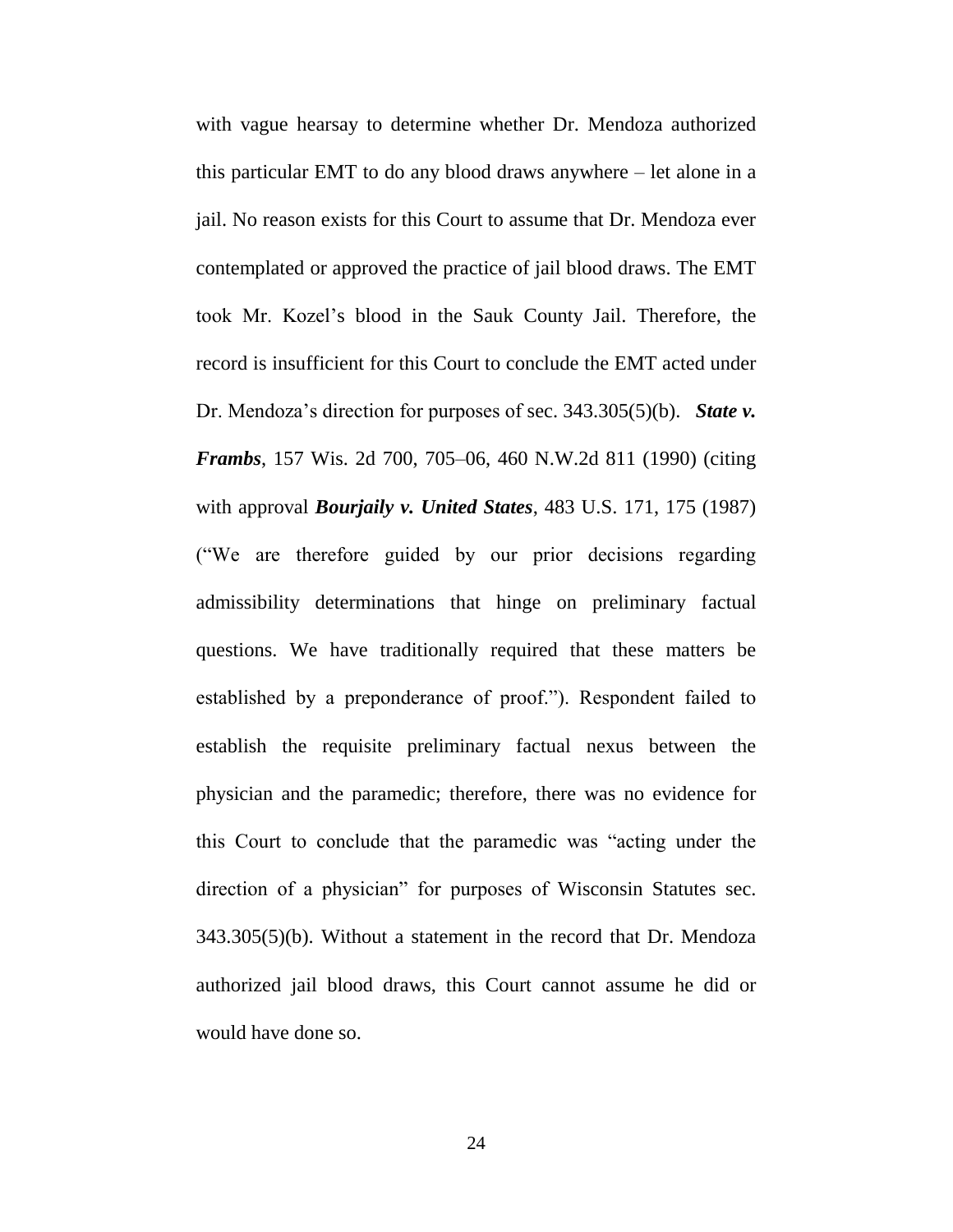The Court of Appeals' unpublished decision was decided on a simple burden of proof analysis of the facts proven at the hearing. No protocols were put into evidence as to what Dr. Mendoza may or may not have taught the personnel at the Ambulance Service. The EMT could not even remember if there were instructions or protocols from Dr. Mendoza that he was supposed to follow. He testified: "Regarding the blood draw, I would have to check. I believe there are." (26:26). Thus, if there is any actual instruction or protocols, this individual had no recollection of actually following them. Moreover, the State's assertion that Dr. Mendoza occasionally goes to the jail (State's brief p. 13) is unsupported by the record. In response to the question: "To your knowledge has Dr. Mendoza ever inspected the blood draw location at the jail?" The EMT responded: "Not to my knowledge." (26:26). Dr. Mendoza never saw this individual ever do a blood draw. This is not direction of any sort.

The State both argues that this Court should consider "the plain language of the statute" in determining whether the EMT was "a person acting under direction of a physician" and then argues that the Court of Appeals' usage of the common dictionary definition of "direction" was improper. (Petitioner's brief, pp. 7 and 13 quoting *State v. Dinkins*, 2012 WI 24, 339 Wis. 2d 78, 810 N.W.2d 787).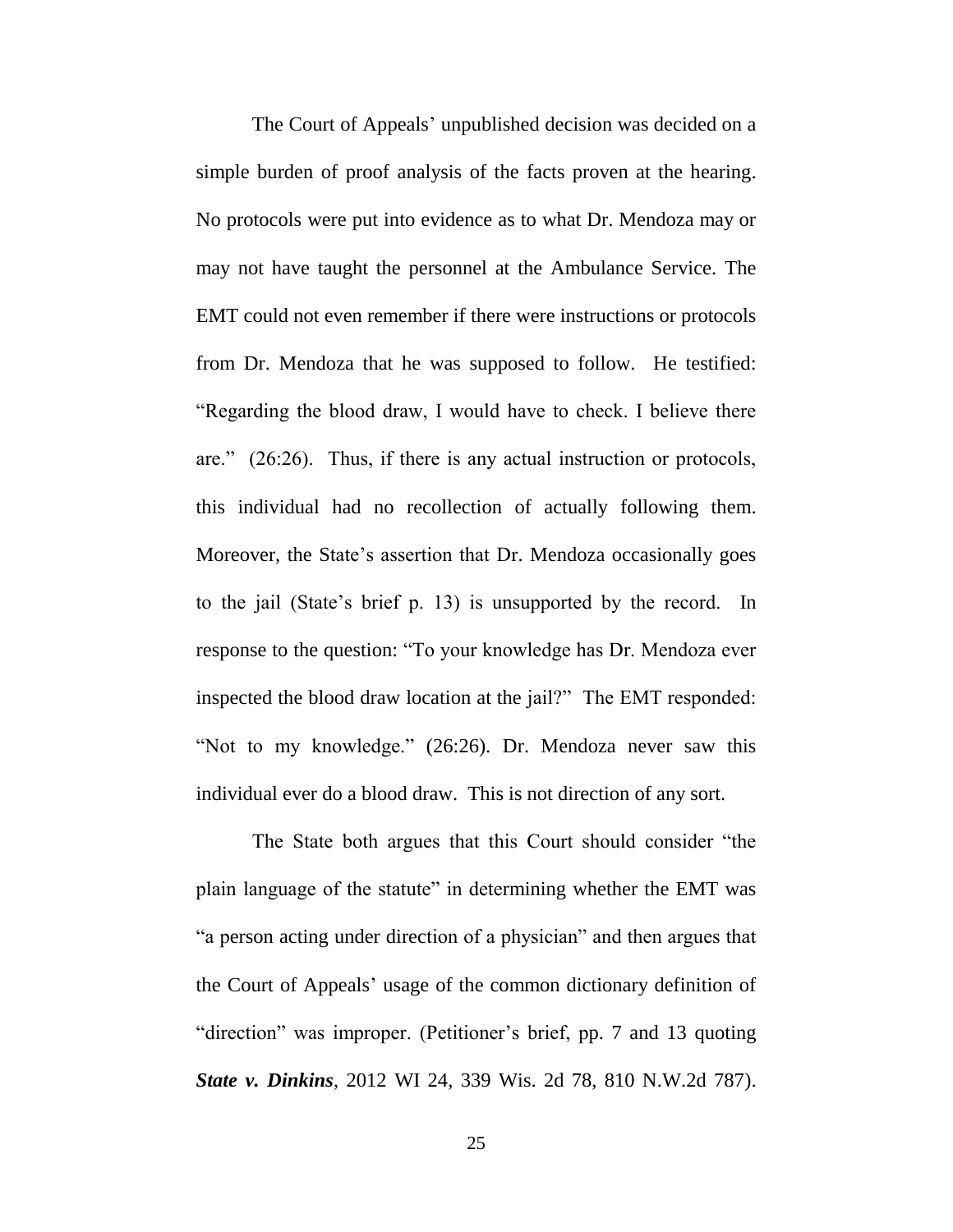The State, apparently conceding there was no guidance or direction, then asserts, "The State maintains that the exact wording of the letter makes no difference" (p. 12). Given that the only proof of the extent of Dr. Mendoza's direction was the language relied upon in that letter by the EMT, the letter makes all the difference. Just as the Court of Appeals opinion noted, "direction" means "guidance or supervision of action, conduct or operation." *Kozel*, 2015 WL 6970484, ¶ 13 (quoting Webster's Third New International Dictionary 640 (1993)). The fact that the State argues the language of the letter makes no difference means the State is implicitly conceding there was no guidance or direction. The State's argument that direction can be provided by Dr. Mendoza's license also must fail, as a license does not provide direction; a person does.

The plain language of the statute is that a physician should actually be directing the person taking the blood. A vague letter giving indefinite authority to perform blood draws to a class of people with no direction or guidance whatsoever shows this individual did not take that blood under actual direction of any physician.

The Court of Appeals in a published decision has previously interpreted the phrase "under the direction of a physician" in the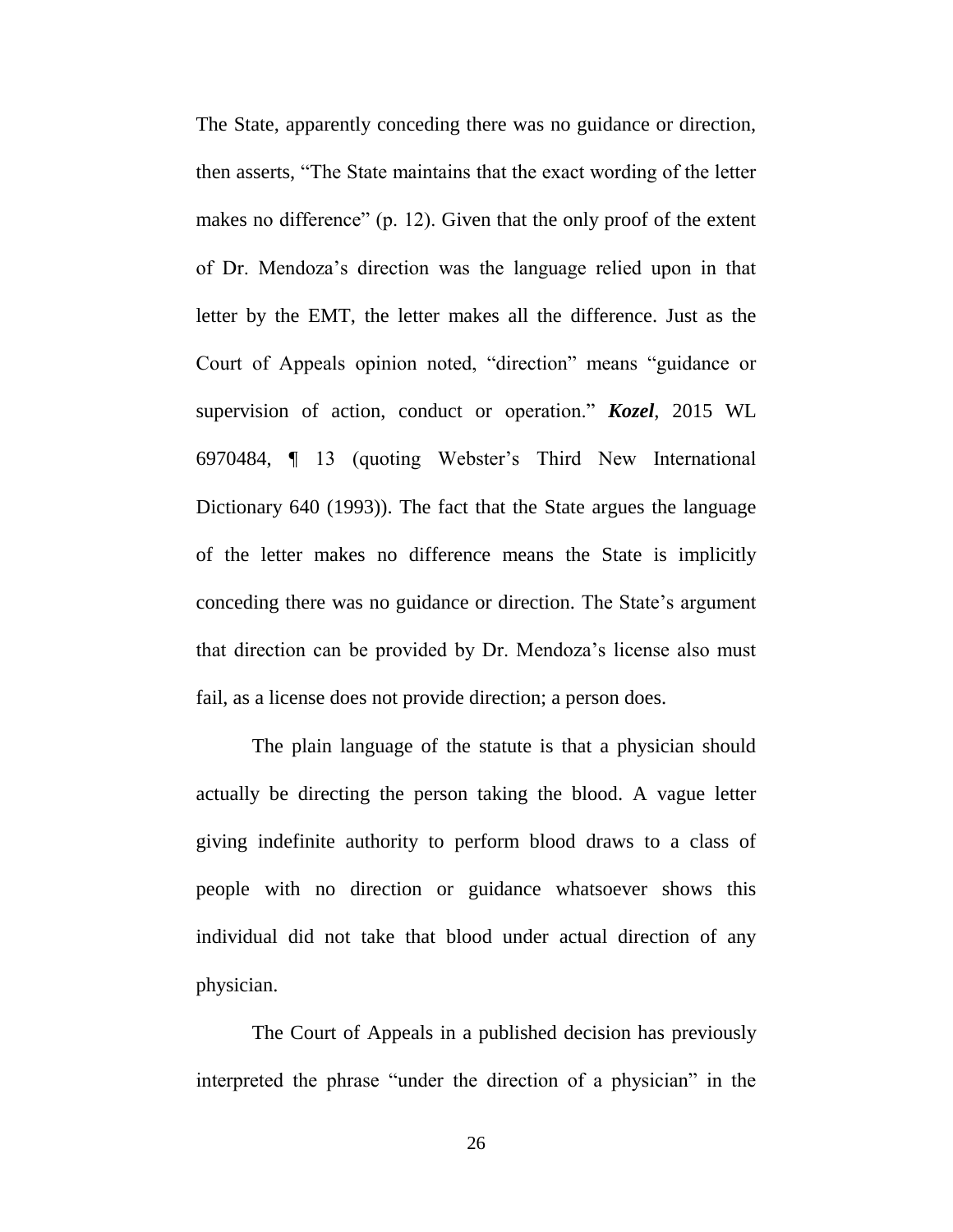context of sec. 343.305(5)(b). *See*, *e.g.*, *State v. Penzkofer*, 184 Wis. 2d 262, 516 N.W.2d 774 (Ct. App. 1994). The *Penzkofer* court upheld a blood draw that was conducted by a laboratory technician *at a hospital*. 184 Wis. 2d at 265–66. The laboratory technician performed the blood draw under the general supervision of a physician, the hospital pathologist. *Id.* at 265. The pathologist was at the hospital at the time of the blood draw, although he was not in the immediate vicinity when the blood draw occurred. *Id.* The physician in *Penzkofer* "identified a written hospital protocol setting forth the detailed procedures that must be followed by the technician. These procedures were reviewed, revised, and the protocol was dated and signed by the physician." *Penzkofer* at 265. The State's assertion that *Penzkofer* recognized that nothing in the statute requires the following of protocols is not supported by a reading of *Penzkofer*. That blood draw was upheld because it was done by a person who was following such protocols in a hospital setting. *Penzkofer* did not hold that protocols are an absolute minimum standard, but there is no assurance a person who is not covered by the statute is performing these draws accurately unless following such protocols and procedures as established by a physician, especially when not in a medical environment. Further, establishing protocols and ensuring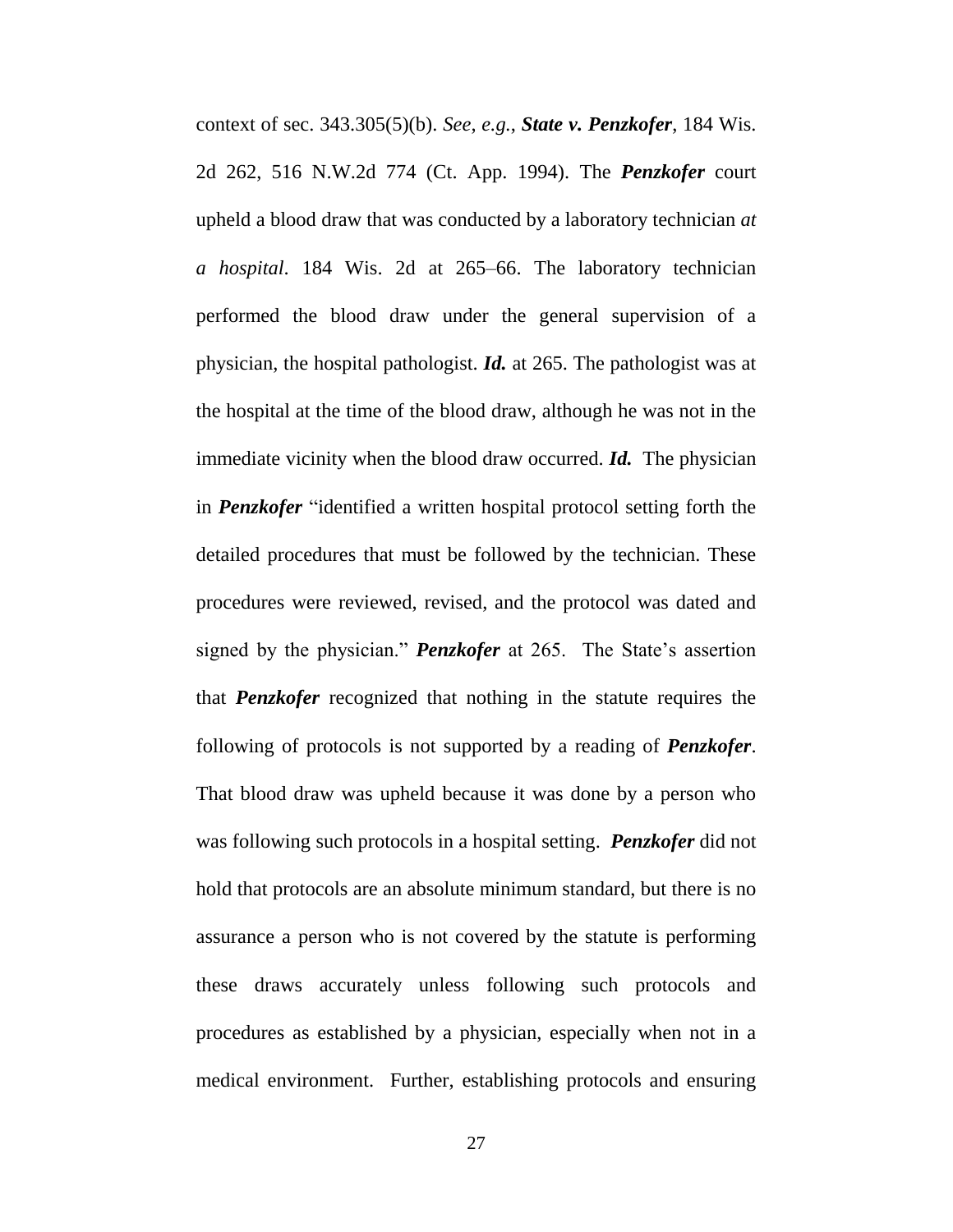they are followed does indicate direction by a physician, unlike the vague letter and no follow up of any kind here.

The Court of Appeals in *Penzkofer* held that over-theshoulder supervision is not necessarily required for a blood draw to be deemed "under the direction of a physician." *Id.* at 266. Moreover, a physician need not specifically order each individual blood draw to pass scrutiny under Wis. Stat. sec. 343.305(5)(b). *Id.* Still, procedures must satisfy concerns of both reliability *and* safety. *Id.* The *Penzkofer* court partially based its ruling on the strict regulatory standards to which hospitals are subjected. *Id.* No such safeguards apply to paramedics sticking needles into citizens' arms in jails.

The "under the direction of a physician" cases up to this point have informed trial courts and litigants about what is *not* required to bring a blood draw into the purview of sec. 343.305(5)(b). *See Id.* at 265 (holding that neither (1) over-the-shoulder supervision nor (2) a case-specific authoritative command from a physician is required); *see also Osborne, supra*. The *Osborne* court held that *Penzkofer*  does not establish written hospital protocols as a minimum evidentiary requirement, where the EMT testifies he is in *regular contact* with his supervising physician. 2013 WI App 94 at  $\P$  13.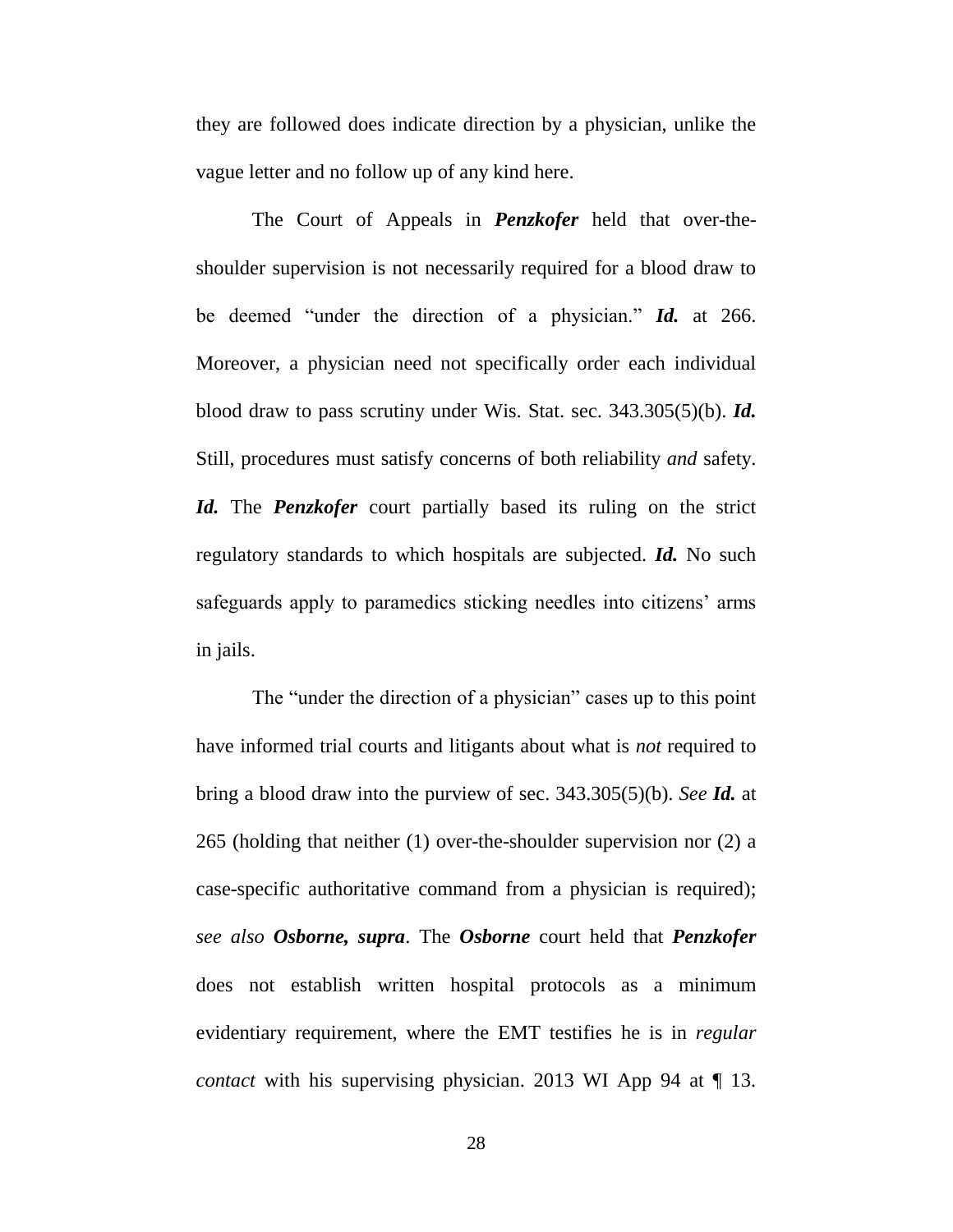However, this record lacks that crucial assurance of compliance with the physician's direction. This EMT never testified that he was in regular contact with Dr. Mendoza. In fact, he admitted that he had never spoken with Dr. Mendoza about the letter. (26:8). The EMT acknowledged that if Dr. Mendoza were not available during a blood draw, he would simply consult a different physician – one who, unlike Dr. Mendoza, never even purported to authorize EMT blood draws. (26:9). Given that the EMT admitted he never consulted Dr. Mendoza about the letter, he therefore never consulted Dr. Mendoza about the scope of his direction. There was zero guidance or direction as to how blood draws should be done by either Dr. Mendoza or any doctor. There was also no observation of or confirmation this EMT properly drew blood.

Although the *Osborne* court held, in an unpublished decision, that the State need not produce written protocol where the EMT testifies that he is in regular contact with the physician, this EMT never testified to any such contact, much less regular contact. The record in this case does not establish that the EMT stuck a needle into Mr. Kozel's arm pursuant to Dr. Mendoza's understanding of his letters, which were (1) written years before this incident and (2) neither mentioned nor approved the possibility of a jail blood draw.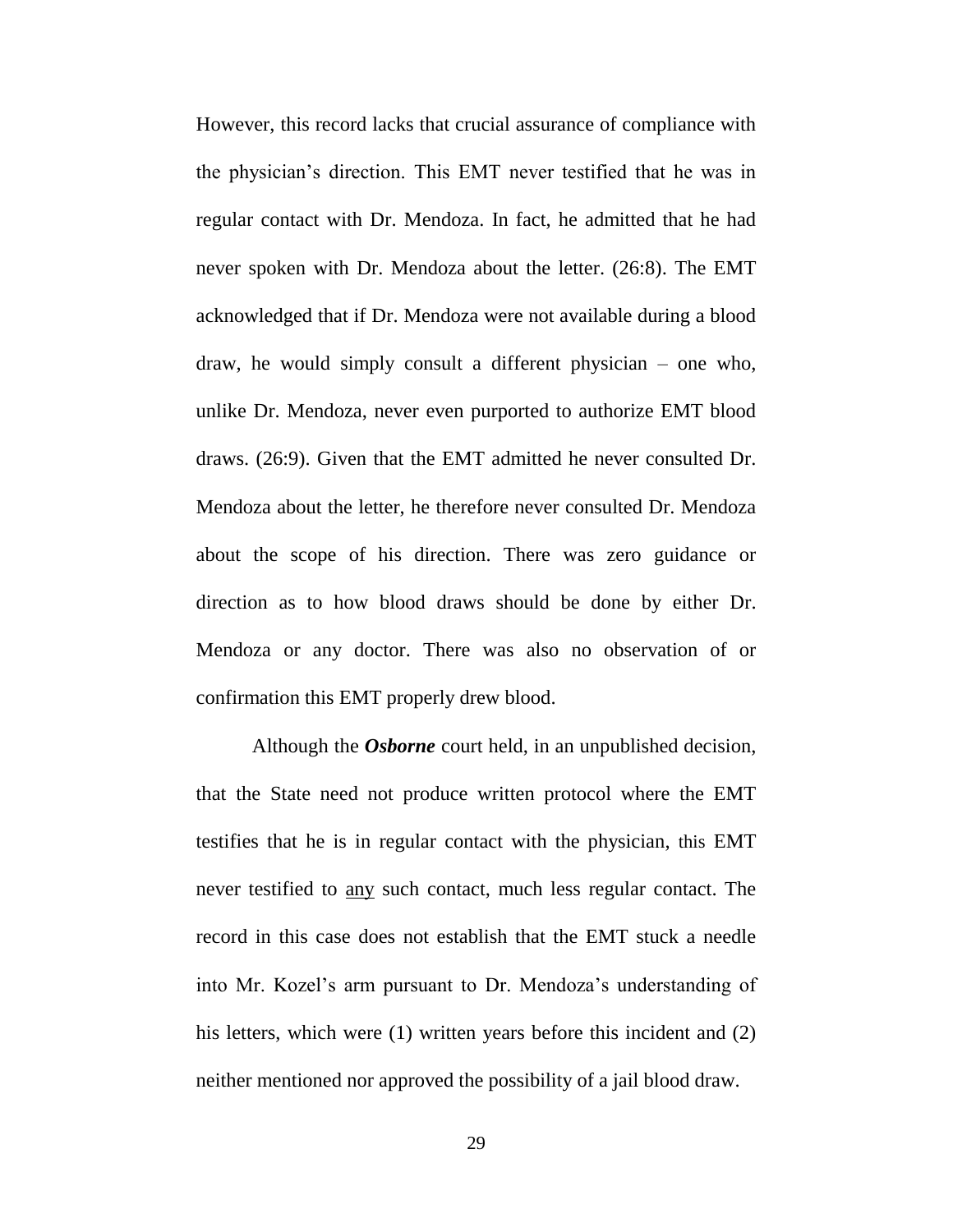As stated above, this Court thus held that over-the-shoulder supervision is not necessarily required for a blood draw to be deemed "under the direction of a physician." *Penzkofer*, 184 Wis. 2d at 266. Moreover, a physician need not specifically order each individual blood draw to pass scrutiny under Wis. Stat. sec. 343.305(5)(b). *Id.* Still, procedures must satisfy concerns of both reliability *and* safety. *Id.* The *Penzkofer* court partially based its ruling on the strict regulatory standards to which hospitals are subjected. *Id.* No such safeguards apply to paramedics sticking needles into citizens' arms in jails.

The blood draw in this case differs significantly from the one in *Penzkofer*. Penzkofer's blood draw occurred in a hospital setting, where the person taking blood had direct access to her physician supervisor. Mr. Kozel's blood draw occurred in the "prebooking" room of a jail; no doctors were available or supervising in any way. Critical to the court's reasoning in *Penzkofer* was the idea that the hospital environment, with its clearly enforced procedures, provided reliability and sterility. Neither a sterile environment nor a similar aura of reliability is present in this case.

The defendant in *County of Sauk v. McDonald* argued that a physician's letter dated before the stipulated date of a paramedic's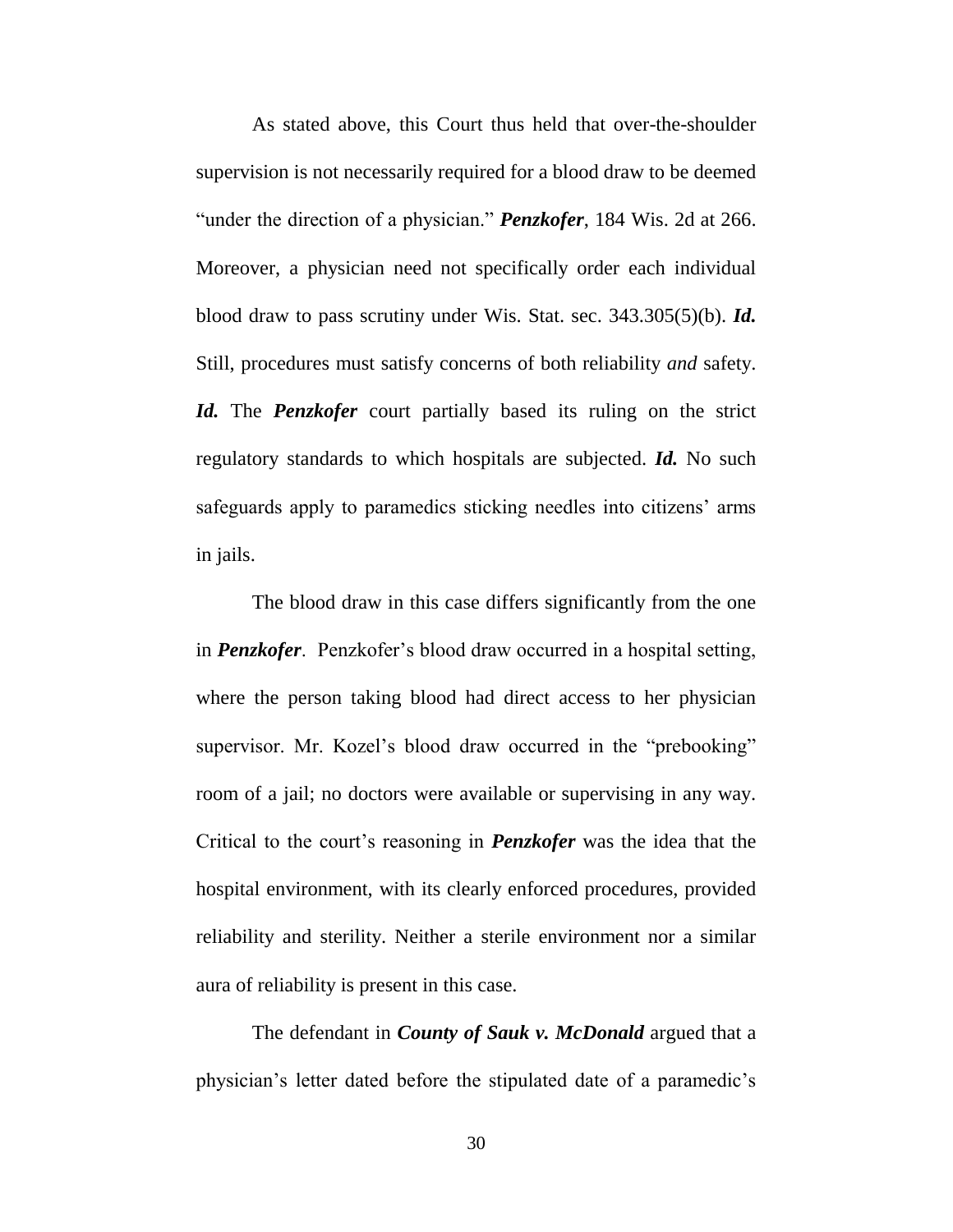blood draw training failed to pass muster under sec. 343.305(5)(b) because no personal nexus existed between the physician and paramedic. No. 2014AP1921, slip op. at ¶ 20 (unpublished but citable under Wis. Stat. (Rule) 809.23(3)). In affirming the lower court, the *McDonald* court specifically noted that the motion was heard on stipulated facts. *Id.* at 3 n.5. The *McDonald* court reasoned that the appellant lost his right to challenge the weight and reliability to be afforded those documents when he stipulated to them in the lower court. *Id.* In this case, however, Mendoza's letter was admittedly hearsay and put into evidence over defense counsel's objection. Because no such stipulation occurred in this case, the State has a functionally higher burden to meet.

Moreover, the *McDonald* court created a new test not present in any other precedential or persuasive case to date. *Id.* at ¶ 22. The *McDonald* court read in the minimum evidentiary requirement that a physician merely has to "[take] professional responsibility" for a given paramedic. *Id.* Equating "professional responsibility" with "direction" finds no support in the plain language of sec. 343.305(5)(b), nor in any case law cited by the court. The *McDonald*  court thus made new law, contrary to its clearly defined role. *State v. Grawien*, 123 Wis. 2d 428, 432, 367 N.W.2d 816 (Ct. App. 1985)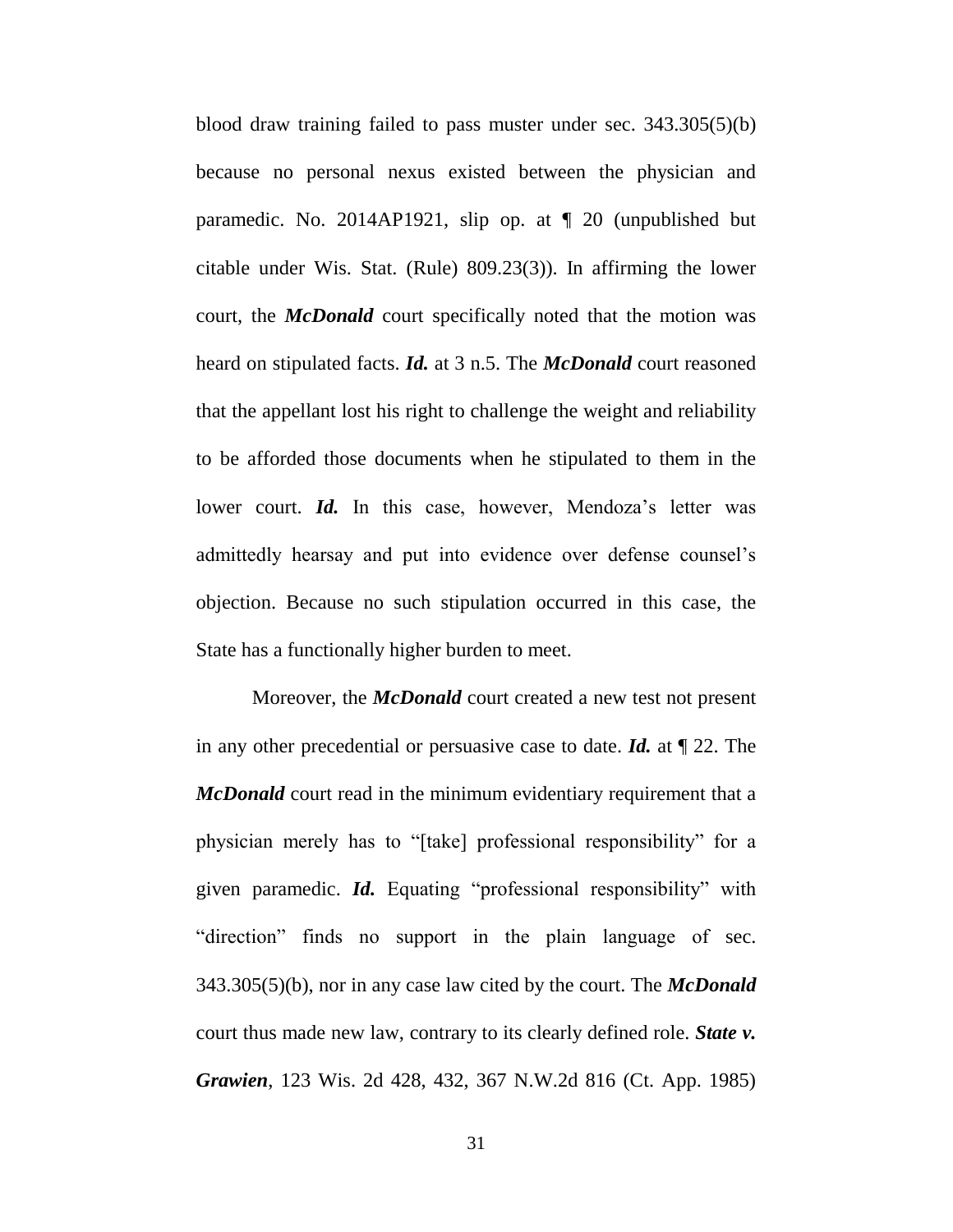("The Wisconsin Court of Appeals serves the primary 'errorcorrecting' function in our two-tiered appellate system. *See State v. Mosley*, 102 Wis.2d 636, 665-66, 307 N.W.2d 200, 216-217 (1981). The Wisconsin Supreme Court, unlike the Court of Appeals has been designated by the constitution and the legislature as a law-declaring court."). *McDonald* is a one-judge decision and has no precedential value. Wis. Stat. (Rule) 809.23(3)(a). This Court should therefore not rely upon the new test set forth therein. Instead, this Court should evaluate this case according to what the statute required and by actually considering the extent to which a physician *directed* a given EMT, paramedic, or other person ostensibly acting under the physician's *direction*. Wis. Stat. § 343.305(5)(b). Nothing in this record suggests that Dr. Mendoza assumes professional responsibility, that is, financial liability, for the EMTs' and paramedics' jail blood draws.

In *People v. Gregg*, the Appellate Court of Illinois examined what actually constitutes acting under the direction of a physician in the context of blood draws in deciding whether the trial court was correct in suppressing the results of the blood draw. That court concluded "under the direction of" to be akin to the words "direct supervision." 171 Ill. App. 3d 1076, 1080 (1988). Thus, the Illinois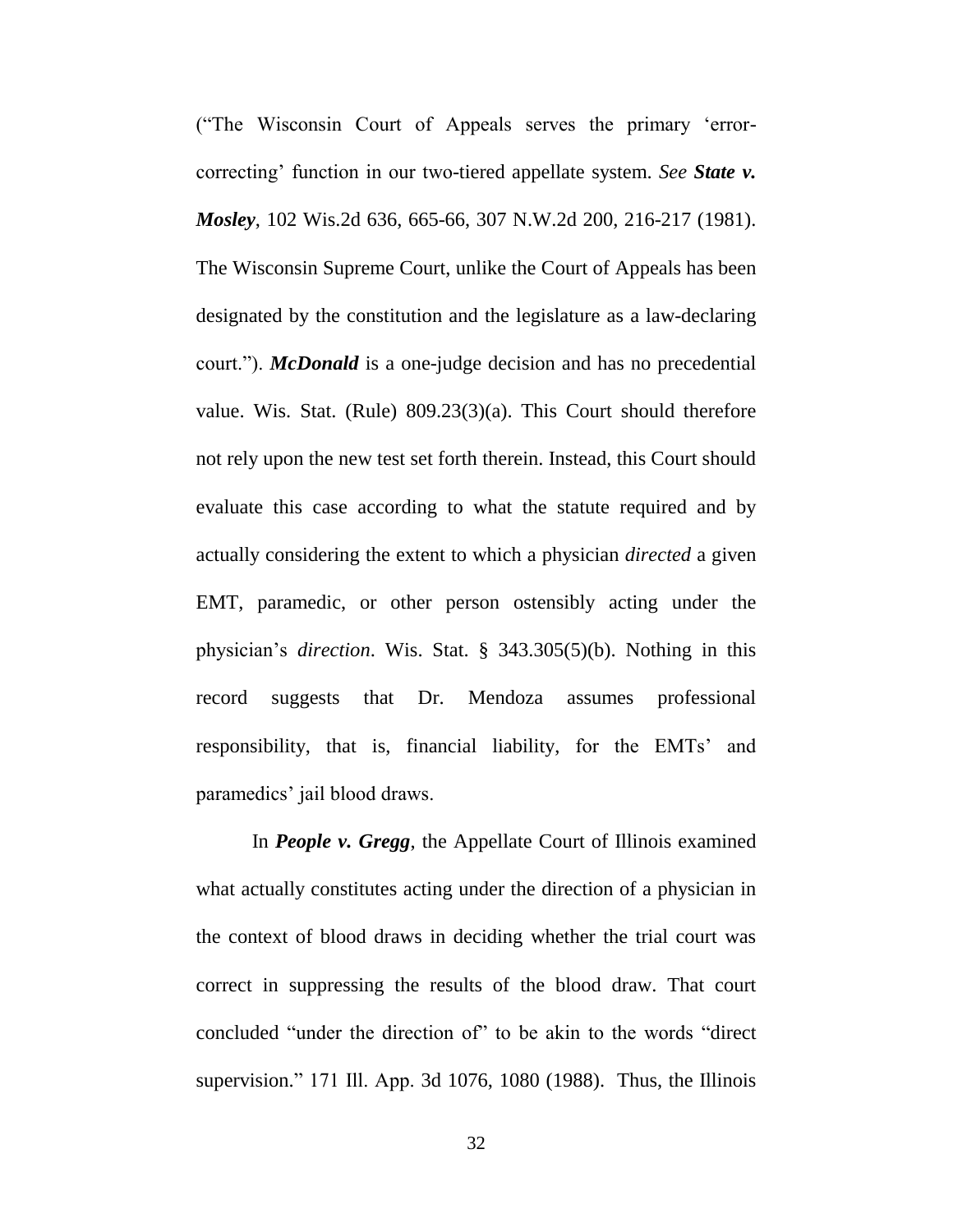Court agreed with the Wisconsin Court of Appeals' definition in *Kozel, supra* of "direction" in the case at bar. The Court found, however, that a physician does not need to separately order each blood draw and reversed the trial court decision which had found the blood in the case could not be drawn because there was not a direct order from a physician to do so in that particular case. Thus, the Appellate Court of Illinois found as the Court of Appeals did here that there actually needs to be some supervision. That is the only meaningful conclusion to make as to what it means for a physician to direct or supervise. A doctor's letter written four years prior to the current blood draw saying the EMTs at a certain place are allowed to draw blood in perpetuity is not any type of supervision at all. It makes no logical sense. The reason the statute required direction was to protect the health and safety of arrestees. The statute, as it was written at the time, must be found to have meaning. The State simply failed to prove there was any doctor direction at all in this case.

#### **C. Suppression is the appropriate remedy.**

1. The State waived the argument that suppression cannot be the remedy in this case.

The State makes a brand new argument for the first time in this Court, that the remedy for a violation of the statute as governing who can draw blood is not suppression but loss of automatic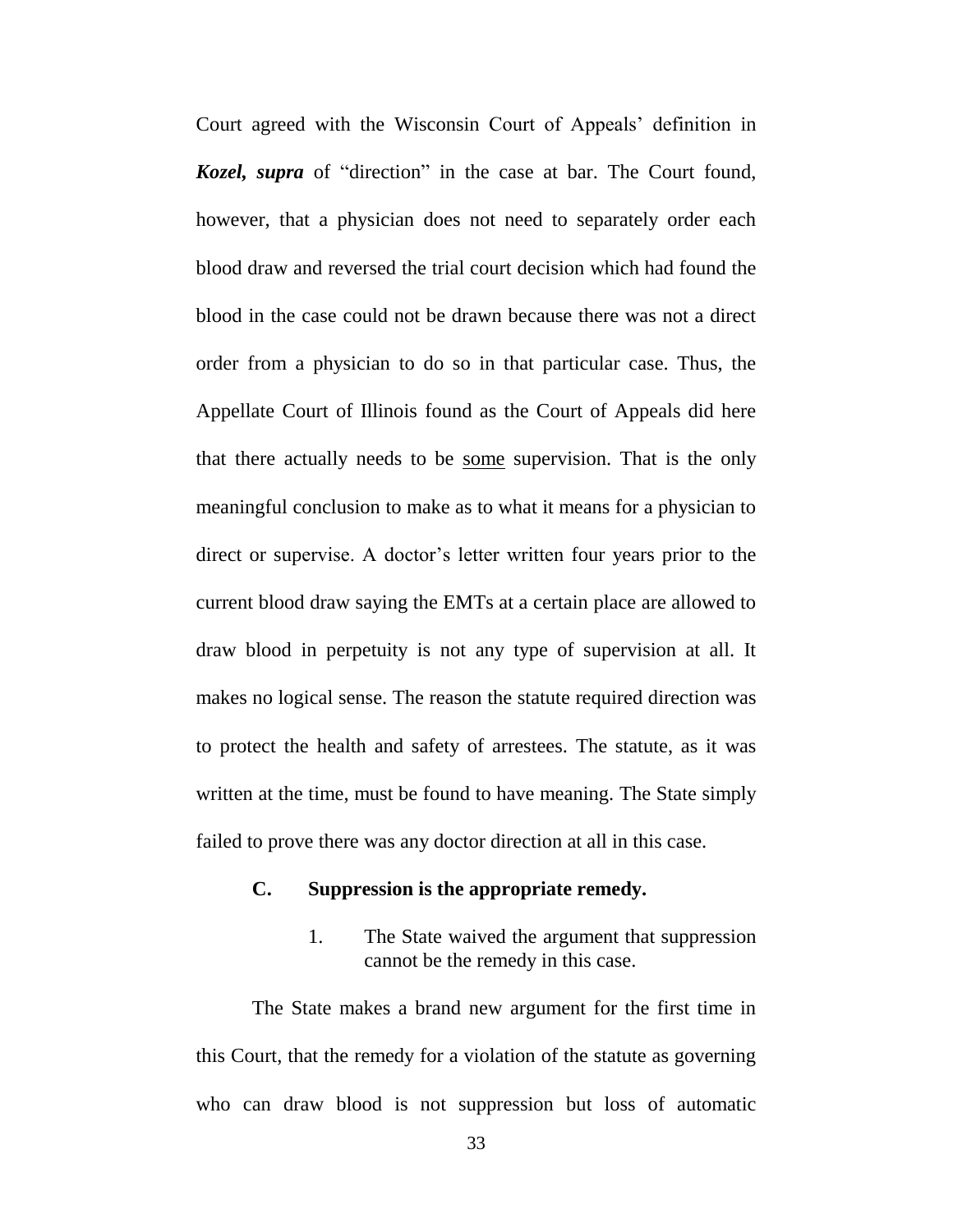admissibility. That argument was not raised by the State in the trial court. The trial court proceedings were premised on the fact that if the motion was granted as to either or both arguments relating to whether this EMT was acting under the direction of a physician or whether the jail blood draw was constitutionally reasonable, the test result would be suppressed. Both parties assumed that was the remedy, as did the trial court. Mr. Kozel would not have pled no contest to the charges if any remedy had been granted to him or if his motion had been granted in any respect. Both parties below and the court presumed Mr. Kozel was convicted because the trial court found against him on both issues raised in the motion—whether the EMT was acting under the direction of a physician and the reasonableness of the blood draw itself. Of course, Kozel would still be entitled to a new trial if this Court finds that the EMT was not a person acting under the direction of a physician, because the trial court found the EMT to be a proper person under the statute and did not grant any remedy whatsoever. Kozel asserts that suppression would be the proper remedy for numerous reasons--the most obvious, that the State did not raise this issue in the trial court.

Notably, the State did not raise the argument that suppression would not be the remedy at the Court of Appeals level either. Thus,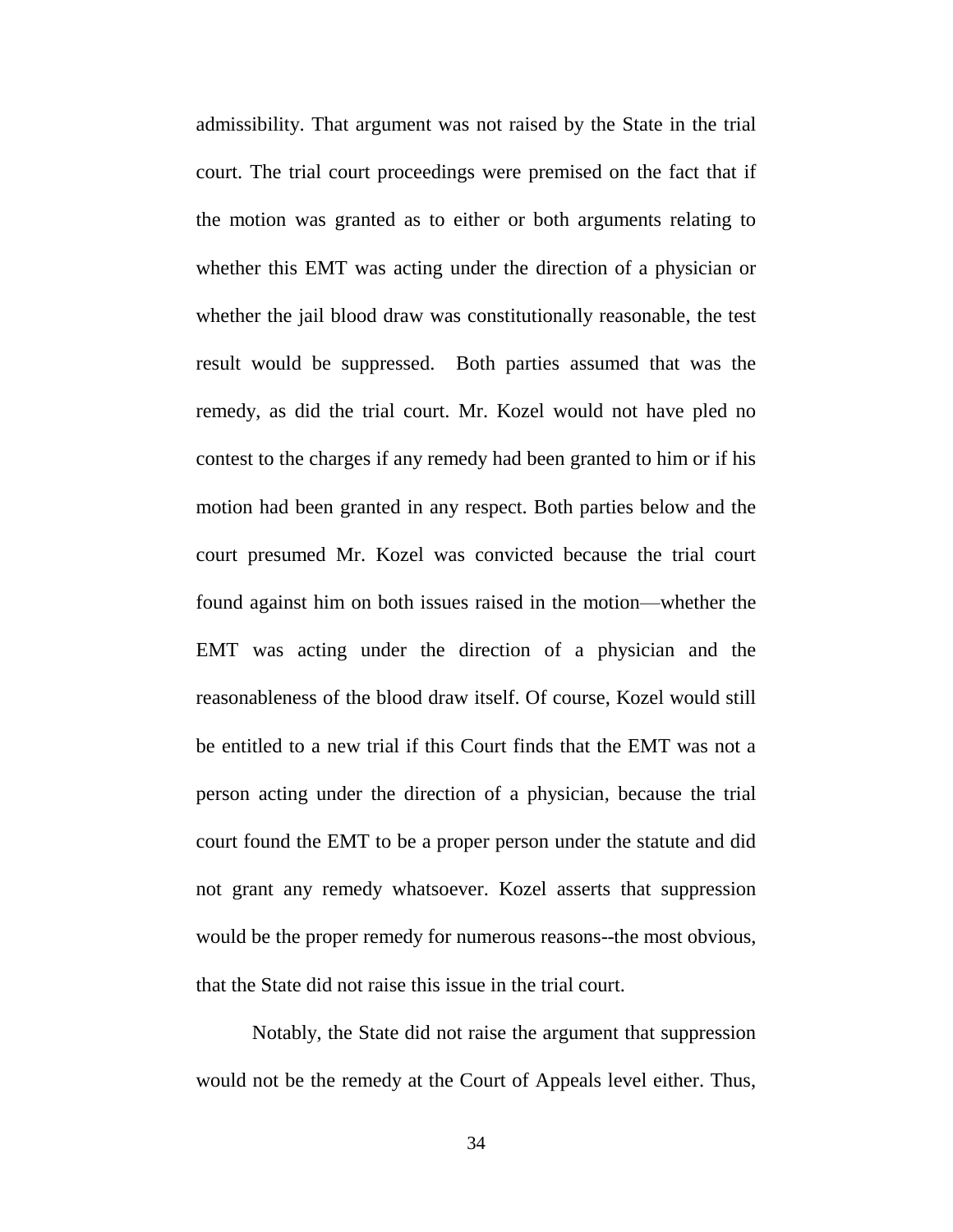the Court of Appeals did not reach that specific issue because it was not raised. The State has not offered any explanation or argument as to why it failed to raise this issue in either the trial court or the Court of Appeals. This Court should not permit such an argument at this level to discourage such practices by litigants in the future.

Our higher courts in Wisconsin prohibit raising issues for the first time on appeal and certainly do not permit arguments to be raised only in our highest court, where neither the trial court nor the Court of Appeals was even given a chance to address the argument. It would be fundamentally unfair and unjust to now let the State avoid its duty to raise all issues below and circumvent normal appellate process. The State has now waived any argument to effect that suppression would not have been the remedy because it implicitly conceded it in the trial court and the Court of Appeals. Issues may not be raised for the first time on appeal. See: *In re Guardianship of Willa L.* 338 Wis. 2d 114, 808 N.W.2d 155 (Ct. App. 2011).

The *Willa L.* Court further stated:

In *Schonscheck v. Paccar, Inc.,* 2003 WI App 79, 261 Wis.2d 769, 661 N.W.2d 476, we noted *Holland Plastics,* and went on to explain that the "fundamental" forfeiture inquiry is whether a legal argument or theory was raised before the circuit court, as opposed to being raised for the first time on appeal in a way that would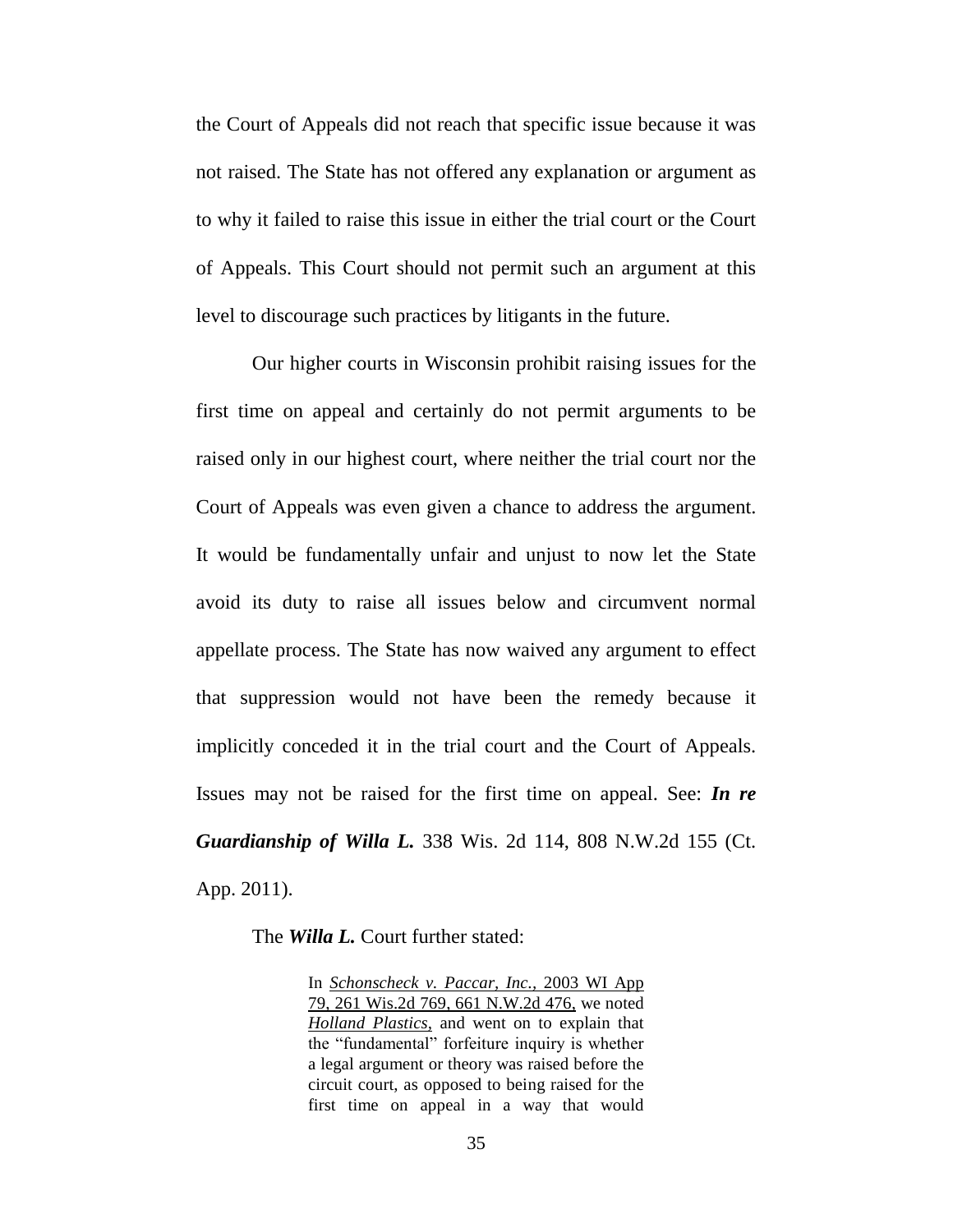"blindside" the circuit court. *See Schonscheck,* 261 Wis.2d 769, ¶¶ 10–11, 661 N.W.2d 476. That case and countless others after *Holland Plastics* have reaffirmed that the forfeiture rule focuses on whether particular arguments have been preserved, not on whether general **issues** were **raised** before the circuit court. *See, e.g., State v. Rogers,* 196 Wis.2d 817, 827, 539 N.W.2d 897 (Ct.App.1995) (explaining that the forfeiture rule requires that, to preserve its arguments, a party must "make all of their arguments to the trial court"). *Willa, supra* at 126.

2. To the extent the State claims suppression can never be a remedy in a case such as this, the State is incorrect.

Furthermore, the instant case does not involve an issue of whether Wis. Stat. § 343.305(5)(d) was followed (the discussion of advisals under the Implied Consent Law) (emphasis supplied). In those cases, suppression is sometimes the remedy and sometimes not. See: *State v. McCrossen*, 129 Wis. 2d 277, 385 N.W.2d 161 (1986) (suppression the remedy); *State v. Renard*, 123 Wis. 2d 458, 367 N.W.2d 237 (Ct. App. 1985) (suppression the remedy); *State v. Zielke*, 137 Wis. 2d 39, 49, 51, 403 N.W.2d 427 (1987) (suppression not the remedy); *City of Waupaca v. Javorski*, 198 Wis. 2d 563, 543 N.W.2d 507 (Ct. App. 1995), (suppression not the remedy with an improper administrative review proceeding advisal). The issue here was whether the blood was taken reasonably under a different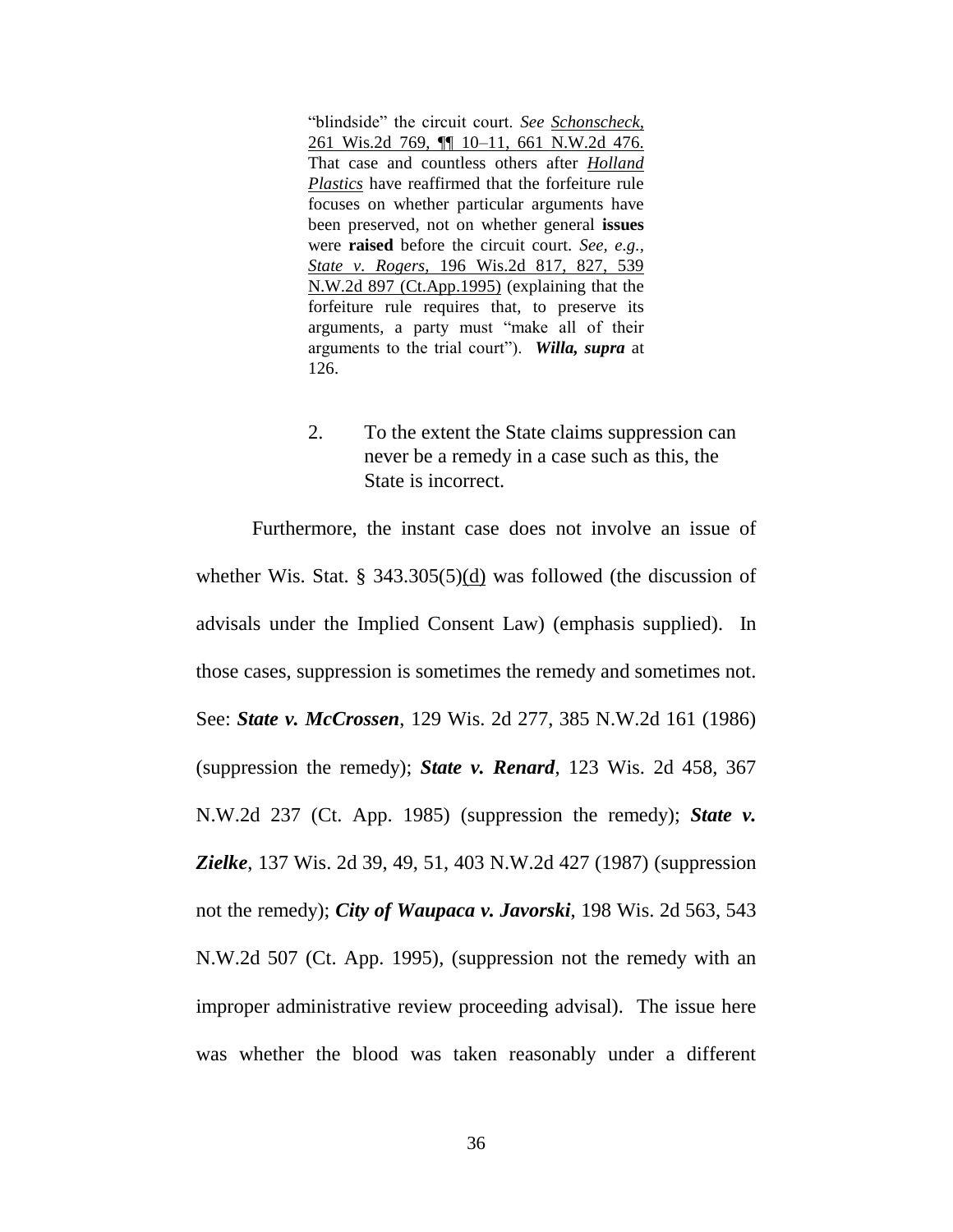statutory subsection, (Wis. Stat.  $\S$  343.305(5)(b)); and suppression would be the remedy if it was not.

One case mentioned by the State as to this issue (*Winnebago County v. Christenson*, No. 2012AP1189 (Dist. II, October 31, 2012) (unpublished)) was a Court of Appeals case and involved an objection to evidence at trial and did not relate at all to reasonableness of a jail blood draw. It was an argument over admissibility of evidence at trial, where a court is afforded a great deal of discretion. Moreover, no party in the current proceedings even cited to that case for persuasive authority. It was an unpublished decision relevant to a discrete issue at the trial in that case only. Another Court of Appeals case cited by the State, *County of Dane vs. Winsand*, 2004 WI App 86, ¶ 7, 271 Wis. 2d 786, 679 N.W.2d 885, discusses suppression not being the remedy in a breath test only in dicta in a footnote. That case dealt with rule promulgation, and the Court of Appeals specifically noted the defense there did not argue a violation of 343.305(6)(b) which deals with the DOT's approval of techniques or methods of performing chemical analysis of breath tests. In the instant case, the direct challenge is to the violation of the law requiring properly guided and trained people to be the only ones who can withdraw blood from an individual. This is not a simple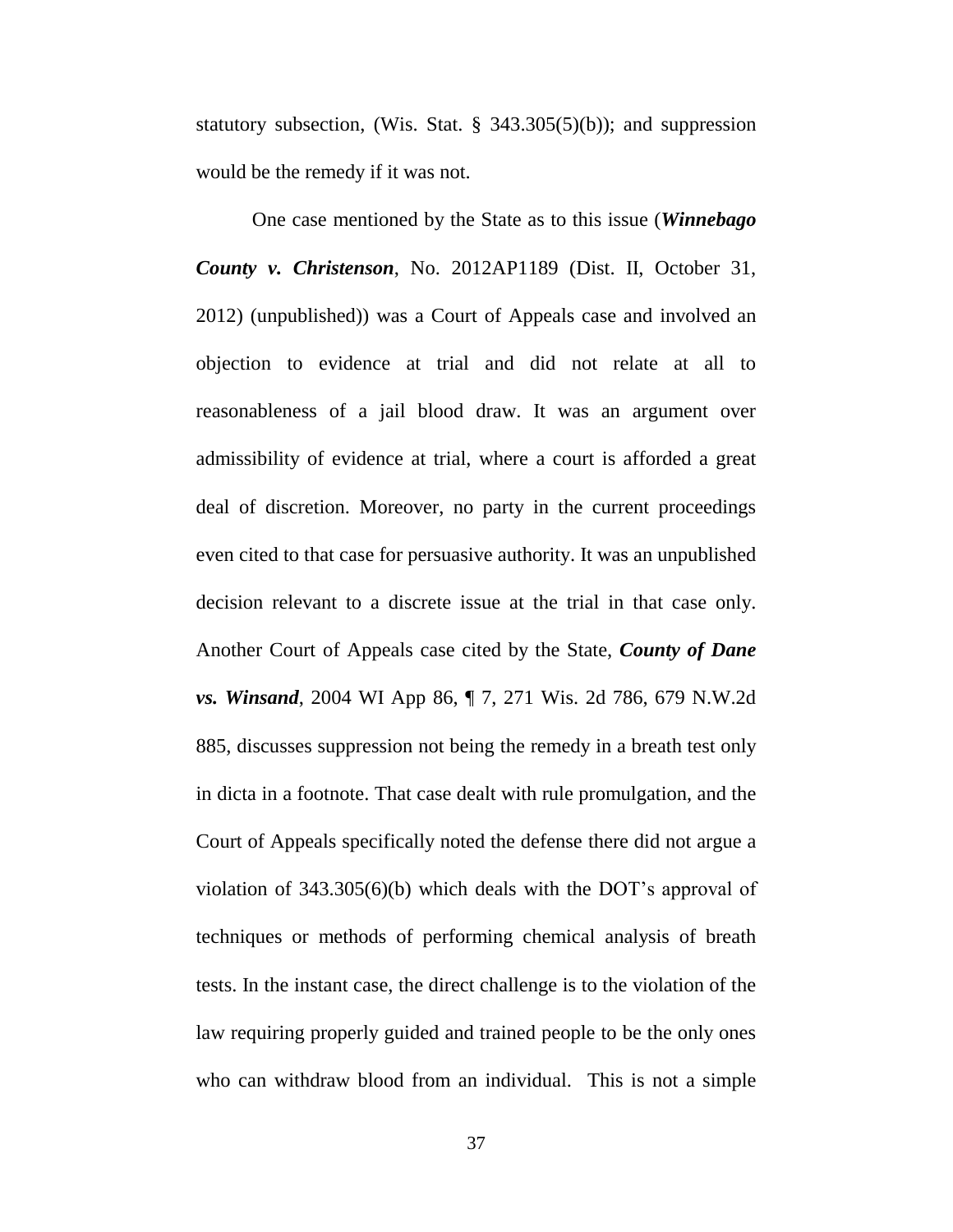issue of how a rule is promulgated or whether a person was told the issues at an administrative review hearing.

Notably, the State's brief only mentions cases where suppression was not the remedy for violations of the Implied Consent Law and does not mention those where suppression was the appropriate remedy. In *Renard, supra*, a case involving failure of police to give a second test as permitted under the Implied Consent Law, the Court of Appeals held:

> We reject the state's argument that suppression of the blood test results is only appropriate if necessary to protect Renard's constitutional rights. The state correctly argues that admission of the blood test results does not violate due process because Renard has other means available to question the accuracy of the blood analysis. *See State v. Disch,* 119 Wis.2d 461, 471–72, 351 N.W.2d 492, 500–501 (1984). The legislature may adopt more rigorous safeguards, however, than those imposed by the federal or state constitution. *California v. Trombetta,* 467 U.S. 479, ––––, 104 S.Ct. 2528, 2535, 81 L.Ed.2d 413 (1984). Here, the legislature requires the opportunity for an alternative test, which our supreme court has said is an assurance of due process. *Walstad,* 119 Wis.2d at 527, 351 N.W.2d at 491. Because the legislature's provision for \*462 an alternative test is not based on an erroneous determination of materiality, *see id.* at 523, 351 N.W.2d at 489, we will enforce compliance with the requirement by excluding blood test results when an alternative test is not provided. Enforcement of the statutory right to an alternative test would otherwise be impossible. *Renard, supra* at 239.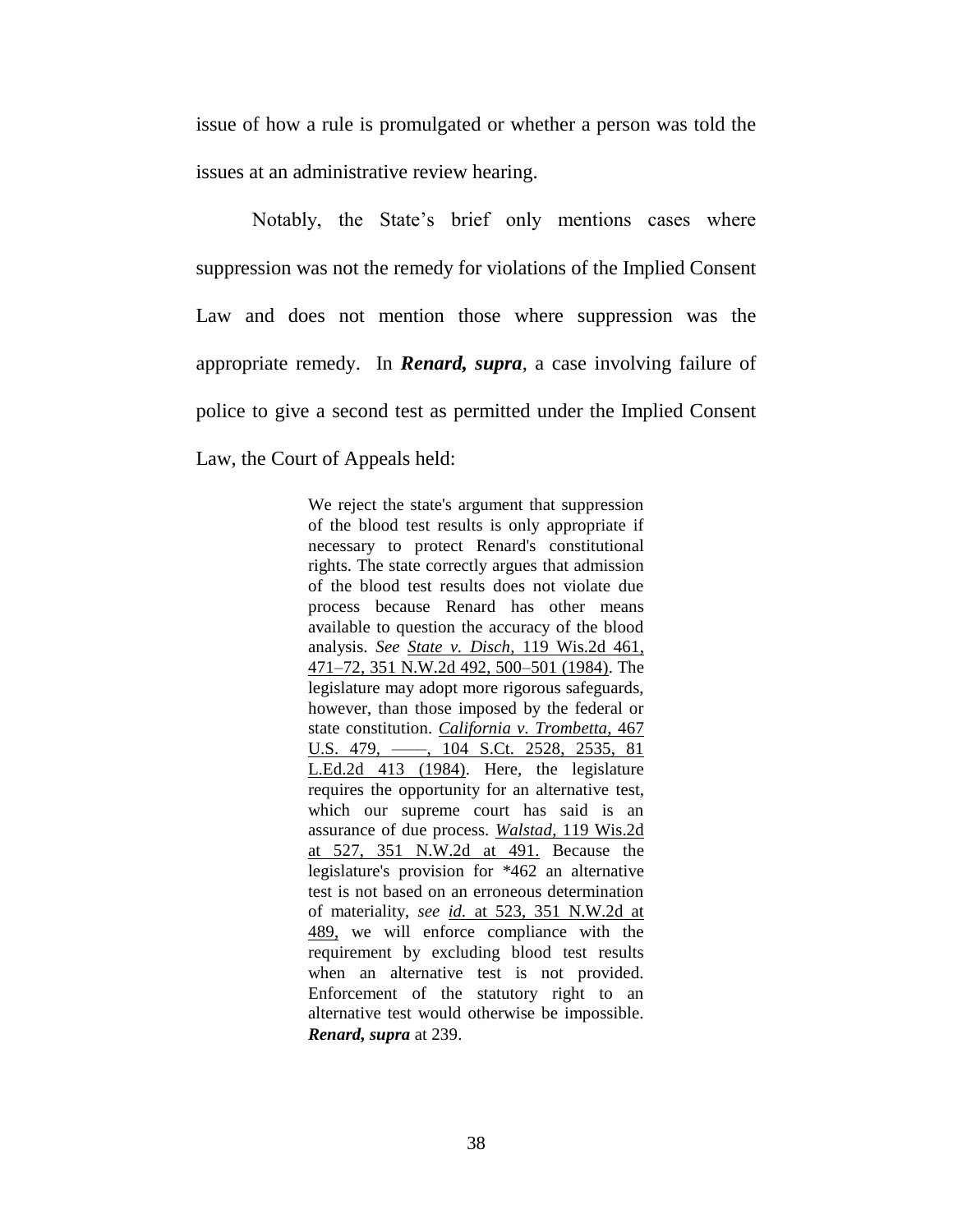#### Similarly, in the instant case, compliance with the statute must

be enforced for it to have any meaning. This Court also held that

suppression is an appropriate remedy in a case involving the denial

of an alternative test in *McCrossen, supra*, stating:

We approve the suppression of blood alcohol test results, however, as a sanction for violating a defendant's statutory right to an alternative blood alcohol test. The right to a second test, when a reliable first test is performed, is not required by due process. But, as we stated in *Walstad,* 119 Wis.2d at 527, 351 N.W.2d 469, a second test does help assure fairness. …

Because the legislature intended the second test as a check on the reliability of a first test, we consider suppression of the state's chemical test results to be an appropriate sanction, rather than dismissal….

Our suppression rule is not inconsistent with sec. 343.305(2)(d), Stats., which provides that the rules regulating the taking of blood, breath or urine samples do not limit the right of a law enforcement officer to obtain evidence by any other lawful means. We construe this section to mean that law enforcement officers can secure corroborating evidence of intoxication in ways consistent with the chemical testing procedure. Any other construction would make the chemical testing procedure entirely discretionary, rather than mandatory. We will not construe a statute in such a way as to render part of it superfluous, if such construction can be avoided. *Kollasch v. Adamany,* 104 Wis.2d 552, 563, 313 N.W.2d 47 (1981). This construction recognizes that the right to a second test is the legislatively imposed *quid pro quo* for a driver's implied consent to testing for alcohol concentration. *McCrossen, supra* at 170.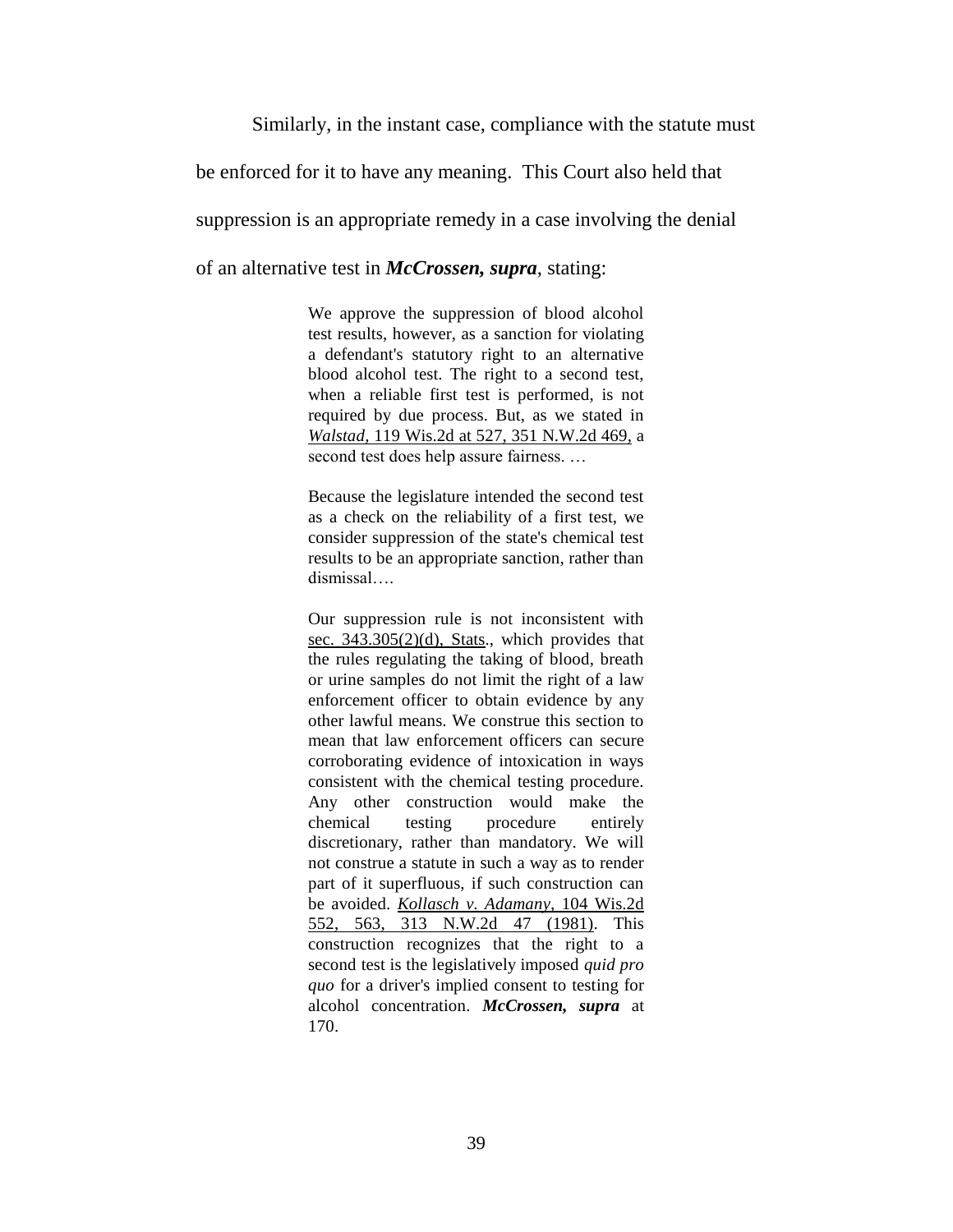Both the Court of Appeals and this Court have, thus, held that suppression is appropriate to ensure compliance with chemical testing procedure. This Court in *McCrossen* thus explained that while suppression evidence is permissible, it does not limit the right of law enforcement to obtain evidence by lawful means and "in ways consistent with the chemical testing procedure." (supra at 170). Thus, *McCrossen* and *Zielke* are not contradictory, as neither demands nor prohibits suppression as a possible remedy. In *Zielk*e, the Court declined to suppress in a felony homicide case. Similarly, this Court stated in *Piddington* that had the officer improperly conveyed Implied Consent advisals, "Piddington would not necessarily be entitled to suppression of the test results." *Supra* at 784, emphasis added. Thus, suppression is still an appropriate remedy in some Implied Consent cases.

To find suppression is never permissible in a situation like the instant one, where an improperly supervised person drew blood contrary to the statute, would make the requirements of the statute superfluous. Although some minimal violations of the Implied Consent Law have resulted in only loss of automatic admissibility as noted in the State's brief, an improper advisal under the Implied Consent Law is a far cry from doing a bodily search with a needle.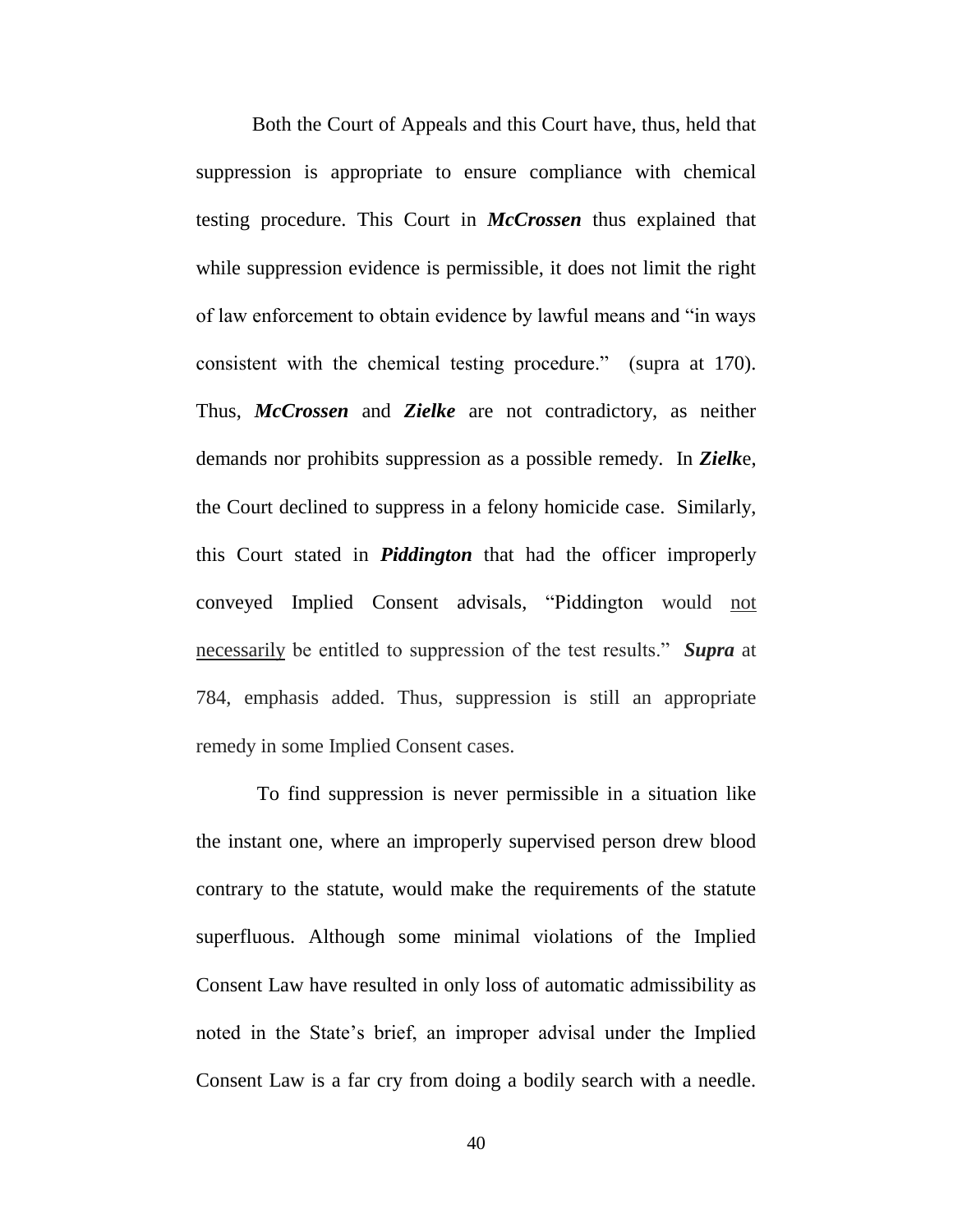Following the statute in this situation is the *quid pro quo* for the State's ability to use that chemical evidence at trial. The State cannot both violate the law and still get to use the evidence. It cannot have it both ways.

Moreover, the seminal cases relied upon by the parties and court in these proceedings assumed suppression as a remedy. In *Penzkofer, supra*, the issue was whether the trial court erred in receiving test results over the defense objection that the person who drew the blood was not a proper person under the statute. The State did not argue suppression was not the remedy, and had the decision been for the defendant, the case would have been reversed due to the finding the evidence was improperly received. There was no language about lack of automatic admissibility being the only remedy. In *State v. Daggett,* 250 Wis. 2d 112, 640 N.W.2d 546 (Ct. App. 2002), the issue was whether a physician could draw blood at a jail. Suppression would have been the remedy if he was found to have done an unreasonable blood draw, but the Court found against the defense on that issue. In both cases, the State did not argue suppression would not be the remedy. Suppression would have been the remedy had the courts found violations.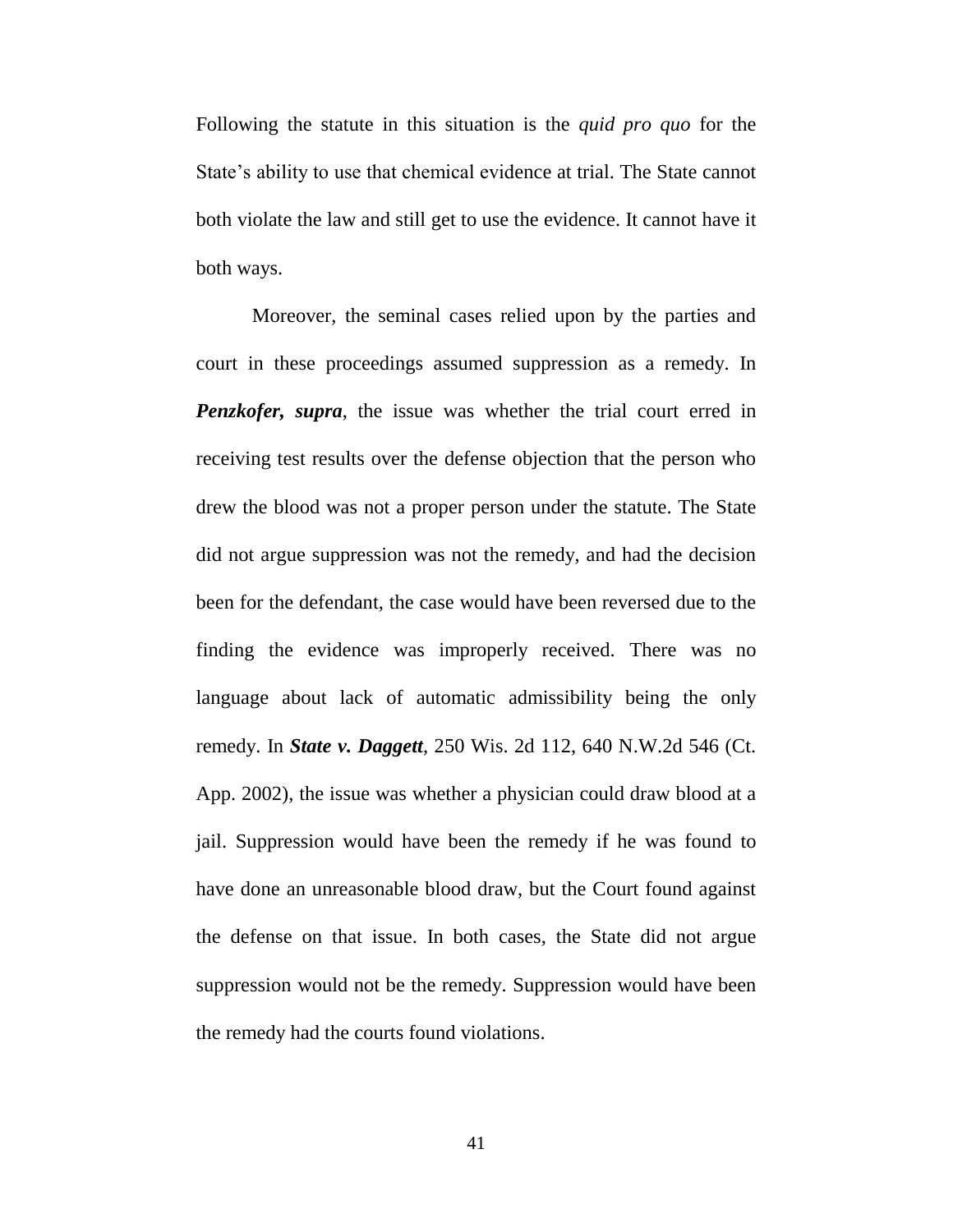The constitutional requirement of reasonableness of searches requires that blood draws be conducted pursuant to statutory authority as a *quid pro quo* for admissibility. There is a reason the Legislature enacted this statute, and it must be followed. The requirements of the statute protect the health and safety of arrestees and permit chemical test evidence to be introduced at trial if the statutory requirements are followed. Disregard for those requirements that protect individuals from just anybody sticking a needle into their bodies necessarily raises questions of constitutional reasonableness. See: *Penzkofer, supra*; *Daggett, supra*.

Furthermore, the process guaranteed by statutes is oftentimes subject to a due process analysis in the context of drunken driving cases. If there is a due process violation, suppression would be the remedy. See: *City of Lodi v. Hine*, 107 Wis. 2d 118, 318 N.W.2d 383 (1982) (suppression appropriate for destruction of breath test ampoules); *State v. Disch,* 119 Wis.2d 461, 471–72, 351 N.W.2d 492, 500–501 (1984); *Village of Oregon v. Bryant*, 188 Wis. 2d 680, 524 N.W.2d 635 (1994) (Court finds no due process violation because defendant properly informed under the Implied Consent Law) see also: **State v.** *Nordness*, 128 Wis. 2d 15, 381 N.W.2d 300 (1986) where the Court stated: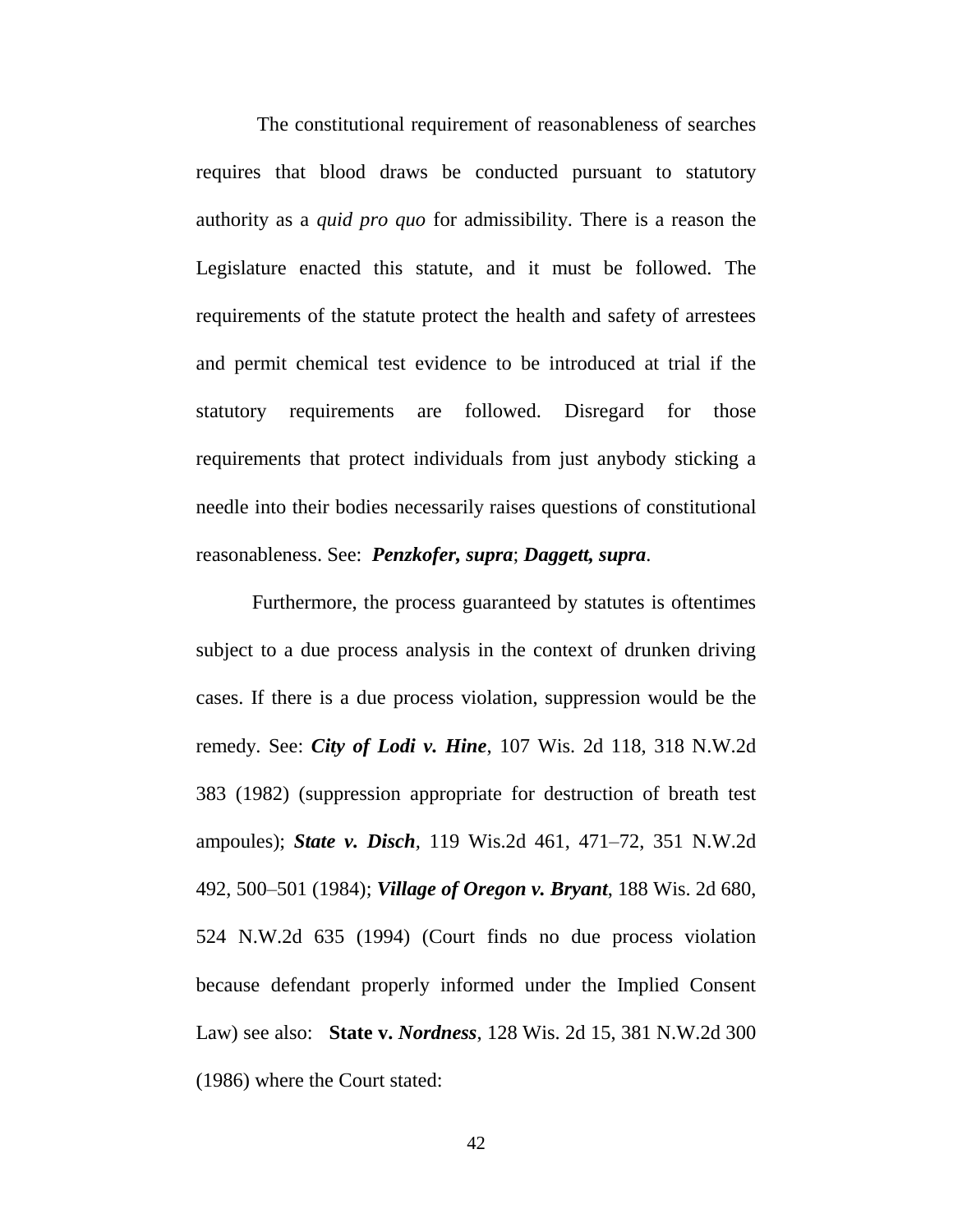There is no question that the revocation of a driver's license for a statutorily defined purpose is a protectible property interest which implicates due process protections. *Illinois v. Batchelder,* 463 U.S. 1112, 1116–17, 103 S.Ct. 3513, 3515–16, 77 L.Ed.2d 1267 (1983). The only remaining inquiry is to determine "'what process is due to protect against an erroneous deprivation of that interest.'" *Id.* At 30. (quoting from *Mackey v. Montrym,* 443 U.S. 1, 10, 99 S.Ct. 2612, 2617, 61 L.Ed.2d 321 (1979);

*State v. Drexler*, 199 Wis. 2d 128, 544 N.W.2d 903 (Ct. App. 1995)

(due process challenge raised in Implied Consent advisal context).

### **II. THE POLICE TOOK MR. KOZEL'S BLOOD IN A CONSTITUTIONALLY UNREASONABLE MANNER.**

The next issue raised in the trial court was whether this blood draw done by a non-medical professional in a non-sterile jail setting without supervision of a physician is reasonable under the Fourth Amendment to the United States Constitution. This issue was raised in the Court of Appeals by direct appeal from the denial of the suppression motion. The Court of Appeals' decision did not reach this issue.

Of course, this Court need not reach this constitutional issue if it concludes that the paramedic was not acting under Dr. Mendoza's direction. *Waters ex rel. Skow v. Pertzborn*, 243 Wis. 2d 703, 714, 627 N.W.2d 497 (2001) ("When a case may be resolved on nonconstitutional grounds, we need not reach constitutional questions.")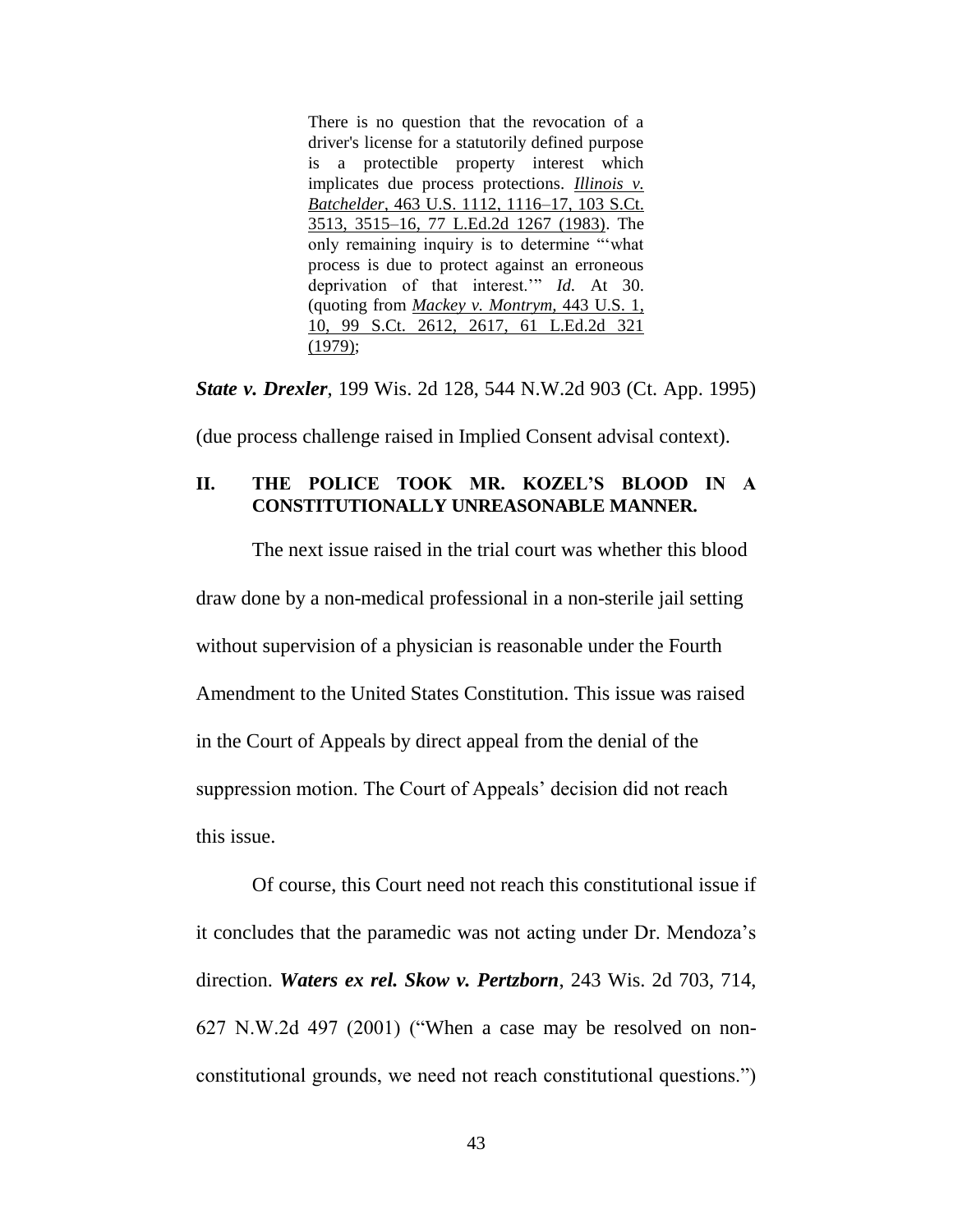(citing *Ziegler Co. v. Rexnord, Inc.*, 139 Wis. 2d 593, 612, 407 N.W.2d 873 (1987)).

#### **A. Standard of review.**

The reasonableness of the warrantless blood draw in this case, a search under the Fourth Amendment to the United States Constitution and article I, section 11, of the Wisconsin Constitution, is a question of constitutional law that receives *de novo* review by appellate courts. *State v. Thorstad*, 238 Wis. 2d 666, 669, 618 N.W.2d 240 (Ct. App. 2000).

### **B. Non-medical jail blood draws raise serious questions of constitutional reasonableness that the State cannot overcome under the facts of this case.**

To be constitutionally permissible, the method used in a warrantless blood draw must be reasonable, and it must be performed in a reasonable manner. *State v. Bohling*, <sup>3</sup> 173 Wis. 2d 529, 534, 494 N.W.2d 399 (1993), *abrogated on other grounds by Missouri v. McNeely*, 133 S.Ct. 1552 (2013). In *Bohling*, the Court applied the same reasonableness standards that were set forth by the

 $\overline{a}$ 

<sup>&</sup>lt;sup>3</sup> The State also cited **Bohling** in its brief at p. 10 but did not note the abrogation by *McNeely*, *supra*.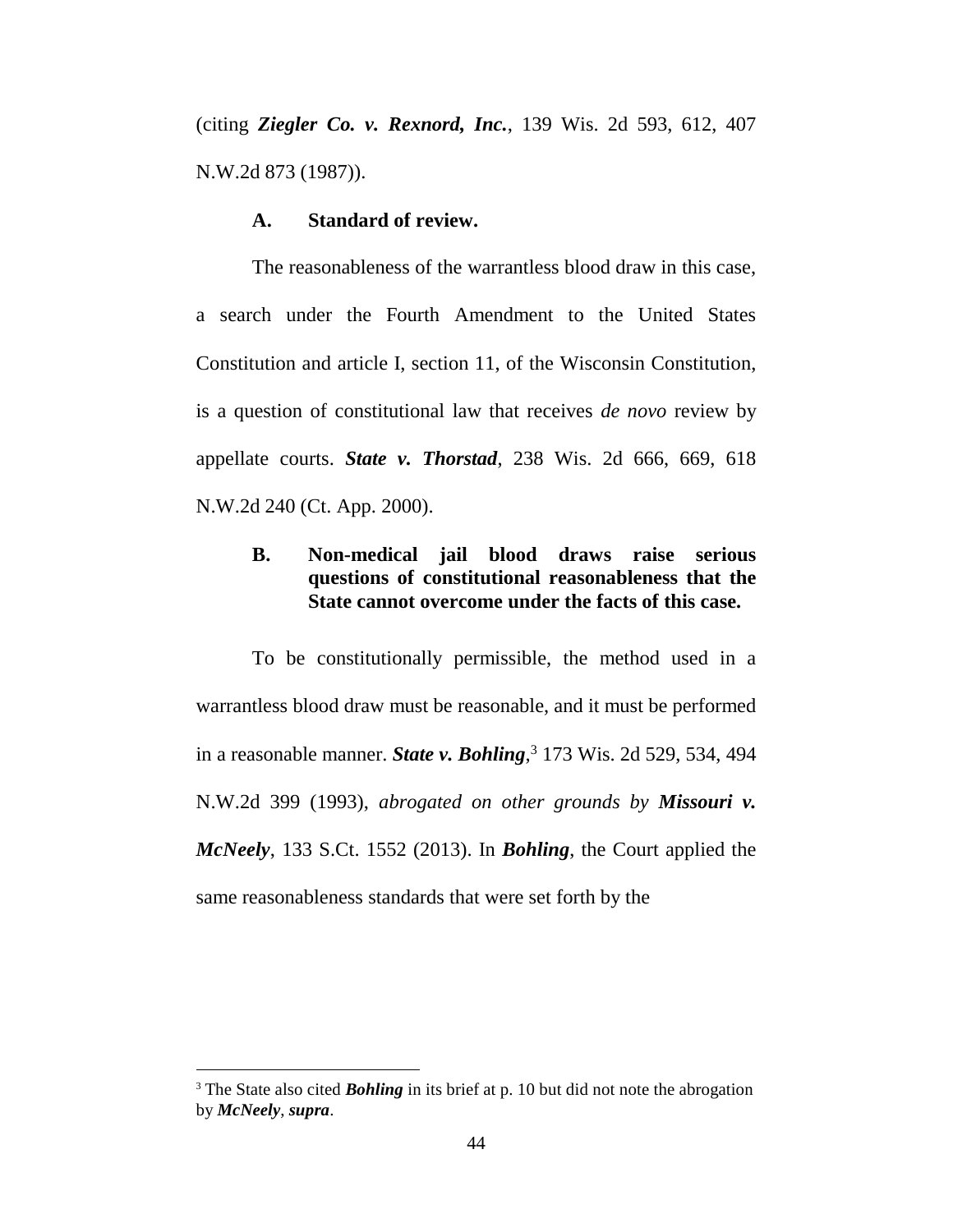United States Supreme Court in *Schmerber v. California*. 384 U.S. 757, 771 (1966). Both of those cases involved involuntary blood draws conducted in hospitals. *Bohling*, 173 Wis. 2d at 534-35 and *Schmerber*, 384 U.S. at 758. In *Schmerber*, the blood draw was even performed directly by a doctor. *Id.* The *Schmerber* court distinguished its facts from "the serious questions which would arise if a search involving use of a medical technique, *even of the most rudimentary sort*, were made by other than medical personnel or in other than a medical environment." 384 U.S. at 771–72 (emphasis added). "To tolerate searches under these conditions might be to invite an unjustified element of personal risk of infection and pain."

*Id.*

The Supreme Court has famously admonished state and federal courts on several occasions:

> It may be that it is the obnoxious thing in its mildest and least repulsive form; but illegitimate and unconstitutional practices get their first footing in that way, namely, by silent approaches and slight deviations from legal modes of procedure. This can only be obviated by adhering to the rule that constitutional provisions for the security of person and property should be liberally construed. A close and literal construction deprives them of half their efficacy, and leads to gradual depreciation of the right, as if it consisted more in sound than in substance. It is the duty of courts to be watchful for the constitutional rights of the citizen, and against any stealthy encroachments thereon.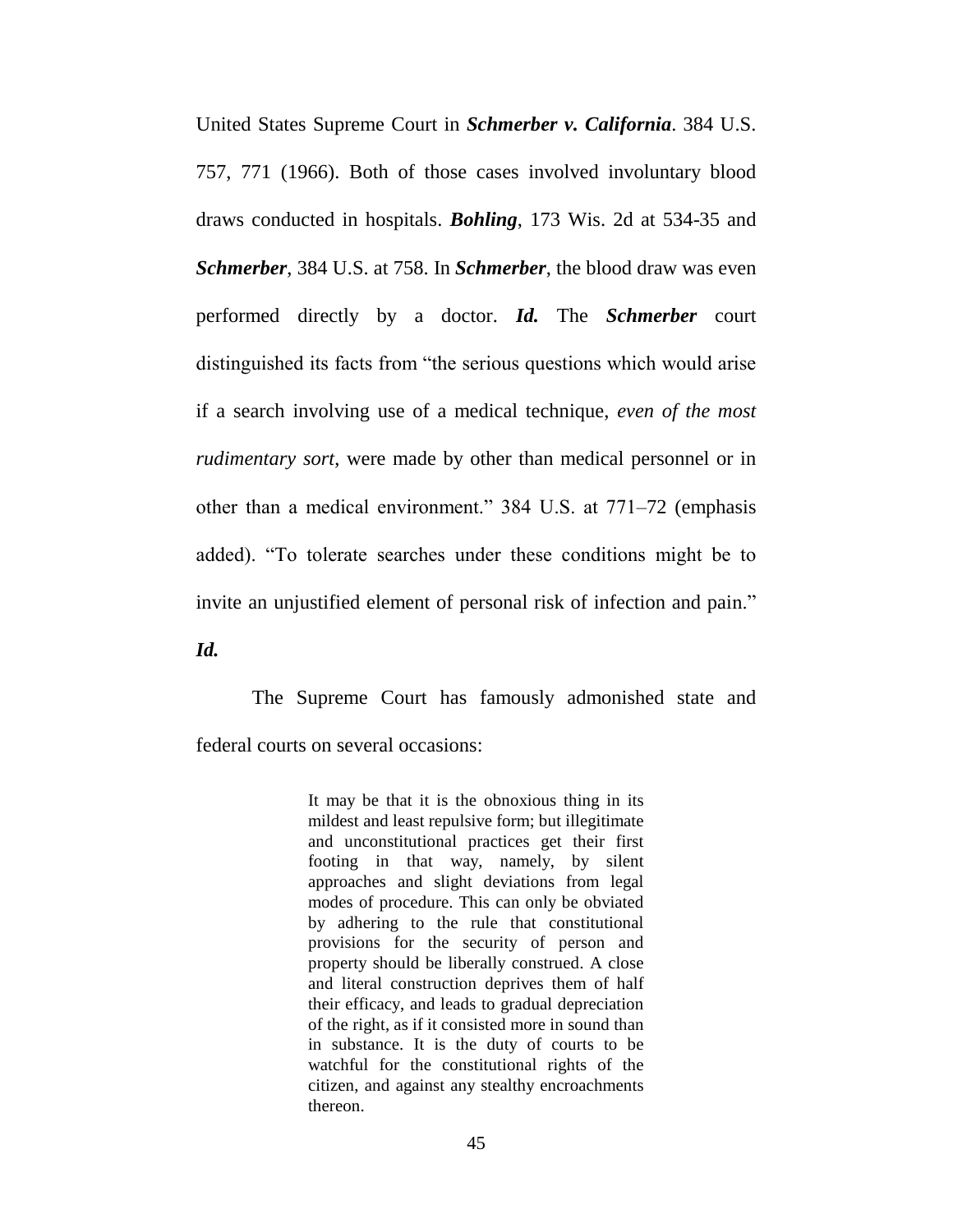*Scheckloth v. Bustamonte*, 412 U.S. 218, 228–29 (1973) (Stewart, J.) (quoting *Boyd v. United States*, 116 U.S. 616, 635 (1886) (Bradley, J.)).

This Court of Appeals previously applied the standards articulated in *Bohling* and *Schmerber* in a case where a doctor drew a suspect's blood in a jail booking room. *Daggett, supra*. In *Daggett*, the Court of Appeals concluded that the blood draw satisfied the constitutional requirements for reasonableness set forth in *Schmerber*. *Daggett*, 250 Wis. 2d at 119. The Court's decision in *Daggett* outlined a spectrum of reasonableness pertaining to blood draws:

> At one end of the spectrum is blood withdrawn by a medical professional in a medical setting, which is generally reasonable. Toward the other end of the spectrum is blood withdrawn by a non-medical professional in a non-medical setting, which would raise *"serious questions" of reasonableness*.

*Id.* at 119 (emphasis added). Thus, this case raises serious questions of reasonableness. This Court should also consider whether the blood draw in this case presented an unjustified risk of infection and pain for Mr. Kozel. *Id.* The risk of infection and pain is therefore enough; pain and infection in fact are not required to weigh in favor of a finding of constitutional unreasonableness.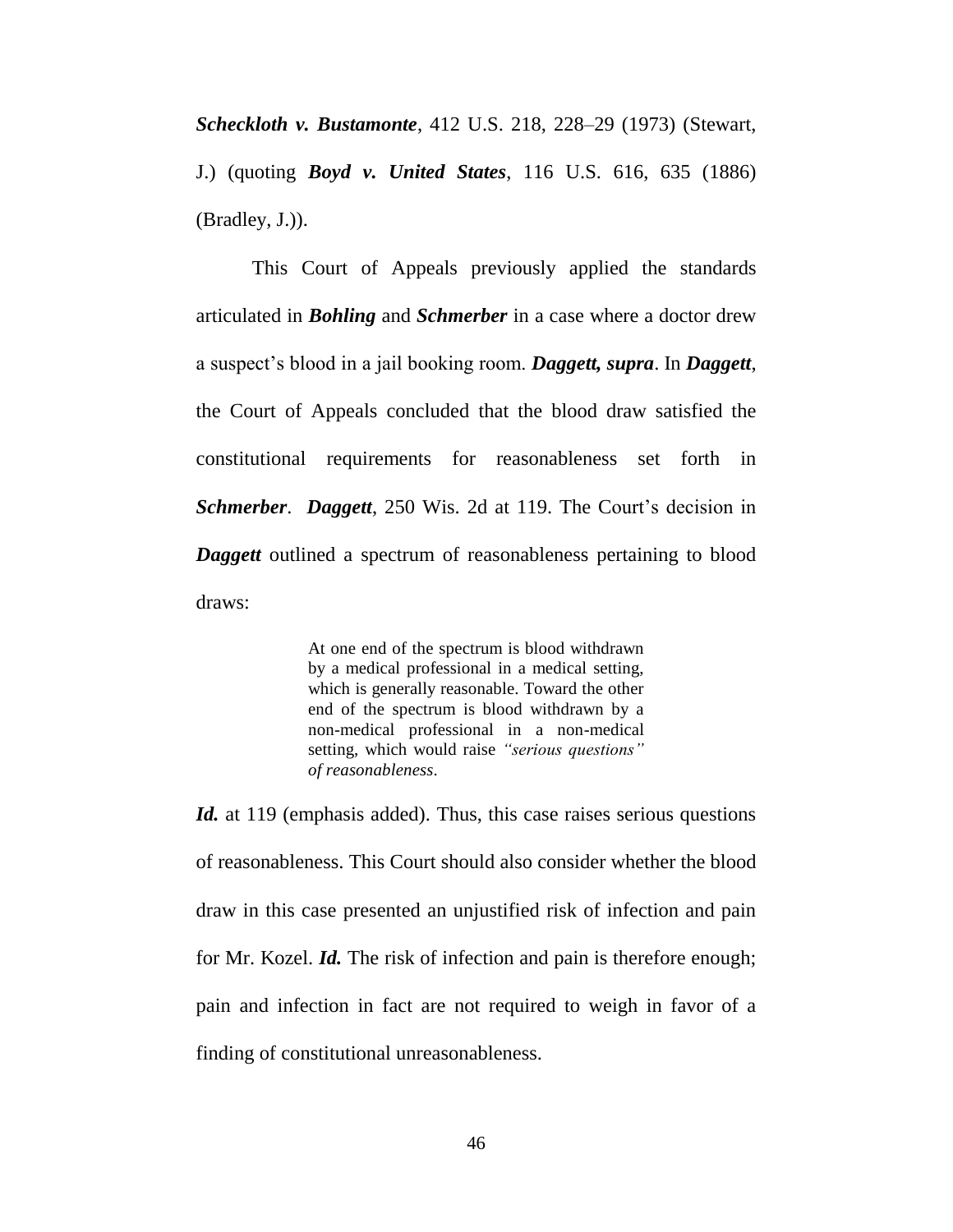Mr. Kozel's blood draw was not performed in a reasonable manner as required by *Bohling*. No one made any special effort to ensure the area was free of contaminants – the room was unsterilized. This environment is a far cry from the hospital settings in *Bohling* and *Schmerber*. The only effort made to prevent possible infection was a cleaning of the immediate area on Mr. Kozel's arm from which blood was drawn. This EMT admitted to a problem in drawing blood from a previous arrestee. (26:19). That arrestee lost consciousness. (*Id.*). The EMT never testified he received any follow-up training after this incident to prevent it from reoccurring. (*Id.*). Thus, the EMT has previously endangered the health and safety of an individual from whom he drew blood.

The *Daggett* court placed significant weight on the fact that a physician drew the defendant's blood. 250 Wis. 2d at 116. The only issue was the location because the physician was admittedly qualified to perform the blood draw. *Id.* Thus, *Daggett* is of little utility in justifying the blood draw in this case other than to establish that if blood is drawn at a jail, it better be drawn by a physician and not an unsupervised EMT. The *Daggett* court never spoke to the test for constitutional reasonableness courts should apply when a nonphysician draws blood in a non-medical environment.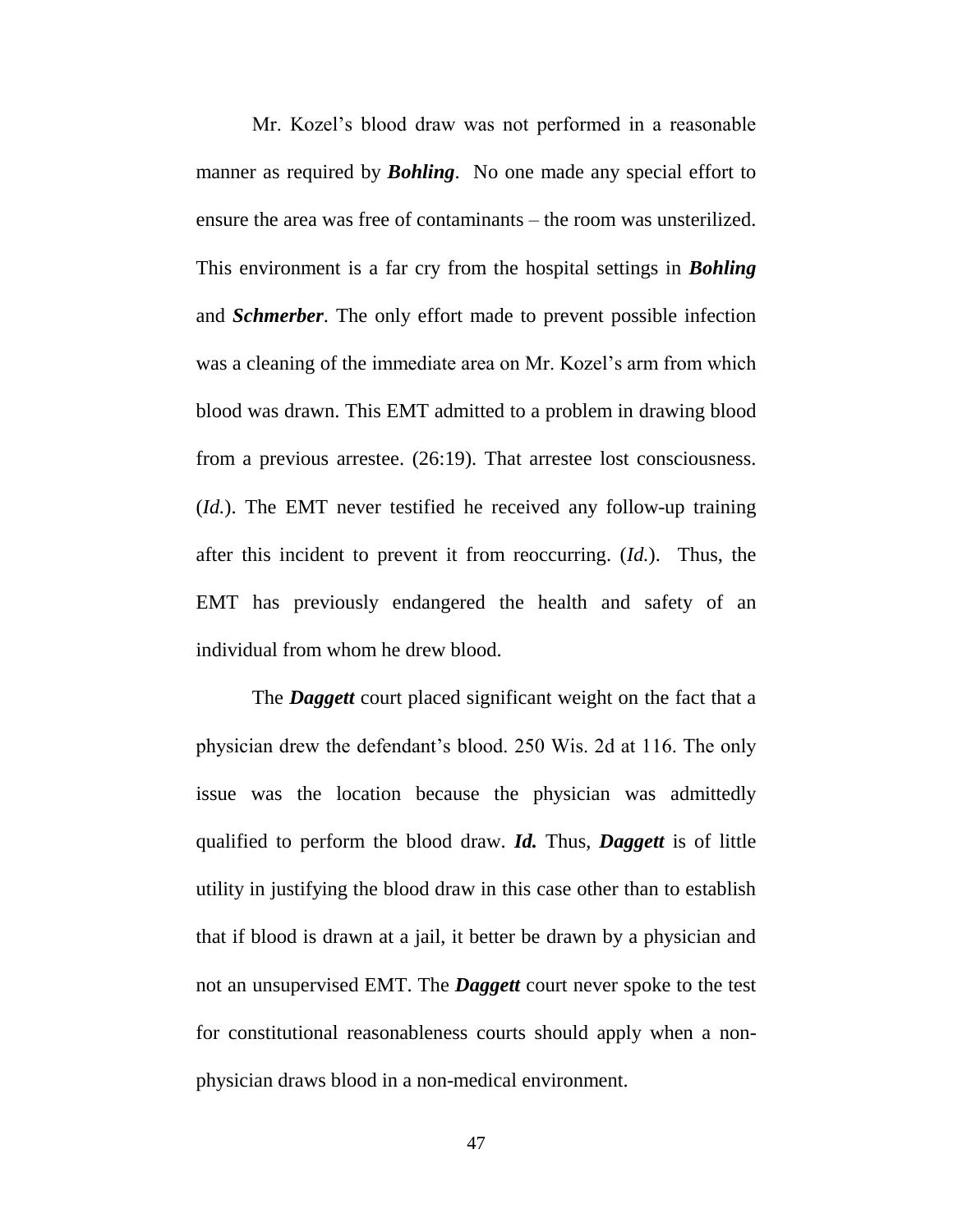The United States Supreme Court was clear in *Schmerber* when it concluded serious questions would arise "if a search involving use of a medical technique, even of the most rudimentary sort, were made by other than medical personnel *or* in other than a medical environment." 384 U.S. at 771–72 (emphasis added). By use of the disjunctive, the *Schmerber* court expressed serious doubts about the constitutional reasonableness about both (1) blood draws in medical environments performed by nonmedical personnel, and (2) blood draws in nonmedical environments, even when performed by medical personnel.

The blood draw in this case was unreasonable under *Daggett* and *Schmerber* because it was conducted by a non-medical professional in a non-medical environment. 250 Wis. 2d at 119. To the extent any of the findings by the trial court are considered factual ones in this respect, they were clearly erroneous. The EMT in this case is at best a paraprofessional, rather than a medical professional. Jails are nonmedical environments. In *Osborne*, there was apparently "no dispute that an EMT is a medical professional." *Id.* at ¶ 15. But Mr. Kozel disputes *this* EMT's status as a medical professional for two main reasons. First, the *Osborne* court, as well as the trial court below in this case, cited to Wis. Stat. § 256.15(5) for the proposition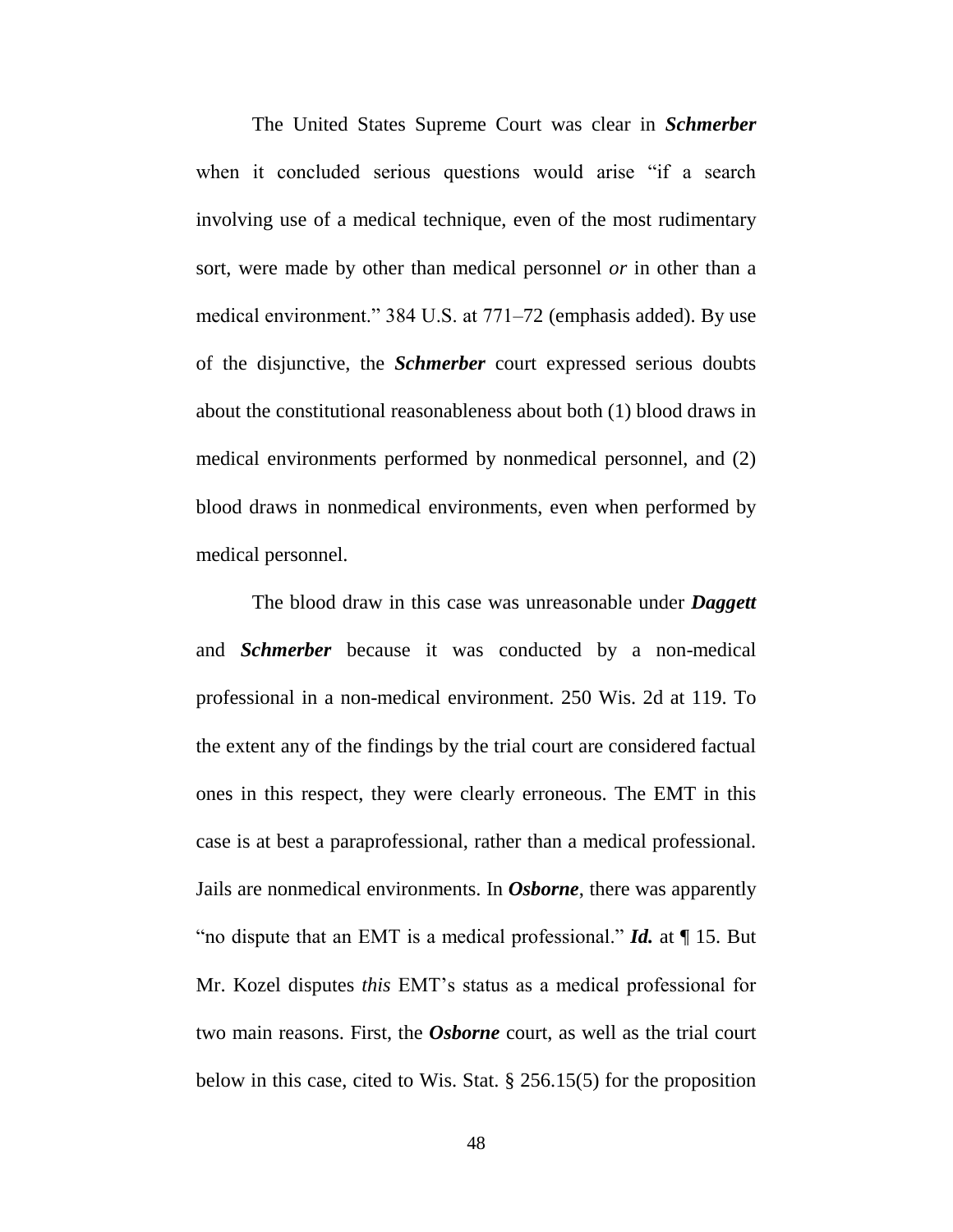that an EMT is a medical professional. That statute does not support that proposition.<sup>4</sup> The State, again for the first time on appeal, raises a new administrative code section to argue that EMTs should be considered medical professionals, Wis. Admin. Code sec. DHS 110.01(2). Again, as noted previously, arguments may not be made for the first time in the Supreme Court. See: *Willa, supra*, etc. This code provision is not intended as a definition of what constitutes a medical professional for a constitutional reasonableness question but relates to training, fees, and the like for licensure of classes of individuals. Moreover, the amended statute (sec. 343.305(5)(b)) which now includes other medical professionals who can draw blood is irrelevant in this case, as the statute at the time required the EMT to be drawing blood only under the direction of a physician. As noted above, this EMT was not so directed. Even assuming *arguendo* that a statute includes a definition that makes all EMTs "medical professionals" for purposes of that *statute*, that fact would not

 $\overline{a}$ 

<sup>&</sup>lt;sup>4</sup> That statute is mainly mere enabling legislation for the Department of Health to promulgate rules establishing a system and qualifications for the issuance of training permits. Wis. Stat. § 256.15(5)(b); *see also* Wis. Stat. §§ 256.15(5)(c)– (e) (concerning training permits); Wis. Stat. § 256.15(5)(f) (concerning training permit fees); Wis. Stat.  $\S$  256.15(g) (concerning conditions of relicensure). While sec. 256.15(a) provides that "the department shall license qualified applicants as ambulance service providers," it neither (1) concerns qualifications for drawing blood, nor (2) authorizes the taking of blood at non-medical facilities like the Sauk County Jail.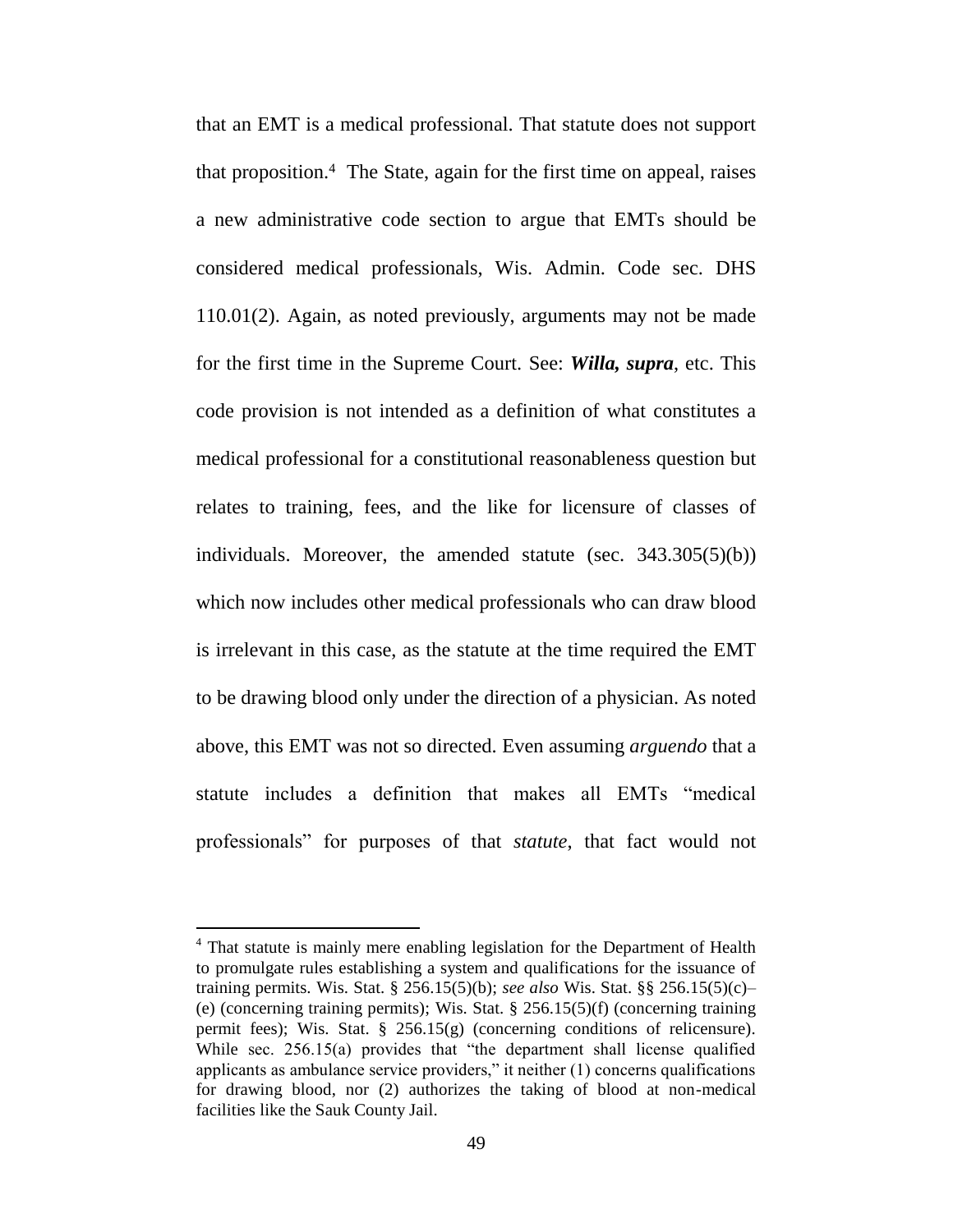establish reasonableness in any *constitutional* sense of the word, as contemplated in *Schmerber*.

The *Schmerber* court explained the basis for its conclusion that the blood draw in that case was reasonable. 384 U.S. at 771. The facts the *Schmerber* court relied on were:

- (1) The defendant's blood was taken by a physician;
- (2) The defendant's blood was taken in a hospital;
- (3) The defendant's blood was taken according to accepted medical practices.

*Id.* However, an EMT took Mr. Kozel's blood – not a physician. He took it in the Sauk County Jail – not a hospital. And the State failed to establish that the EMT took Mr. Kozel's blood according to accepted medical practices. Dr. Mendoza may have authored protocol. However, the State deprived this Court of the ability to consider whether and to what extent the EMT followed that protocol, as well as whether the EMT ever received training on that protocol, by failing to put that protocol into evidence and by failing to subpoena Dr. Mendoza. The *Schmerber* court expressly relied on the above three circumstances in concluding, "We are thus not presented with the serious questions which would arise if a search involving use of a medical technique, *even of the most rudimentary sort*, were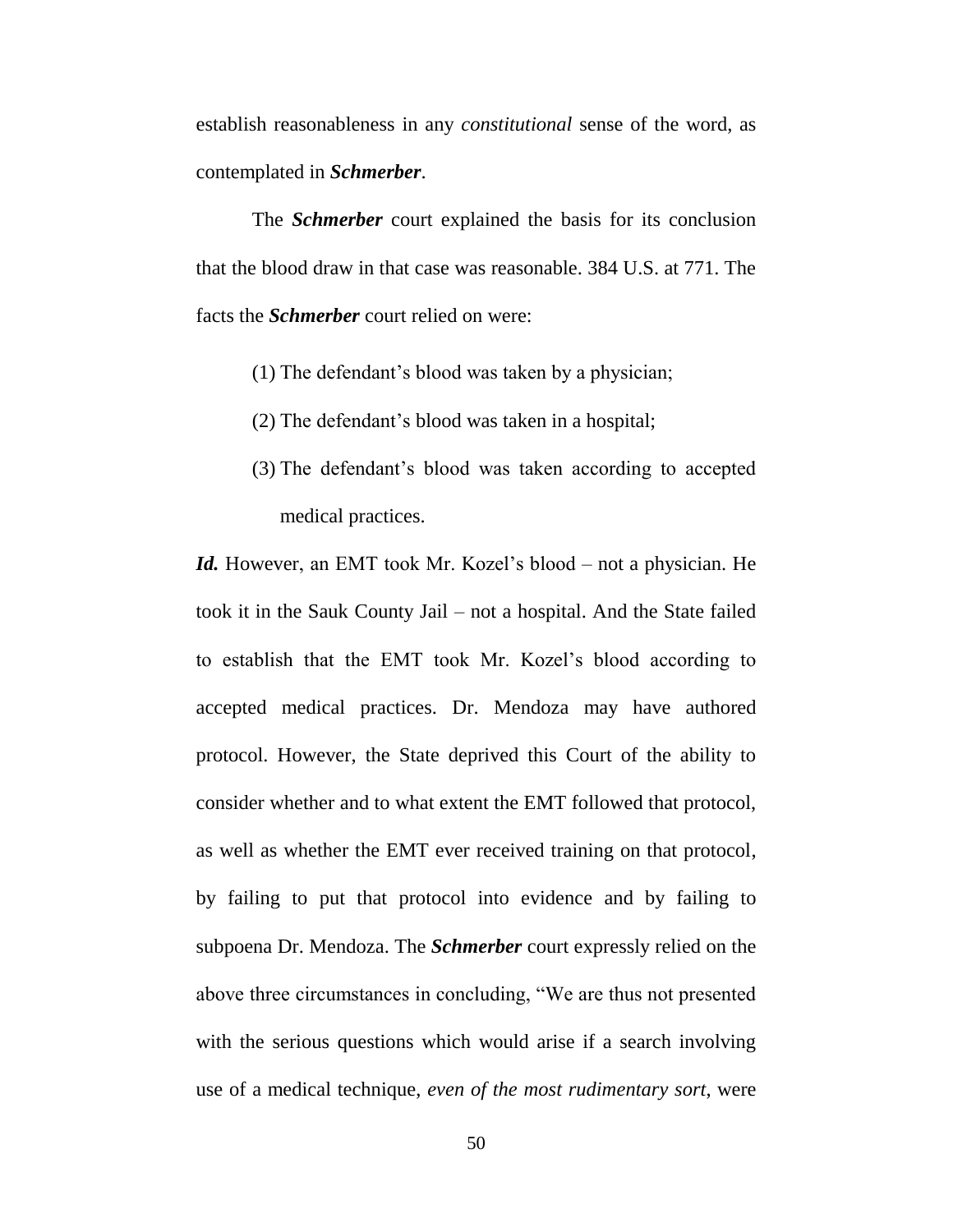made by (1) other than medical personnel, *or* (2) in other than a medical environment – *for example, if it were administered by police in the privacy of the stationhouse*." *Id.* at 771–72 (emphasis and numeration added). Again, the *Schmerber* court employed the disjunctive "or." *Id.* at 772. The United States Supreme Court has clearly envisioned that a real question of reasonableness would arise if there was ever a situation with a blood draw in a jail. That situation has now arisen in Sauk County. Therefore, if this case involves *either* nonmedical personnel *or* a nonmedical environment, these facts run afoul of *Schmerber*. Even assuming *arguendo* that an EMT counts as a medical professional under Wisconsin's amended statute, the EMT took Mr. Kozel's blood "in the privacy of the stationhouse." *Id.* Thus, this case fails to clear the constitutional benchmark described in *Schmerber*.

The Osborne, supra court recognized that "it was the State's burden to show that the jail facility was a sterile environment that would not subject Osborne to potential risks associated with the blood draw," but also stated that there was "no evidence that the jail setting might have caused Osborne an unreasonable risk of infection or pain." 2013 WI App 94 at ¶¶ 13–14 (unpublished but citable under Wis. Stat. (Rule) 809.23(3)). The *McDonald* court also placed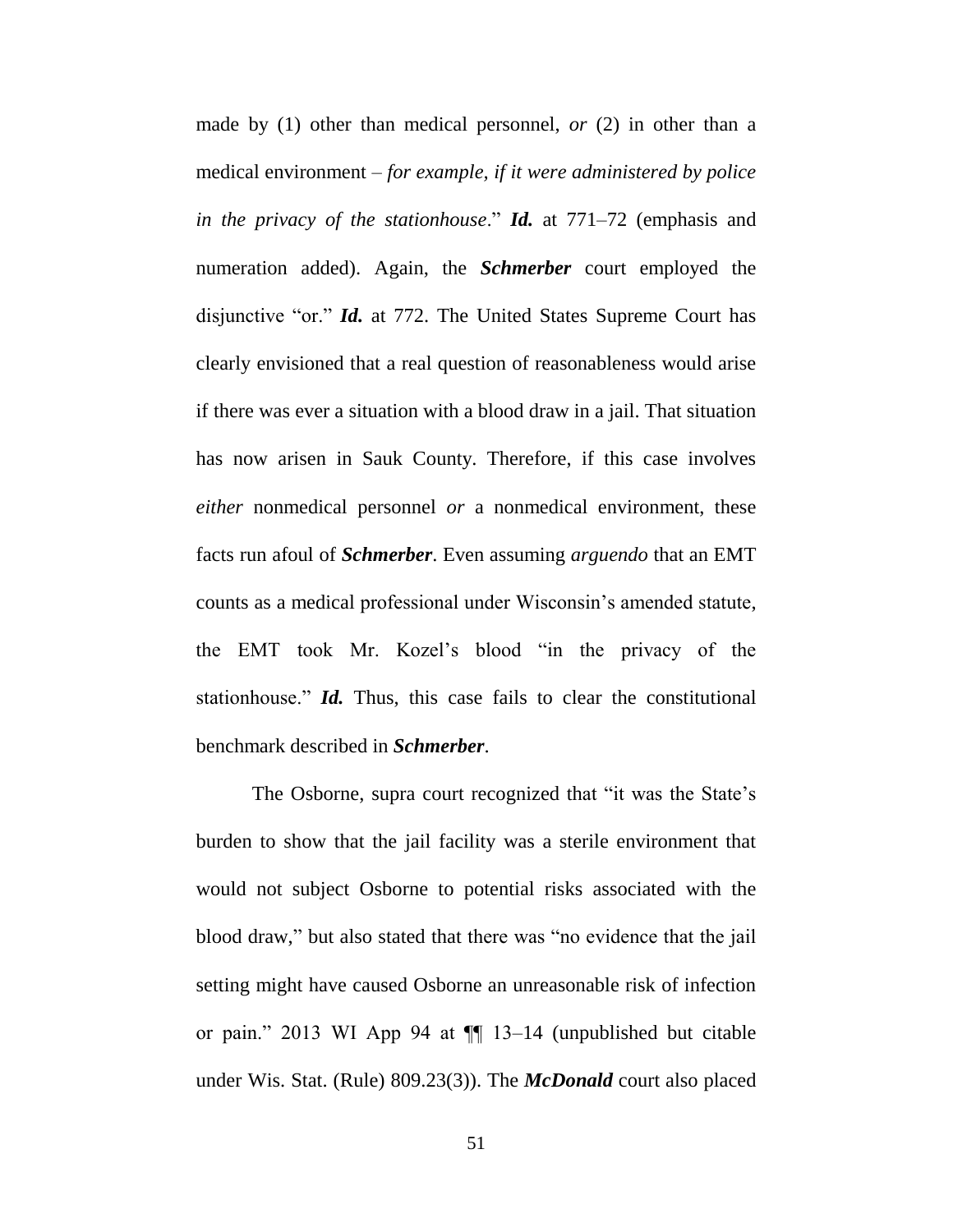the burden on the defendant in this regard. No. 2014AP1921, slip op. at ¶ 16 ("McDonald points to no evidence in the record . . . to suggest that the location in which the paramedic performed the blood draw contributed to an unjustified risk of infection or pain."). Both unpublished Court of Appeals' decisions thus mistook the *lack of evidence* of nonsterility for positive evidence of sterility. Positive evidence satisfies the State's burden. Missing evidence does not. This Court should not permit such a burden reversal. The State failed to meet its burden because it presented no evidence that anyone ensured sterility of that room in the jail where inmates are routinely processed.

In the instant case, not only did the State not meet its burden, there was actually testimony about the lack of sterilization. Therefore, there was a risk of infection. Moreover, any fact neither proved nor stipulated is a fact that does not exist for purposes of this record, and must be resolved against the State, as the State bears the burden of proof. The parties never stipulated the room was sterile, nor that there was no risk of infection or pain to Mr. Kozel. If no one sterilizes the room between usage for blood draws and other tests, the fact is that there is a risk of infection to anyone having blood drawn in that room. A room that merely looks clean is not sterile,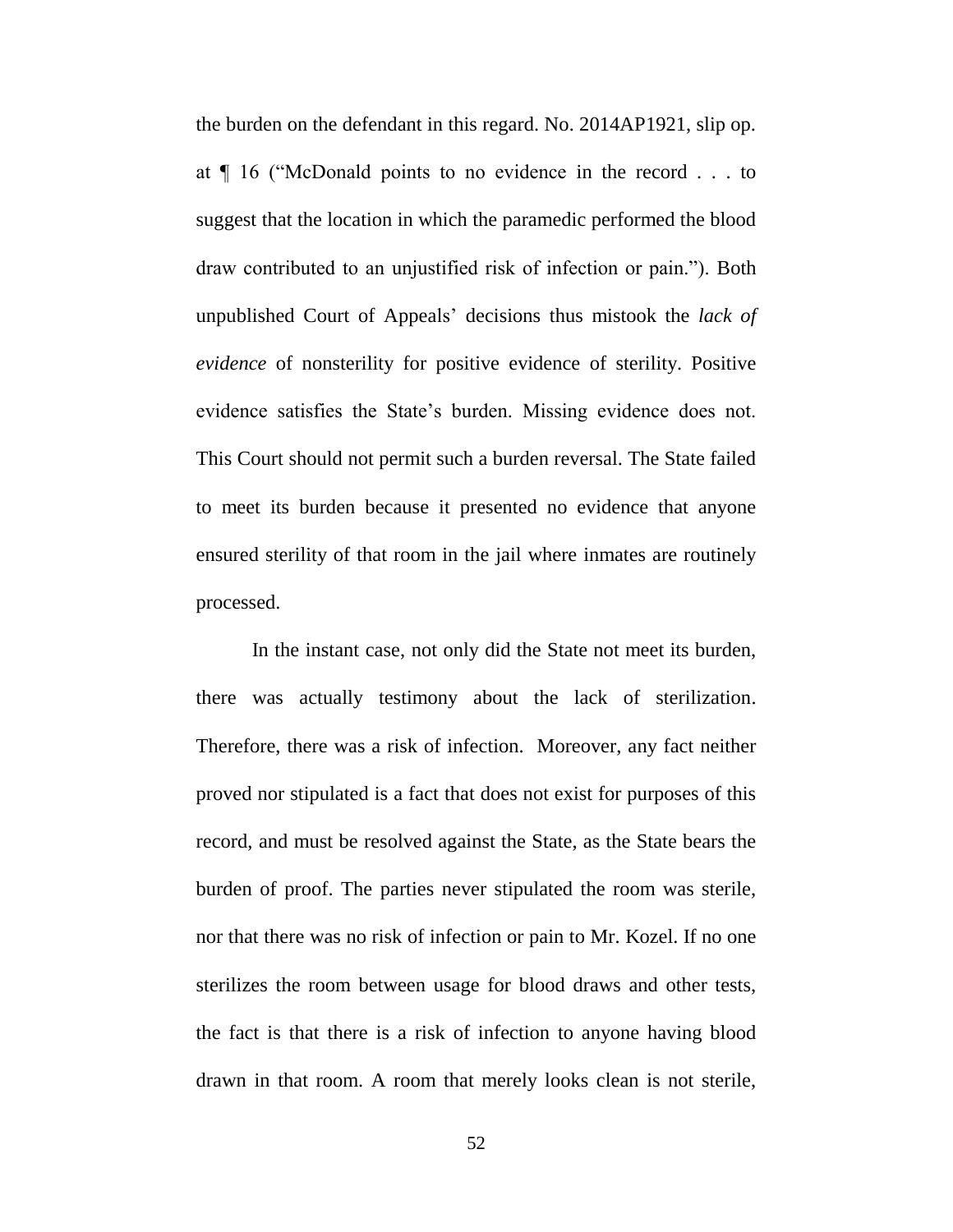and no one is claiming this room was sterile. The EMT never said he was capable of seeing microorganisms with his naked eye – he merely testified that the room "appears clean." (26:12). He also testified it was unsterilized. (26:13). Thus, there was a risk of infection to Kozel.

The EMT acknowledged that some people have medical issues that would affect the safety of a blood draw. (26:27). However, he never asked Mr. Kozel about any possible health issues. (*Id.*). He never asked Mr. Kozel about whether he was on any medication. (*Id.*). The EMT acknowledged that he failed to "verify his medical status at all." (*Id.*). Thus, no safeguards existed to ensure that Mr. Kozel was a proper candidate for a blood draw, especially for a blood draw performed by an unsupervised individual who had previously endangered the health of a person when drawing blood. The lack of any safeguard definitionally invites the risk of pain and infection. The EMT admitted his qualifications are not a blank check to perform any procedure on a person's vein. (26:10). Insufficient evidence exists for this Court to conclude the EMT followed Dr. Mendoza's procedure because the State failed to introduce this procedure into the record. It is possible there were protocols on how to assess whether a person could be endangered by a blood draw,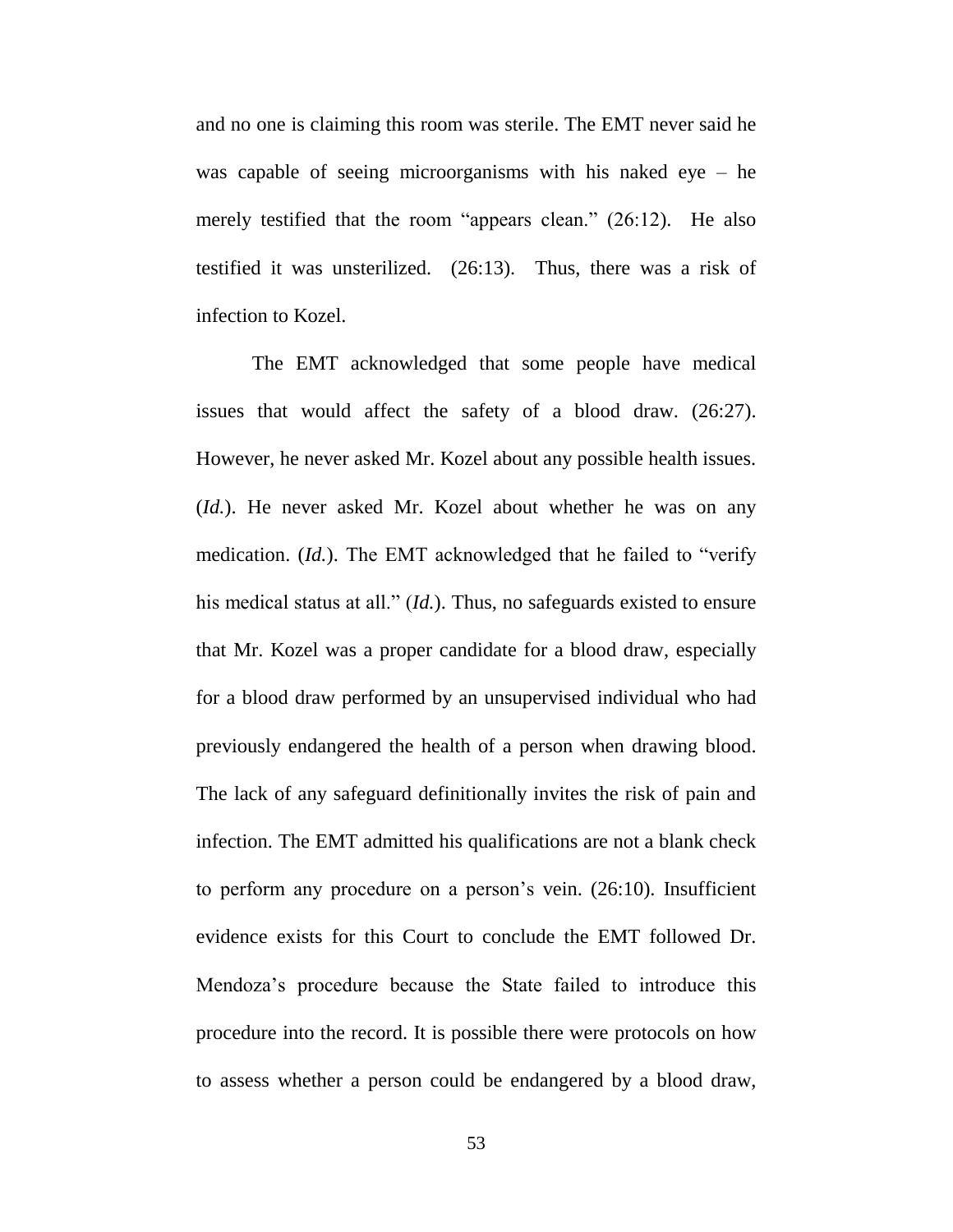especially one in the jail; however, no such protocols were proven by the State in this case.

Moreover, previous caselaw has established the importance of such safeguards in the drawing of blood. In *Penzkofer*, the court recognized the importance of safety of the subject:

> Hospital laboratories are subject to detailed and stringent standards in almost every aspect of their facilities and services. *See* WIS.ADMIN.CODE  $\&$  HSS 124.17. Penzkofer's concern for safety and accuracy are addressed by these standards as well as the procedures in place here. The certified lab assistant followed a written protocol approved and kept current by the pathologist. *Supra* at 266.

The officer did not sterilize the room, and there are no facts in the record that anyone else sterilizes that jail room where inmates are processed. (26:13). The EMT described the room in which blood draws occur at the Sauk County Jail. (26:11). He testified he performed the blood draw in a small room he calls "the prebooking area." (Id.). He testified the room also contains a breath test machine. (Id.). Therefore, it can be presumed this is the area where all drunk driving arrestees spend some time. The State carries the burden of proof and presented no evidence establishing the blood draw's reasonableness in this case. It, therefore, cannot prevail on this issue. Appellant requests this Court hold the State to that burden and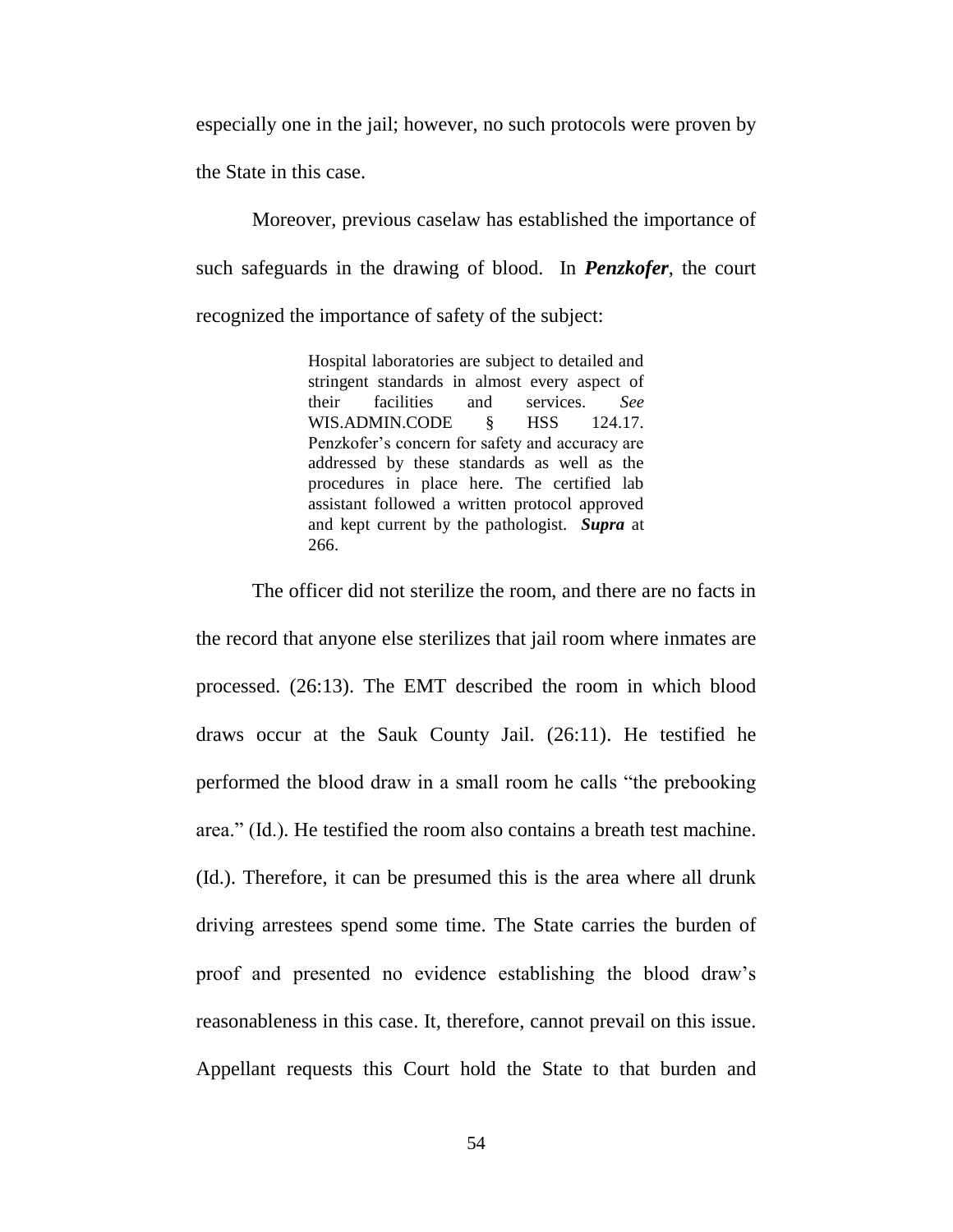conclude insufficient evidence exists to find constitutional reasonableness. Unless this Court would conclude that BDAS EMTs can draw blood anywhere and without any written protocol, the blood draw in this case does not pass constitutional muster. Jails are nonmedical environments. The State failed to prove compliance with Dr. Mendoza's protocol. The EMT failed to ensure that Mr. Kozel was a proper candidate for a blood draw. The only published Wisconsin case that permitted a jail blood draw was *Daggett*. The Court of Appeals reached the conclusion that the jail blood draw was reasonable only because a physician personally performed that blood draw. 250 Wis. 2d at 120. The *Daggett* court, however, even admitted that blood draws performed by *physicians* could be unconstitutional. *Id.* at 119. Here, however, an EMT performed the blood draw.

The *Schmerber* court was clear about blood draws "administered by police in the privacy of the stationhouse." 384 U.S. at 772. The Supreme Court held:

To tolerate searches under these conditions might be to invite an unjustified element of personal risk of infection and pain. . . . The integrity of an individual's person is a cherished value of our society. That we today [uphold] the States minor intrusions into an individual's body *under stringently limited conditions in no way indicates* that it permits more substantial intrusions, or intrusions under other conditions.

Id. (emphasis added).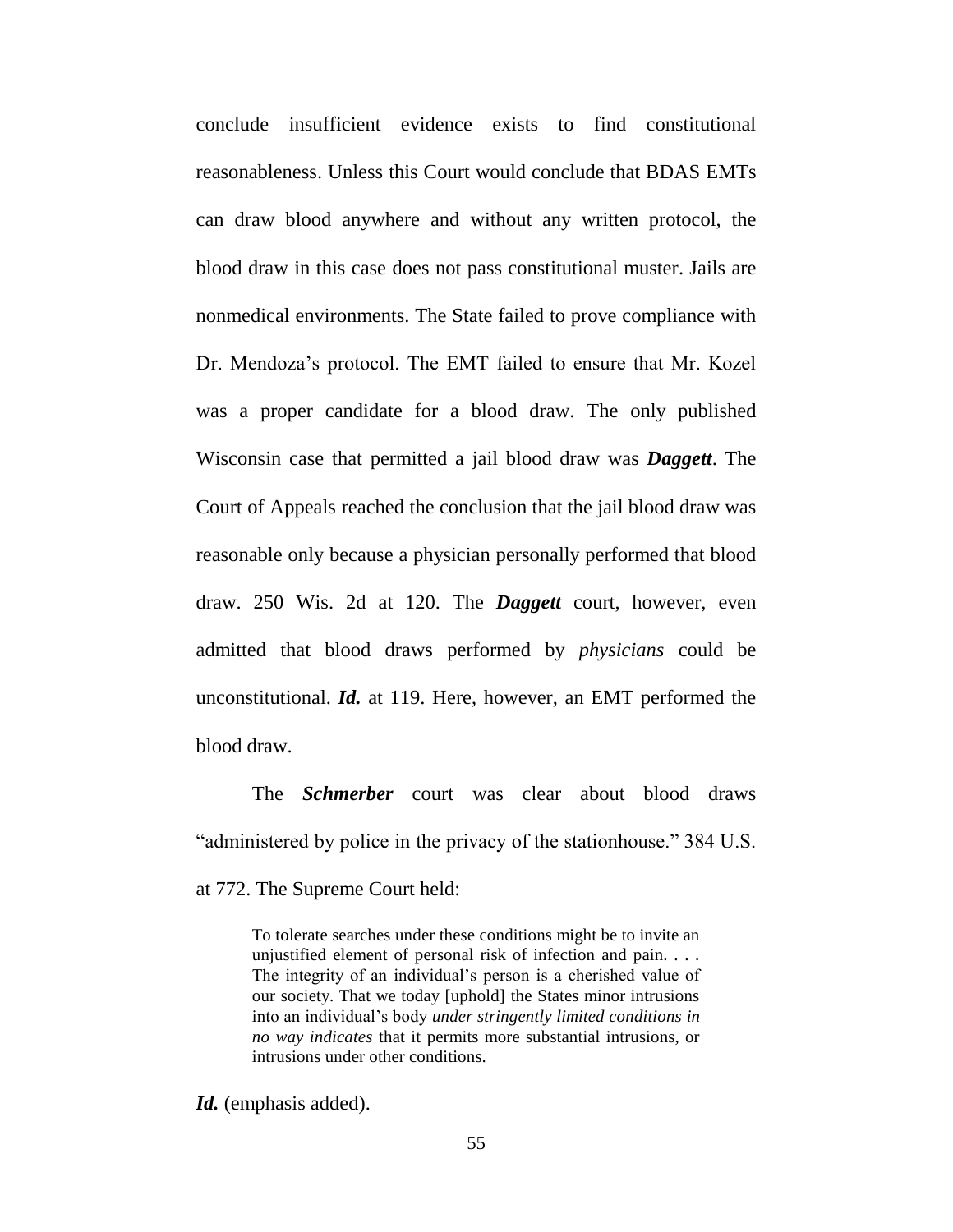The fact Mr. Kozel's blood draw was conducted by an unsupervised individual also supports a finding that the draw was conducted under unreasonable circumstances. When viewed in its full context, this blood draw falls on the impermissible side of the *Daggett* spectrum. It was performed in a jail's Intoximeter room, not a medical environment. Clinics either are or can be sterilized. They are vigilant in the fight against infection. The Sauk County Jail is not a sterile environment, and there is no attempt to ever make it so. No special efforts were taken to prevent infection, given the atypical setting for a blood draw. The person who conducted the blood draw was not a doctor or even following protocols established by a doctor. No reason exists for this court to assume any doctor ever contemplated the practice of jail blood draws. However, even assuming Dr. Mendoza explicitly approved jail blood draws, his protocol is absent from this record. No reason exists for this Court to assume the EMT conformed his practices to Dr. Mendoza's expectations because his expectations appear nowhere in the record. To conclude this specific blood draw was done under the supervision of a doctor and was done in a constitutionally reasonable way twists the strict requirements of sec. 343.305(5)(b), *Penzkofer*, and *Daggett*. The trial court's decision on this second constitutional issue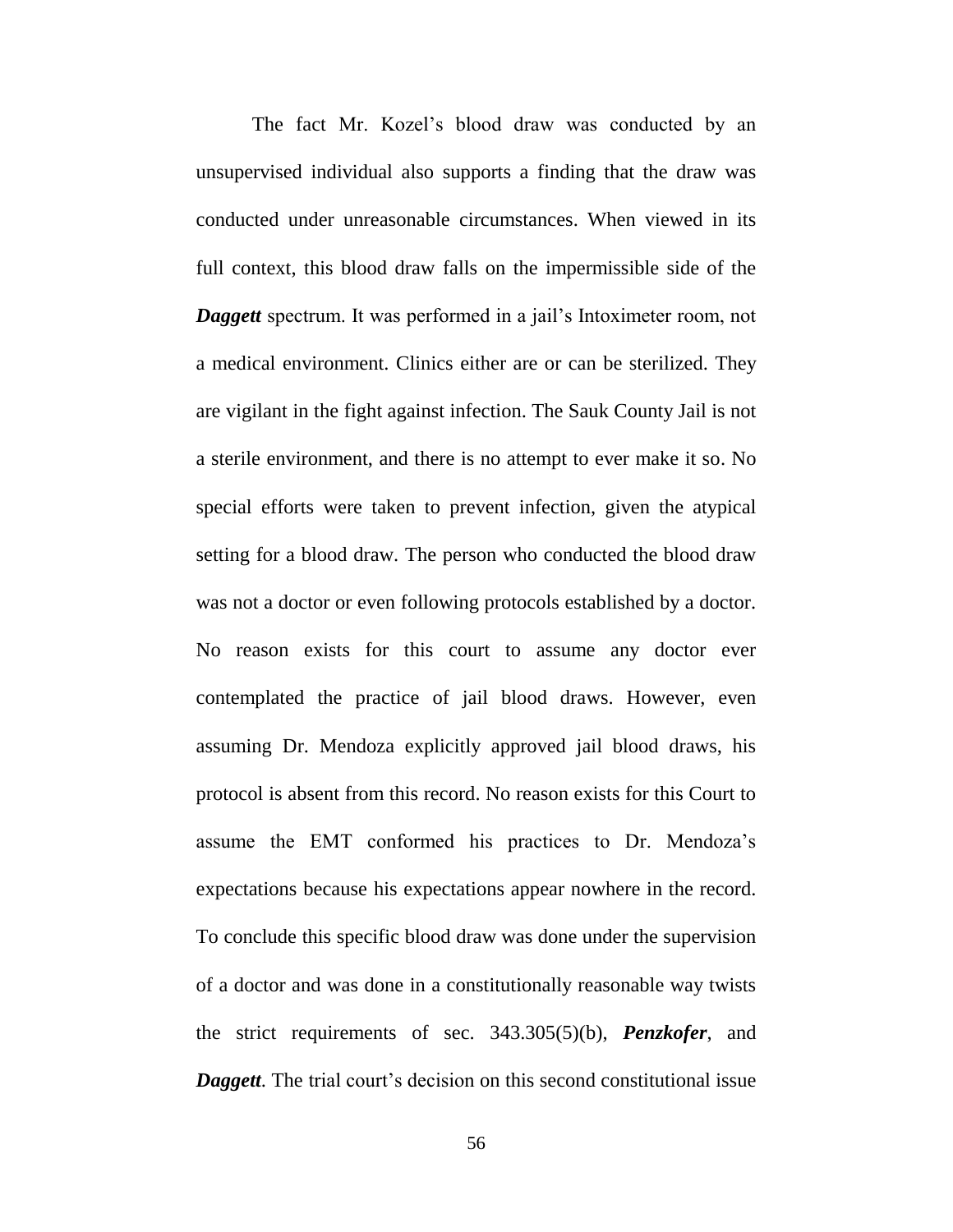opens the doors to blood draws being performed by police in whatever location they please, without minimizing the risk of pain or infection.

### **CONCLUSION**

This Court should reverse the lower court's orders denying Mr. Kozel's motions to suppress for two different reasons. First, Respondent failed to prove in the lower court that the EMT was "a person acting under the direction of a physician" within the meaning of Wis. Stat. § 343.305(5)(b). Second, the blood draw was not constitutionally reasonable under either the Fourth Amendment or article I, section 11 of the United States and Wisconsin Constitutions, respectively. The remaining evidence would be insufficient to convict Mr. Kozel of drunken driving.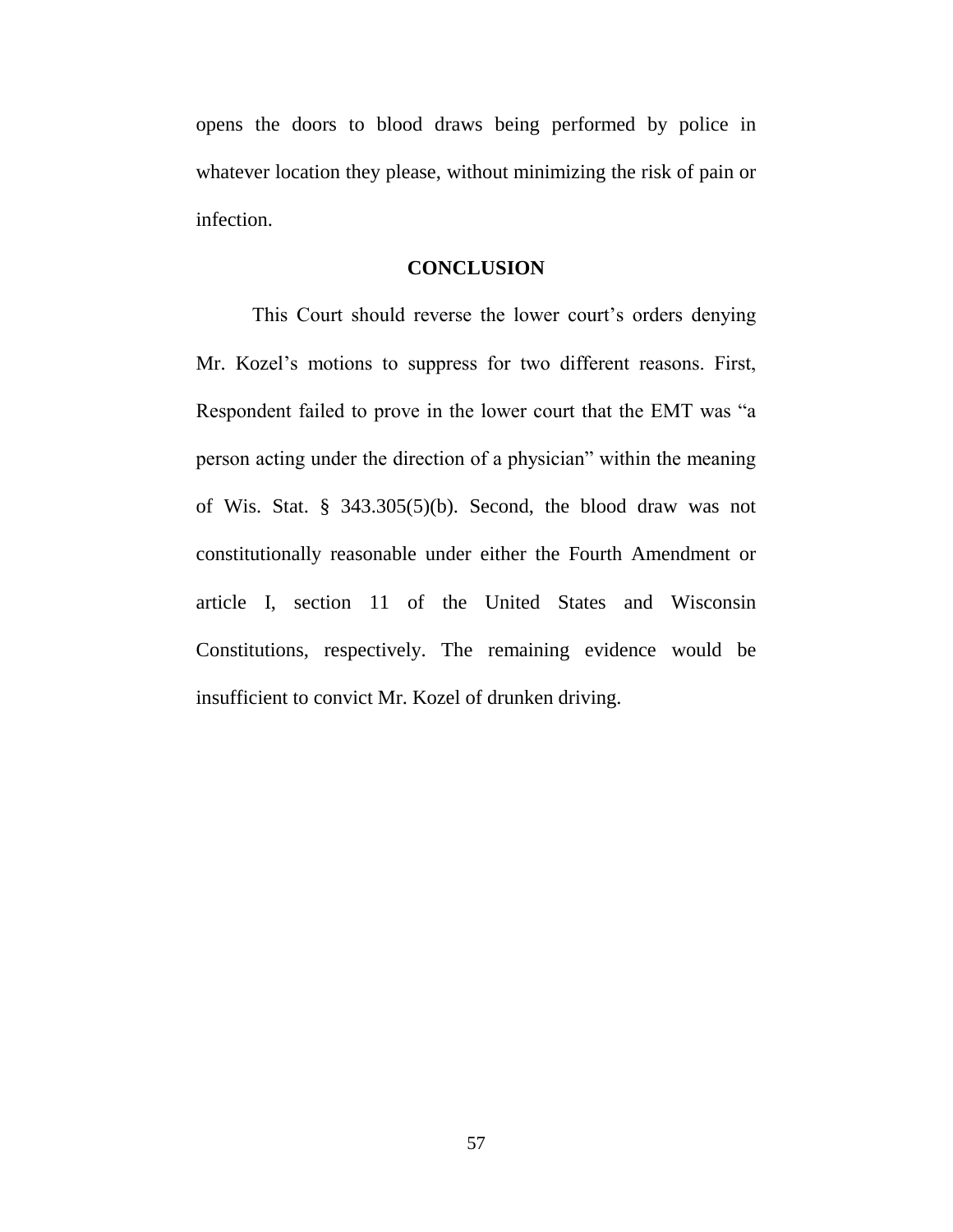Dated at Madison, Wisconsin, 2016.

Respectfully submitted,

PATRICK KOZEL,

Defendant-Appellant TRACEY WOOD & ASSOCIATES Attorneys for the Defendant-Appellant One South Pinckney Street, Suite 950 Madison, Wisconsin 53703 (608) 661-6300

BY: \_\_\_\_\_\_\_\_\_\_\_\_\_\_\_\_\_\_\_\_\_\_\_\_\_\_\_\_

TRACEY A. WOOD State Bar No. 1020766

BY: \_\_\_\_\_\_\_\_\_\_\_\_\_\_\_\_\_\_\_\_\_\_\_\_\_\_\_\_

SARAH SCHMEISER State Bar No. 1037381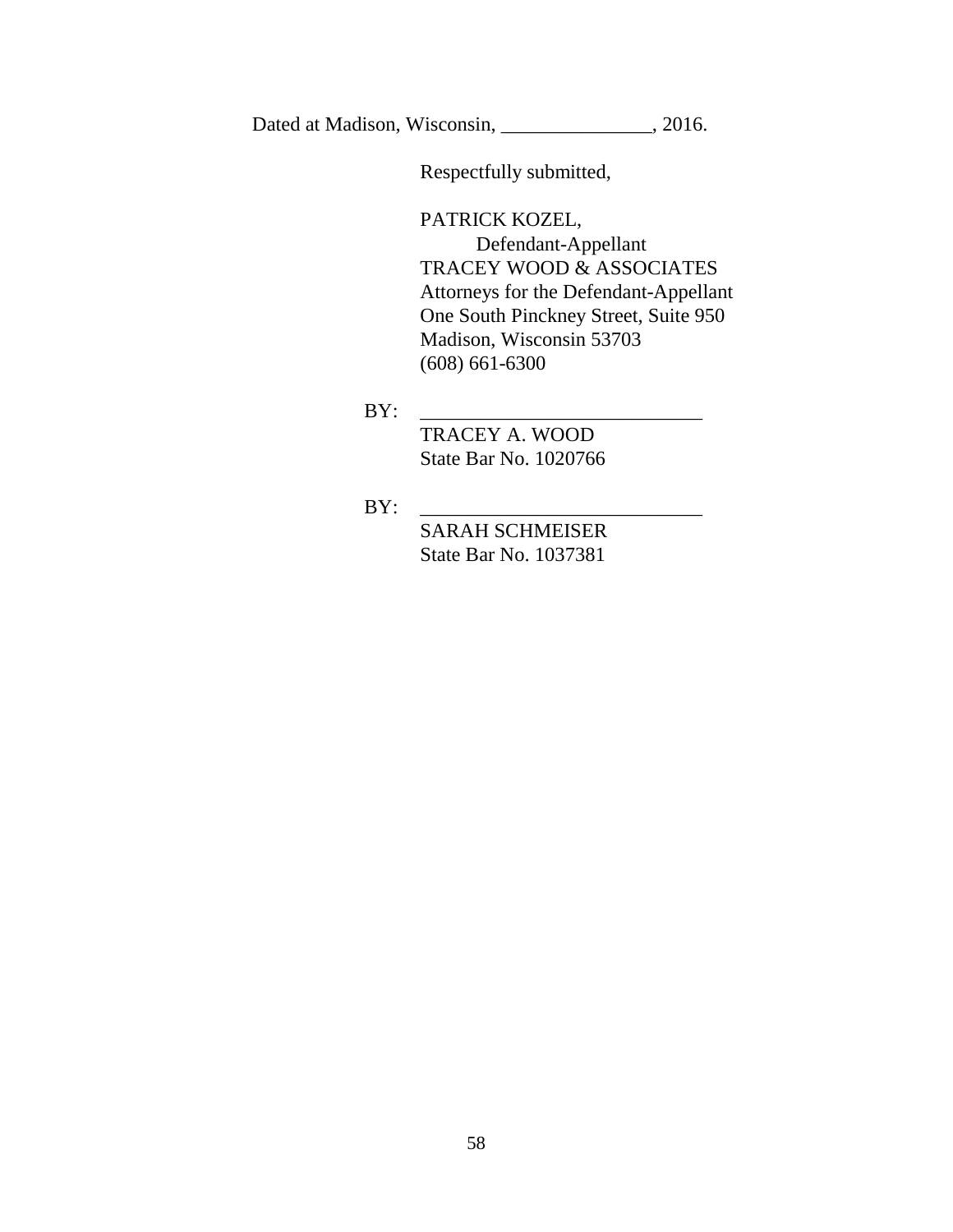#### **CERTIFICATION**

I hereby certify that this brief conforms to the rules contained in Wis. Stat. § 809.19(8)(b) and (c) for a brief produced with a proportional serif font. The length of this brief is 10,964 words.

I also certify I have submitted an electronic copy of this brief, excluding the appendix, which complies with the requirements of Wisconsin Statutes section 809.19(12). That electronic brief is identical in content and format to the printed form of the brief filed as of this date. A copy of this certification has been served upon both the court and all opposing parties.

Dated this \_\_\_\_\_\_\_\_ day of \_\_\_\_\_\_\_\_\_\_\_\_\_, 2016.

Signed,

SARAH SCHMEISER State Bar No. 1037381

\_\_\_\_\_\_\_\_\_\_\_\_\_\_\_\_\_\_\_\_\_\_\_\_\_\_\_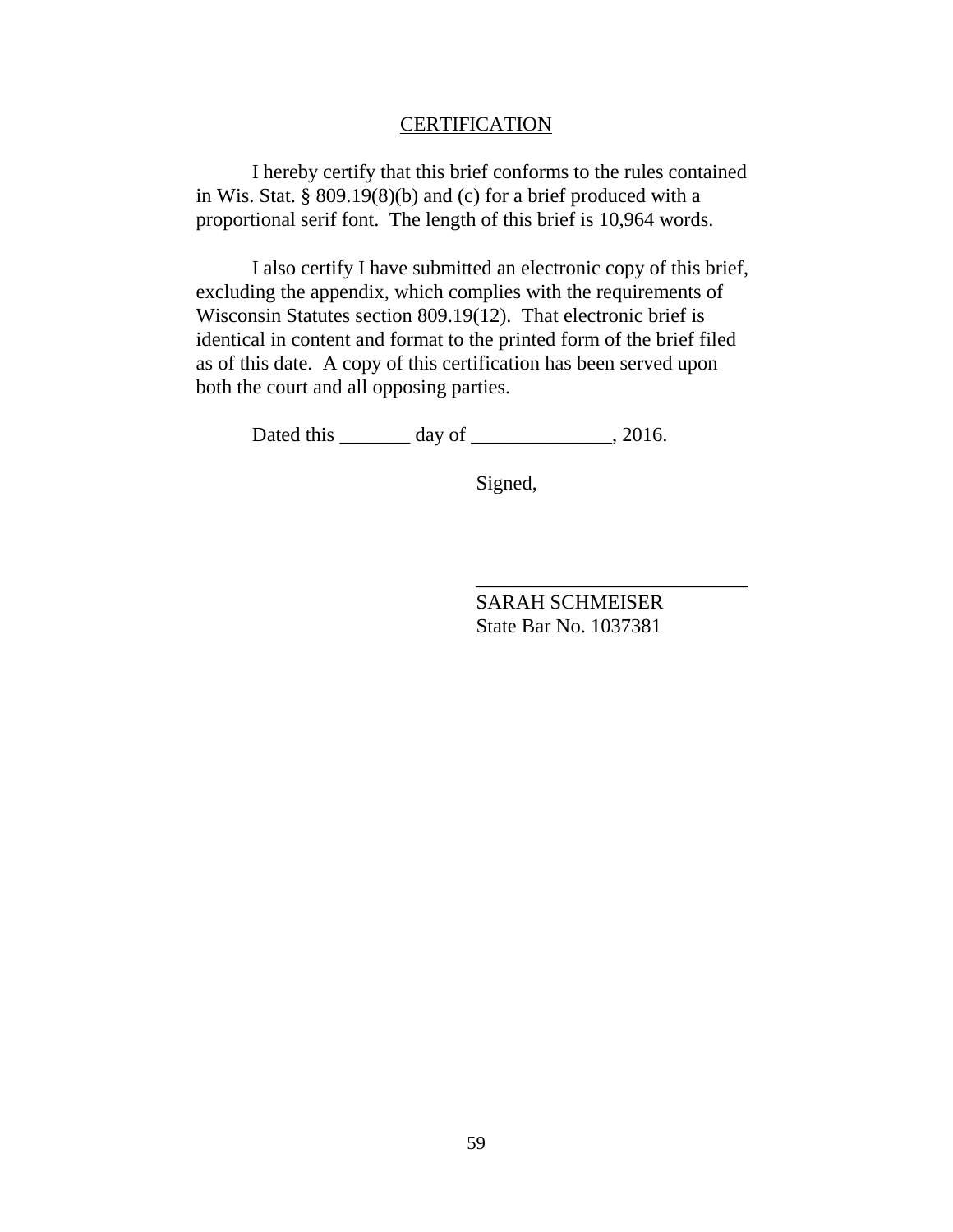### APPENDIX CERTIFICATION

I hereby certify that filed with this brief, either as a separate document or as a part of this brief, is an appendix that complies with § 809.19(2)(a) and that contains, at a minimum:

- (1) a table of contents;
- (2) the findings or opinion of the circuit court;
- (3) a copy of any unpublished opinion cited under s. 809.23(3)(a) or (b); and
- (4) portions of the record essential to an understanding of the issues raised, including oral or written rulings or decisions showing the circuit court's reasoning regarding those issues.

I further certify that if this appeal is taken from a circuit court order or judgment entered in a judicial review of an administrative decision, the appendix contains the findings of fact and conclusions of law, if any, and final decision of the administrative agency.

I further certify that if the record is required by law to be confidential, the portions of the record included in the appendix are reproduced using first names and last initials instead of full names of persons, specifically including juveniles and parents of juveniles, with a notion that the portions of the record have been so reproduced to preserve confidentiality and with appropriate references to the record.

Dated this \_\_\_\_\_\_ day of \_\_\_\_\_\_\_\_\_\_\_\_\_\_\_\_, 2016

Signed,

SARAH SCHMEISER State Bar No. 1037381

\_\_\_\_\_\_\_\_\_\_\_\_\_\_\_\_\_\_\_\_\_\_\_\_\_\_\_